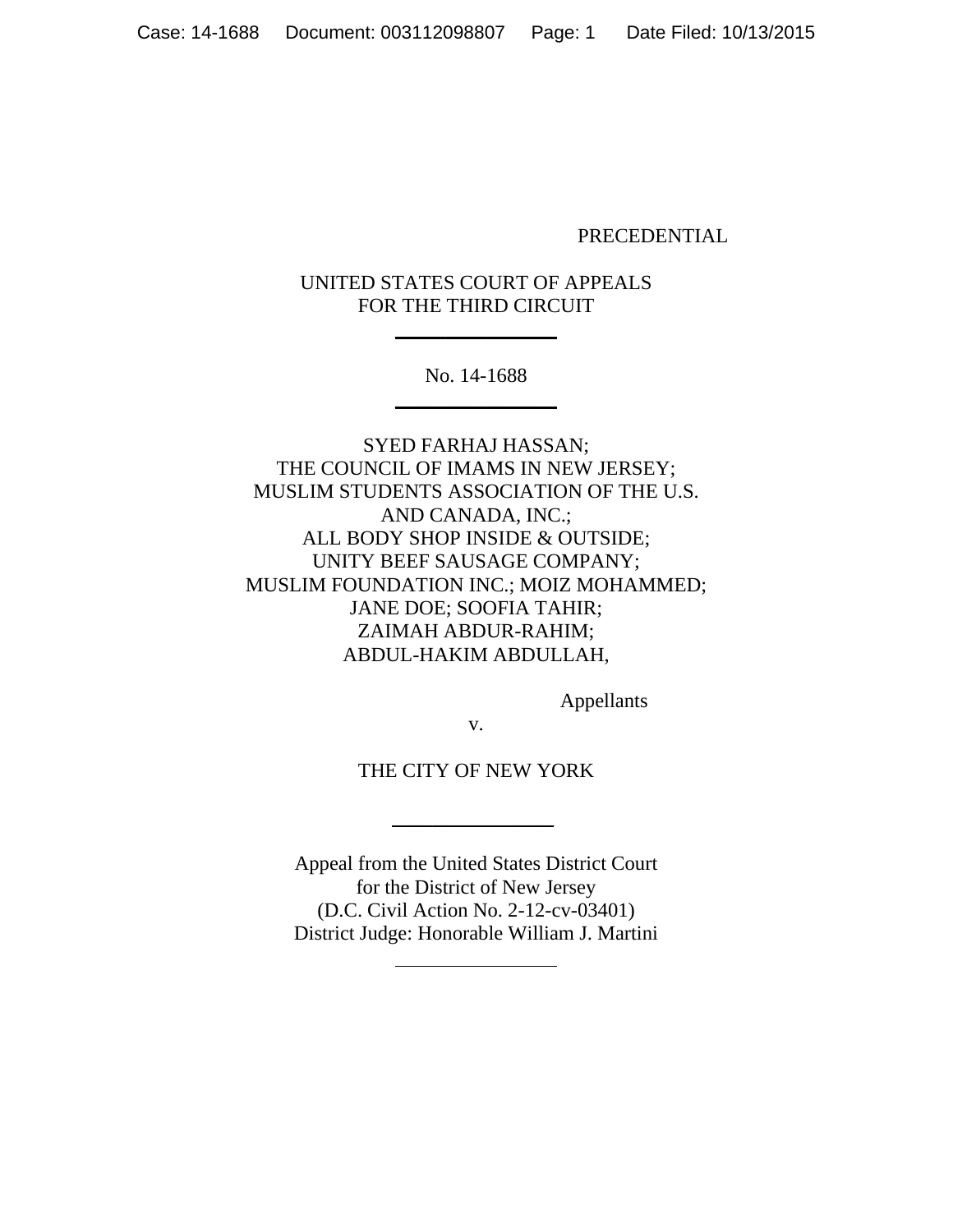### Argued January 13, 2015

#### Before: AMBRO, FUENTES, and ROTH, Circuit Judges

(Opinion filed: October 13, 2015)

Baher A. Azmy, Esquire (Argued) Ghita Schwarz, Esquire Omar Farah, Esquire Center for Constitutional Rights 666 Broadway, 7th Floor New York, NY 10012

Glenn Katon, Esquire Farhana Khera, Esquire Adil Haq, Esquire Muslim Advocates P.O. Box 71080 Oakland, CA 94612

Lawrence S. Lustberg, Esquire Joseph A. Pace, Esquire Portia Dolores Pedro, Esquire Gibbons One Gateway Center Newark, NJ 07102

Counsel for Appellants

Zachary W. Carter Corporation Counsel of the City of New York Richard P. Dearing, Esquire Peter G. Farrell, Esquire (Argued)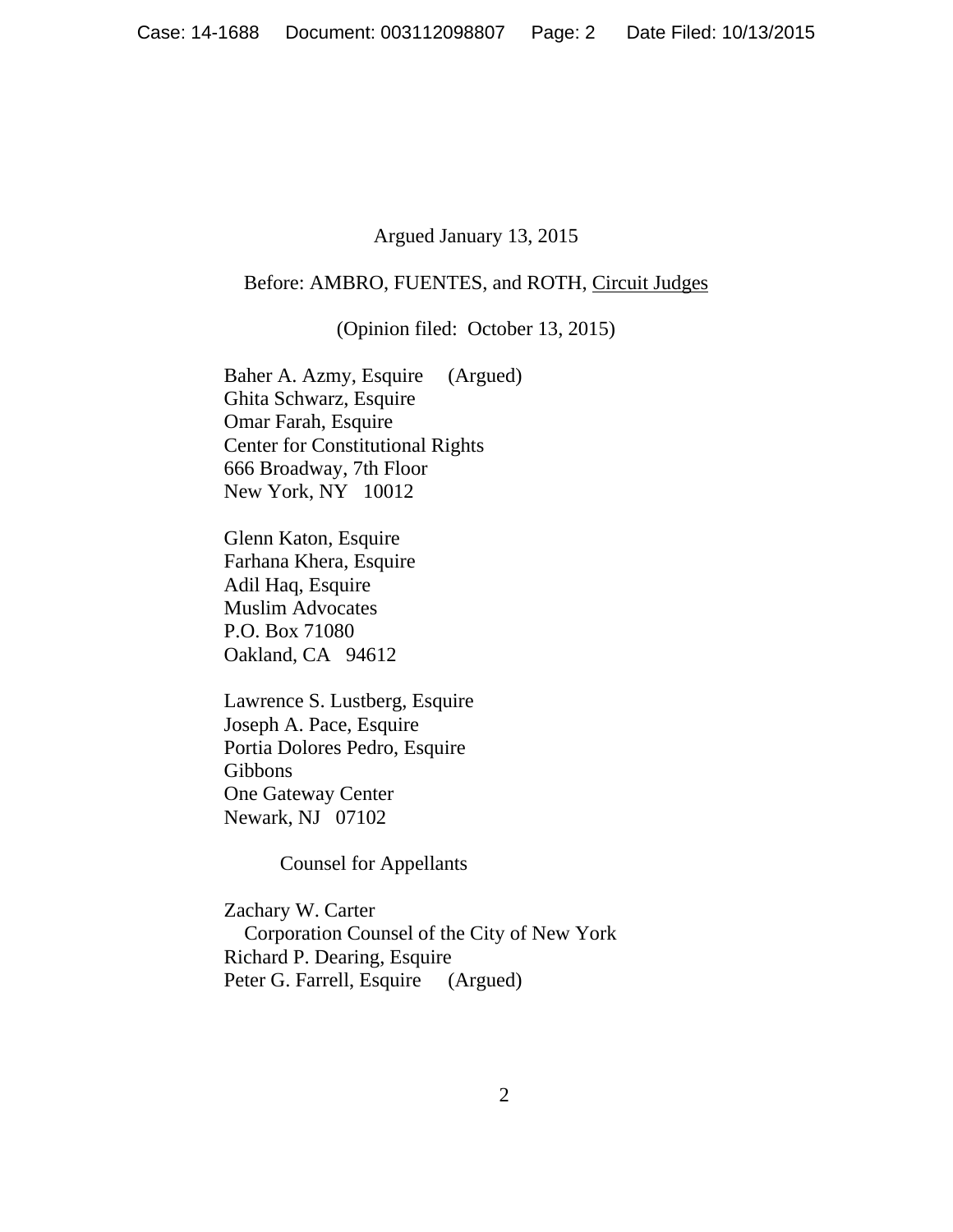Celeste Koeleveld, Esquire Alexis Leist, Esquire Anthony DiSenso, Esquire William Oates, Esquire Cheryl Shammas, Esquire Odile Farrell, Esquire New York City Law Department 100 Church Street New York, NY 10007

Counsel for Appellee

Ayesha N. Khan, Esquire Gregory M. Lipper, Esquire Alexander J. Luchenitser, Esquire Americans United for Separation of Church and State 1901 L Street N.W. Suite 400 Washington, DC 20036

> Counsel for Amicus Appellant Americans United for Separation of Church and State

Benjamin C. Block, Esquire William Murray, Esquire Covington & Burling LLP 850 Tenth Street N.W. Washington, DC 20001

Stephen J. Schulhofer, Esquire 40 Washington Square South New York, NY 10012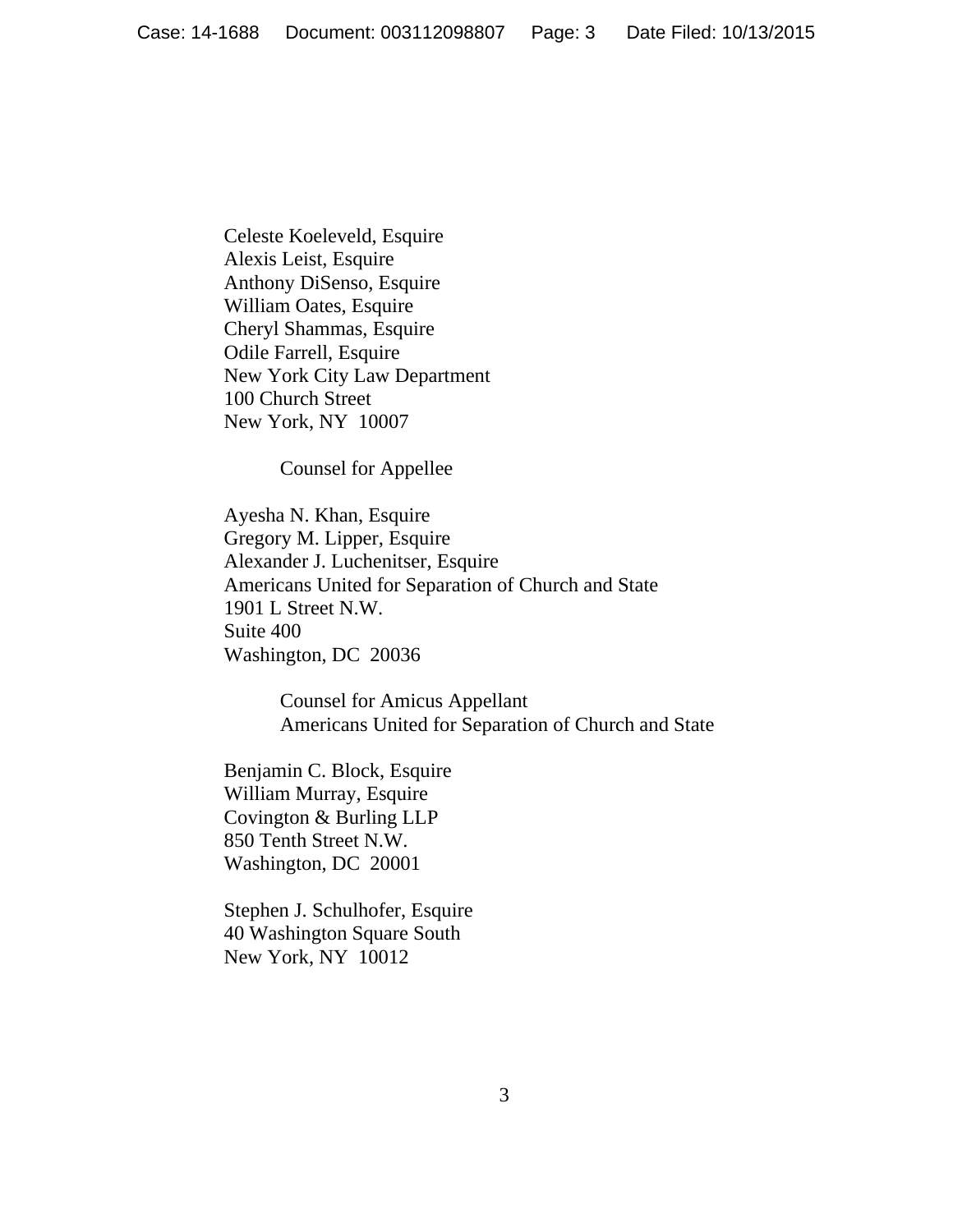Robert L. Rusky, Esquire 159 Beaver Street San Francisco, CA 94114

> Counsel for Amicus Appellants Karen Korematsu, Jay Hirabayashi, Holly Yasui

Brian D. Boyle, Esquire Walter E. Dellinger, III, Esquire Deanna M. Rice, Esquire Nausheen Hassan, Esquire O'Melveny & Myers LLP 1625 Eye Street, N.W. Washington, DC 20006

> Counsel for Amicus Appellants 100 Blacks in Law Enforcement Who Care, Chris Burbank, Eric Adams

Gregory J. Wallance, Esquire W. Stewart Wallace, Esquire Kaye Scholer LLP 250 West 55th Street New York, NY 10019

Michael Robertson, Esquire Kaye Scholer LLP The McPherson Building 901 Fifteenth Street, N.W. Washington, DC 20005-2327

> Counsel for Amicus Appellants Asian American Legal Defense and Education Fund,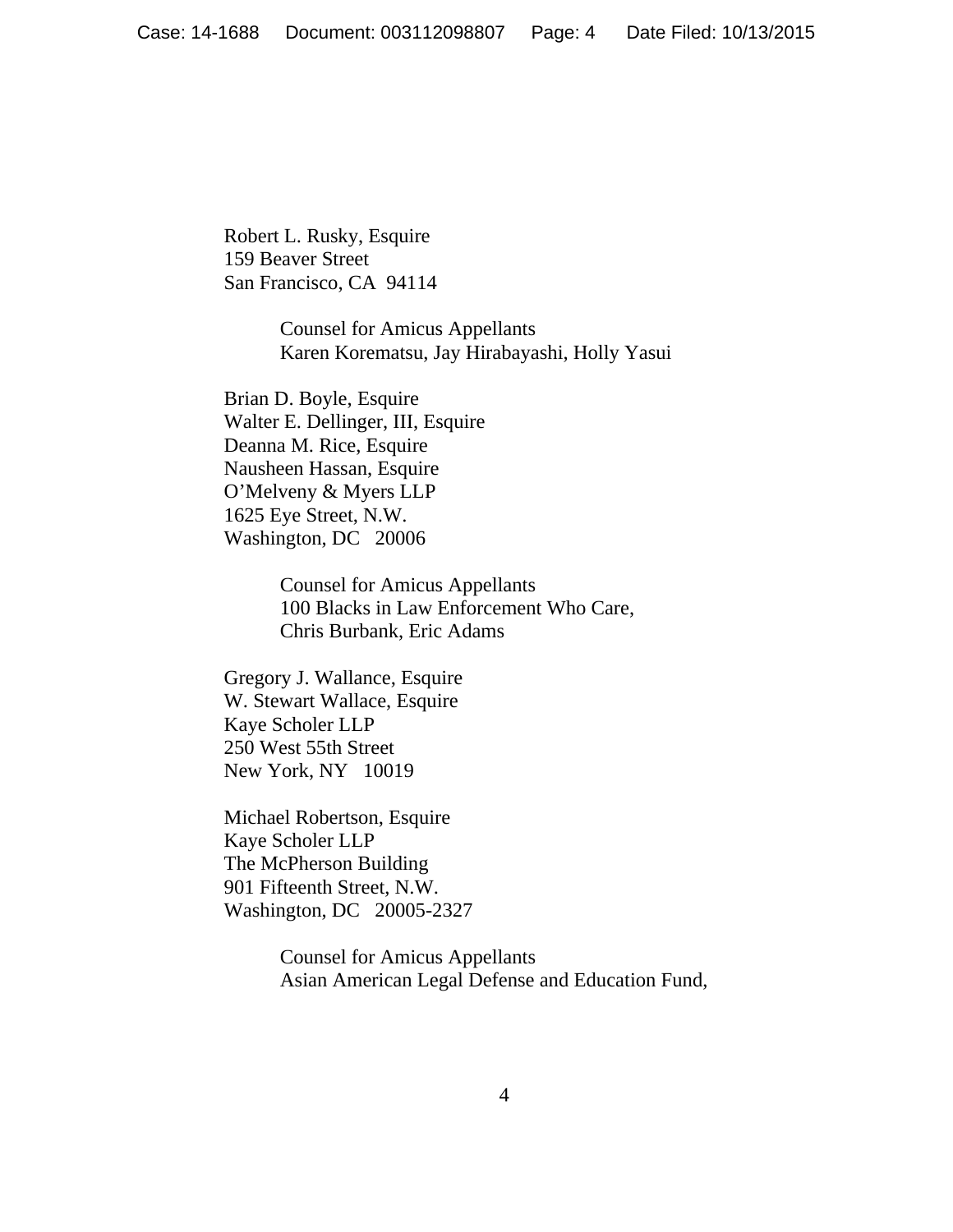American Arab Anti-Discrimination Committee, Universal Muslim Association of America Advocacy, South Asian Americans Leading Together, Shia Rights Watch, New Jersey Muslim Lawyers Association, National Network for Arab American Communities, National Lawyers Guild New York City Chapter, Muslim Public Affairs Council, Muslim Legal Fund of America, Muslim Consultative Network, Muslim Bar Association of New York, Muslim American Civil Liberties Coalition, Creating Law Enforcement Accountability and Responsibility, Arab American Association of New York, Asian Americans Advancing Justice–Asian Law Caucus, South Asian Organization, Project SALAM

Ronald K. Chen, Esquire Rutgers University Constitutional Rights Clinic 123 Washington Street Newark, NJ 07102

Edward Barocas, Esquire Jeanne LoCicero, Esquire Alexander Shalom, Esquire American Civil Liberties Union of New Jersey Foundation P.O. Box 32159 Newark, NJ 07102

> Counsel for Amicus Appellants American Civil Liberties Union of New Jersey,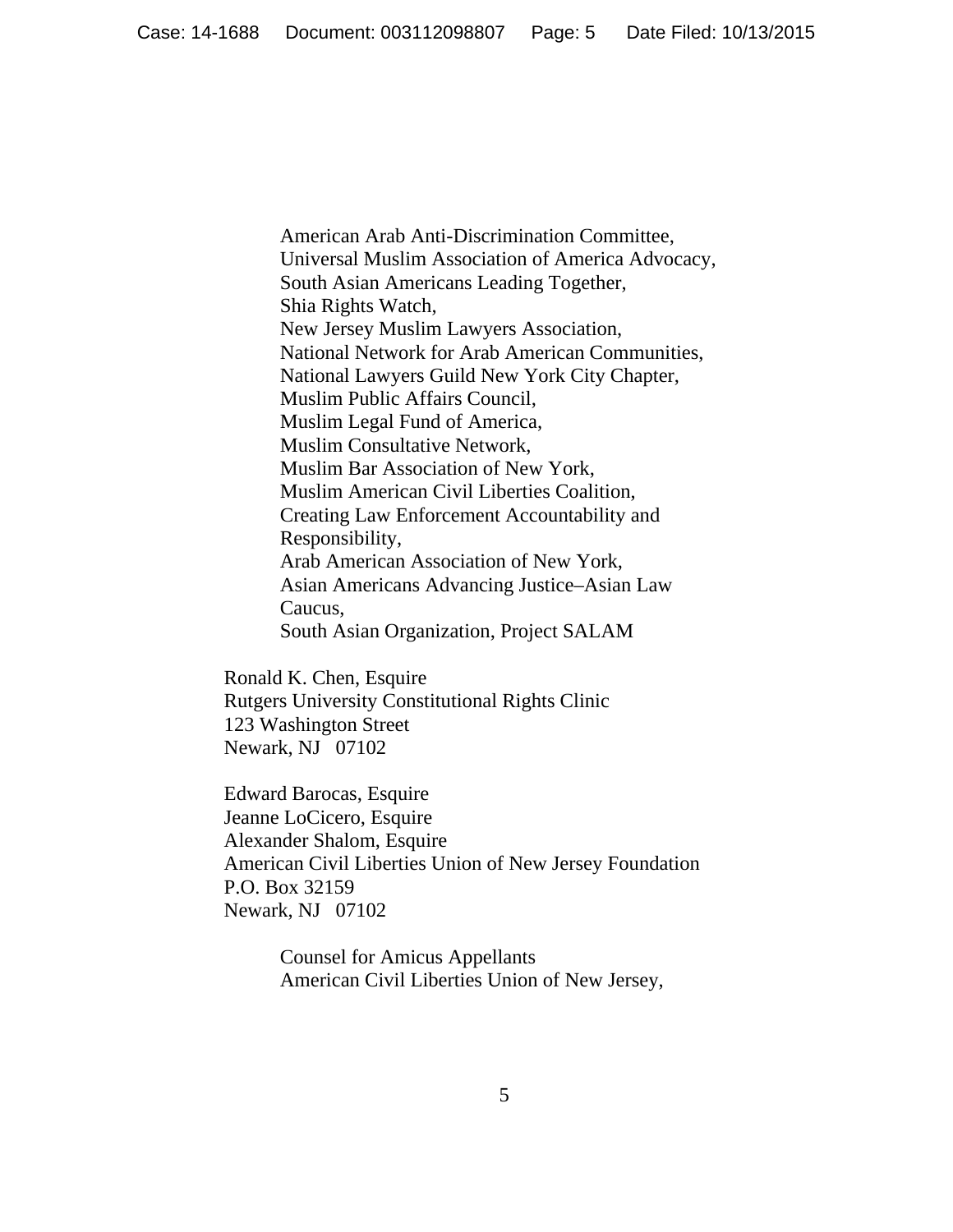LatinoJustice PRLDEF, Mexican American Legal Defense and Educational Fund, Bill of Rights Defense Committee, Garden State Bar, Association, Hispanic Bar Association of New Jersey, Association of Black Women Lawyers of New Jersey

Bruce D. Brown, Esquire Gregg P. Leslie, Esquire Jamie T. Schuman, Esquire Reporters Committee for Freedom of the Press 1101 Wilson Boulevard, Suite 1100 Arlington, VA 22209

Jennifer A. Borg, Esquire North Jersey Media Group Inc. 1 Garret Mountain Plaza Woodland Park, NJ 07424

> Counsel for Amicus Appellants Reporters Committee for Freedom of the Press, North Jersey Media Group Inc.

Michael W. Price, Esquire Faiza Patel, Esquire Brennan Center for Justice at NYU School of Law 161 Avenue of the Americas New York, NY 10013

> Counsel for Amicus Appellant Brennan Center for Justice at New York University School of Law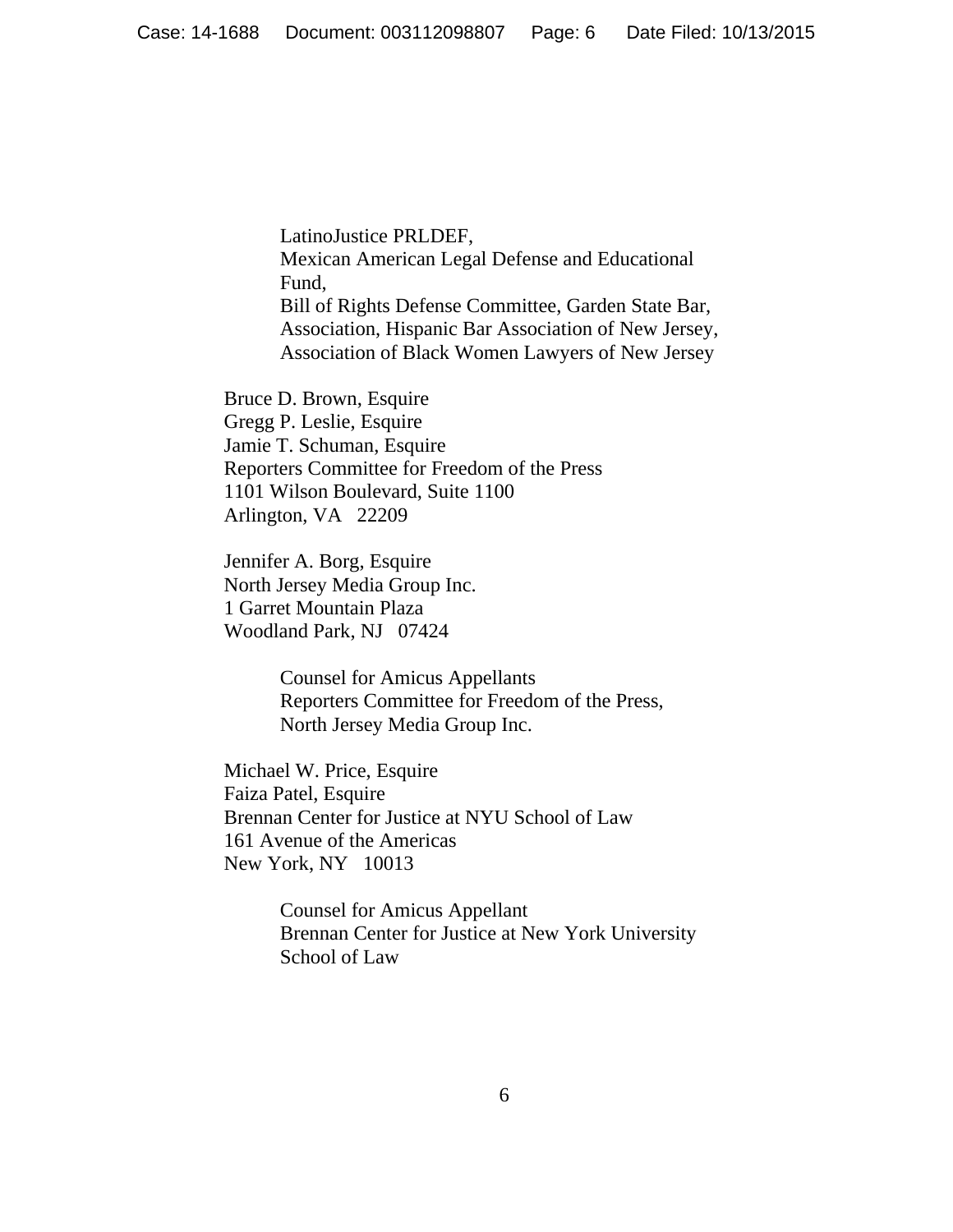Allen P. Pegg, Esquire Hogan Lovells US LLP 600 Brickell Avenue, Suite 2700 Miami, FL 33131

> Counsel for Amicus Appellants Sikh Coalition, Interfaith Alliance Foundation, National Council of the Churches of Christ in the USA, Union for Reform Judaism, Central Conference of American Rabbis, Women of Reform Judaism, Islamic Society of North America, Bend the Arc: A Jewish Partnership for Justice, Hindu Temple Society of North America, Auburn Theological Seminary, National Council of Jewish Women, Universal Muslim Association of America, American Humanist Association, Sikh American Legal Defense and Education Fund, Muslim Alliance in North America National Religious Campaign Against Torture, Reconstructionist Rabbinical Association, Imam Mahdi Association of Marjaeya, Muslims for Peace, T'ruah: The Rabbinic Call for Human Rights, Ta'leef Collective, Muslim Congress, Unitarian Universalist Legislative Ministry of New Jersey, Queens Federation of Churches, Inc., Northern California Islamic Council, Council of Islamic Organization of Greater Chicago, Islamic Shura Council of Southern California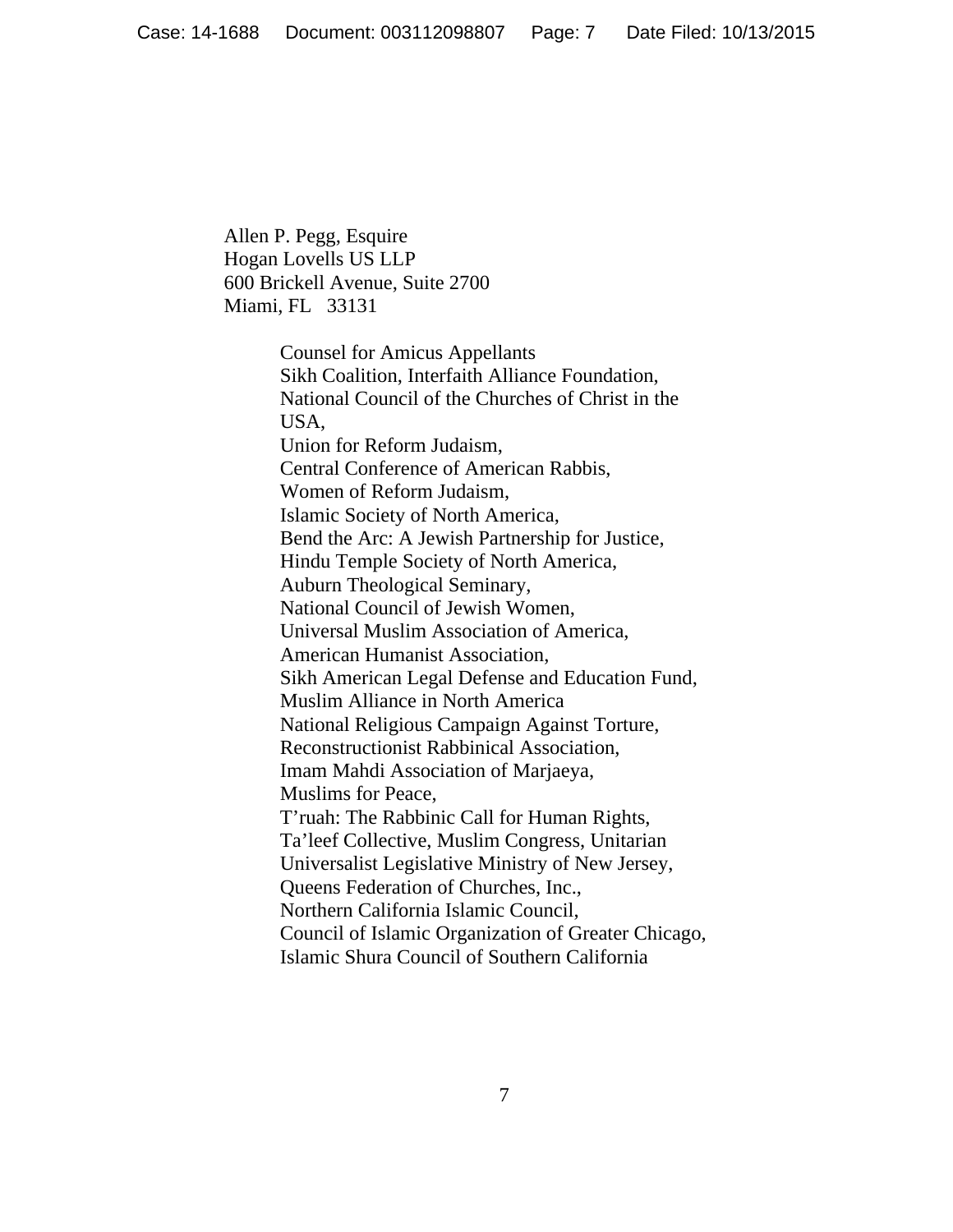# OPINION OF THE COURT \_\_\_\_\_\_\_\_\_\_\_\_\_\_\_\_

AMBRO, Circuit Judge

# **TABLE OF CONTENTS**

| L |                                                                                              |  |  |  |  |
|---|----------------------------------------------------------------------------------------------|--|--|--|--|
|   |                                                                                              |  |  |  |  |
|   |                                                                                              |  |  |  |  |
|   |                                                                                              |  |  |  |  |
|   | 2. Reports and Informational Databases 13                                                    |  |  |  |  |
|   | Fall-Out from the Program's Disclosure to the<br>3 <sub>1</sub>                              |  |  |  |  |
|   |                                                                                              |  |  |  |  |
|   |                                                                                              |  |  |  |  |
|   |                                                                                              |  |  |  |  |
|   |                                                                                              |  |  |  |  |
|   |                                                                                              |  |  |  |  |
|   |                                                                                              |  |  |  |  |
|   |                                                                                              |  |  |  |  |
|   | 1. Do Plaintiffs Plausibly Allege Intentional                                                |  |  |  |  |
|   | <b>Plaintiffs Plausibly Allege a Surveillance</b><br>i.<br>Program with a Facially Religious |  |  |  |  |
|   |                                                                                              |  |  |  |  |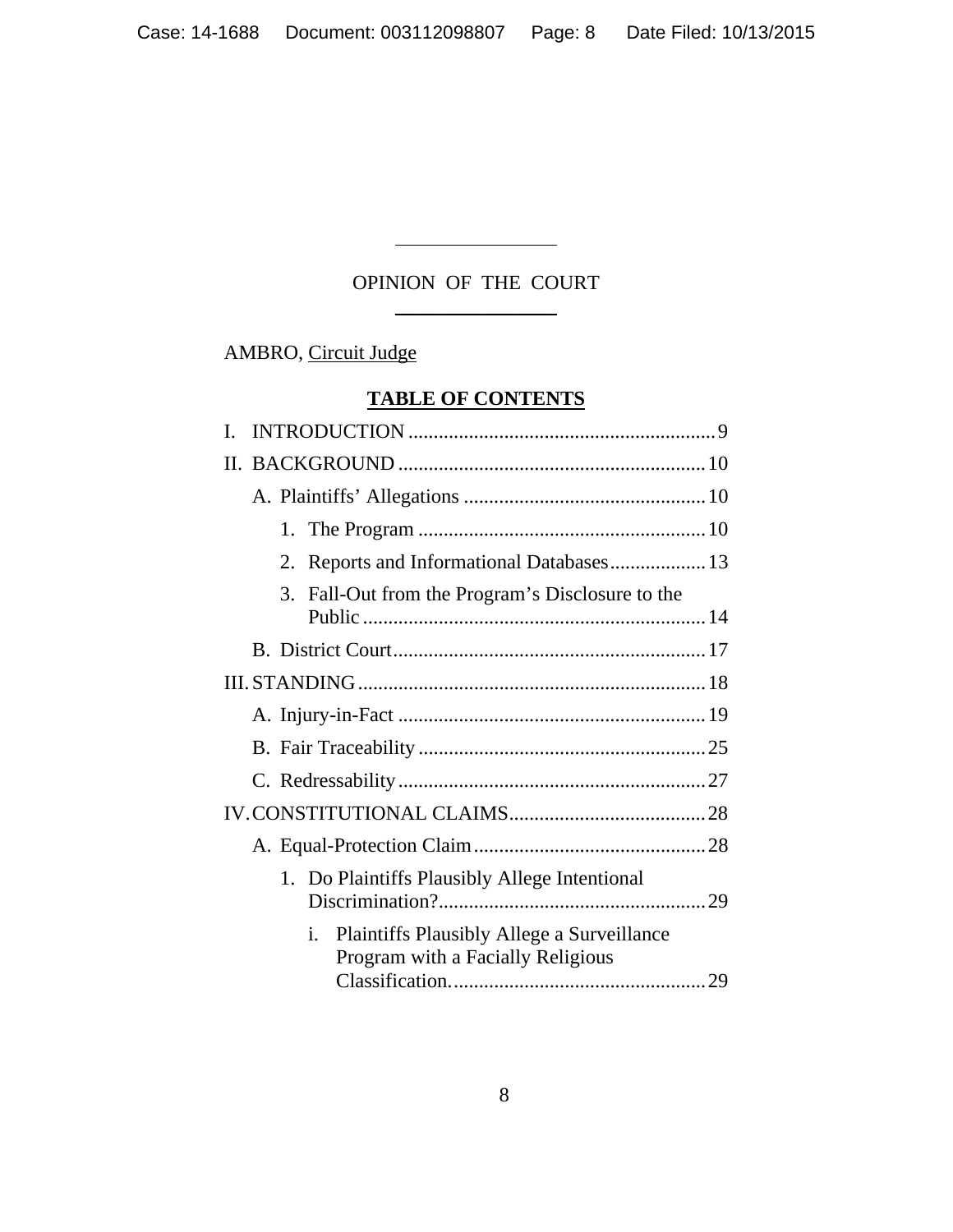|  | ii Intentional Discrimination Does Not Require an    |  |
|--|------------------------------------------------------|--|
|  | 2. Is the Alleged Discrimination Nonetheless Legally |  |
|  |                                                      |  |
|  |                                                      |  |
|  |                                                      |  |
|  |                                                      |  |

# **I. INTRODUCTION**

Plaintiffs appeal the dismissal of their civil-rights suit against the City of New York (the "City"). They claim to be targets of a wide-ranging surveillance program that the New York City Police Department (the "NYPD") began in the wake of the September 11, 2001 terrorist attacks (the "Program"). Plaintiffs allege that the Program is based on the false and stigmatizing premise that Muslim religious identity "is a permissible proxy for criminality, and that Muslim individuals, businesses, and institutions can therefore be subject to pervasive surveillance not visited upon individuals, businesses, and institutions of any other religious faith or the public at large." First Am. Compl. ¶ 6 (the "Complaint" or "Compl."). They bring this lawsuit "to affirm the principle that individuals may not be singled out for intrusive investigation and pervasive surveillance that cause them continuing harm simply because they profess a certain faith." *Id.* ¶ 8.

 In its narrowest form, this appeal raises two questions: Do Plaintiffs—themselves allegedly subject to a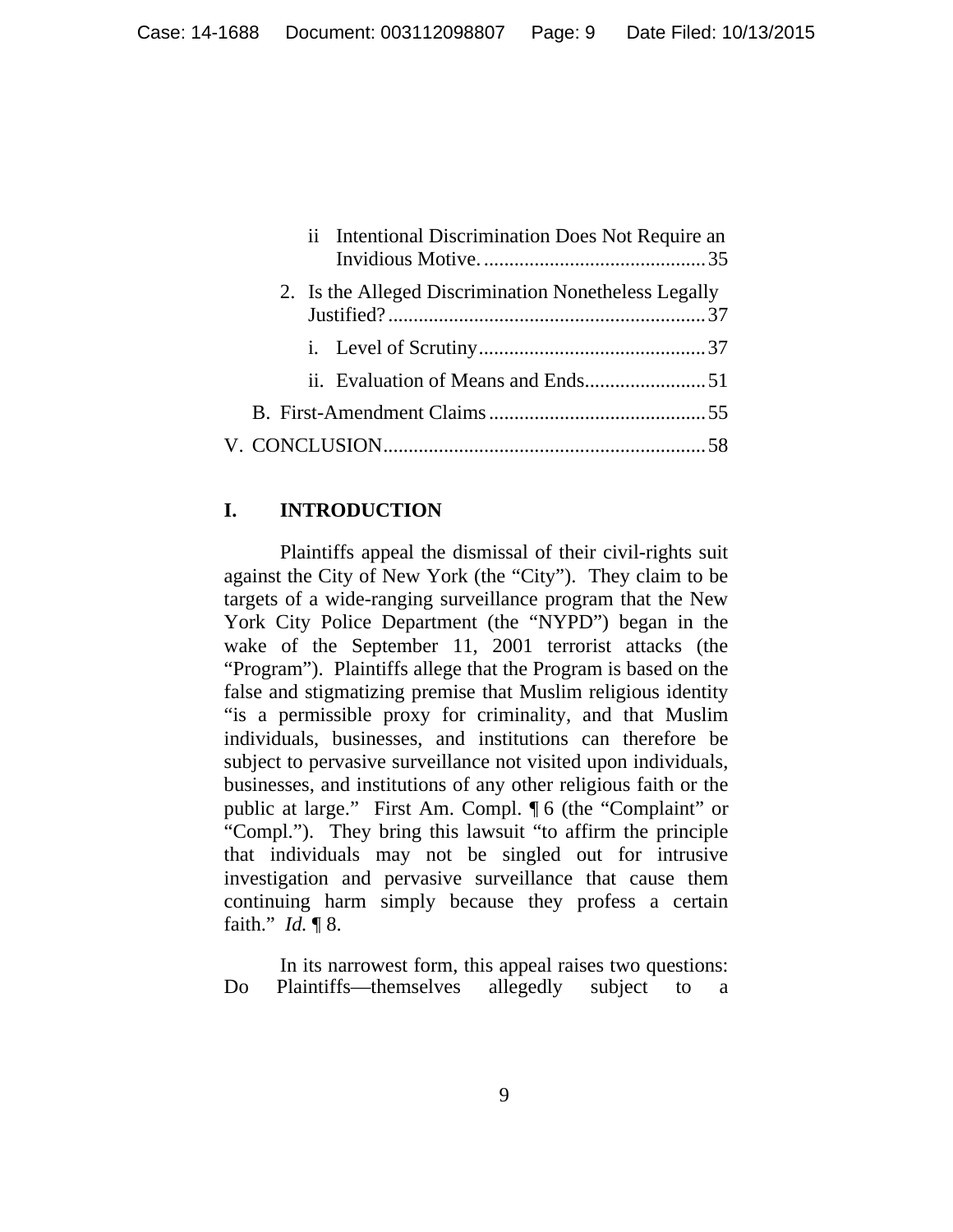discriminatory surveillance program—have standing to sue in federal court to vindicate their religious-liberty and equalprotection rights? If so, taking Plaintiffs' non-conclusory allegations as true, have they stated valid claims under the First and Fourteenth Amendments to our Constitution? Both of these questions, which we answer yes, seem straightforward enough. Lurking beneath the surface, however, are questions about equality, religious liberty, the role of courts in safeguarding our Constitution, and the protection of our civil liberties and rights equally during wartime and in peace.

# **II. BACKGROUND**

# **A. Plaintiffs' Allegations**

Lead Plaintiff Syed Faraj Hassan and others of or associated with the Islamic faith (collectively "Plaintiffs") assert that, since January 2002, the City has through the NYPD conducted the Program in secret "to monitor the lives of Muslims, their businesses, houses of worship, organizations, and schools in New York City and surrounding states, particularly New Jersey." *See* Pls.' Br. 2 (citing Compl. ¶¶ 36, 38). As this case comes before us on the City's Motion to Dismiss, we must take all facts alleged in Plaintiffs' Complaint as true and draw all reasonable inferences that arise therefrom in their favor. *See* Fed. R. Civ. P.  $12(b)(6)$ .

# *1. The Program*

 Plaintiffs contend that the NYPD launched the Program following the September 11, 2001 terrorist attacks with the goal of "infiltra[ting] and monitor[ing] Muslim life in and around New York City." Compl. ¶ 2. They claim that it "target[s] Muslim entities and individuals in New Jersey for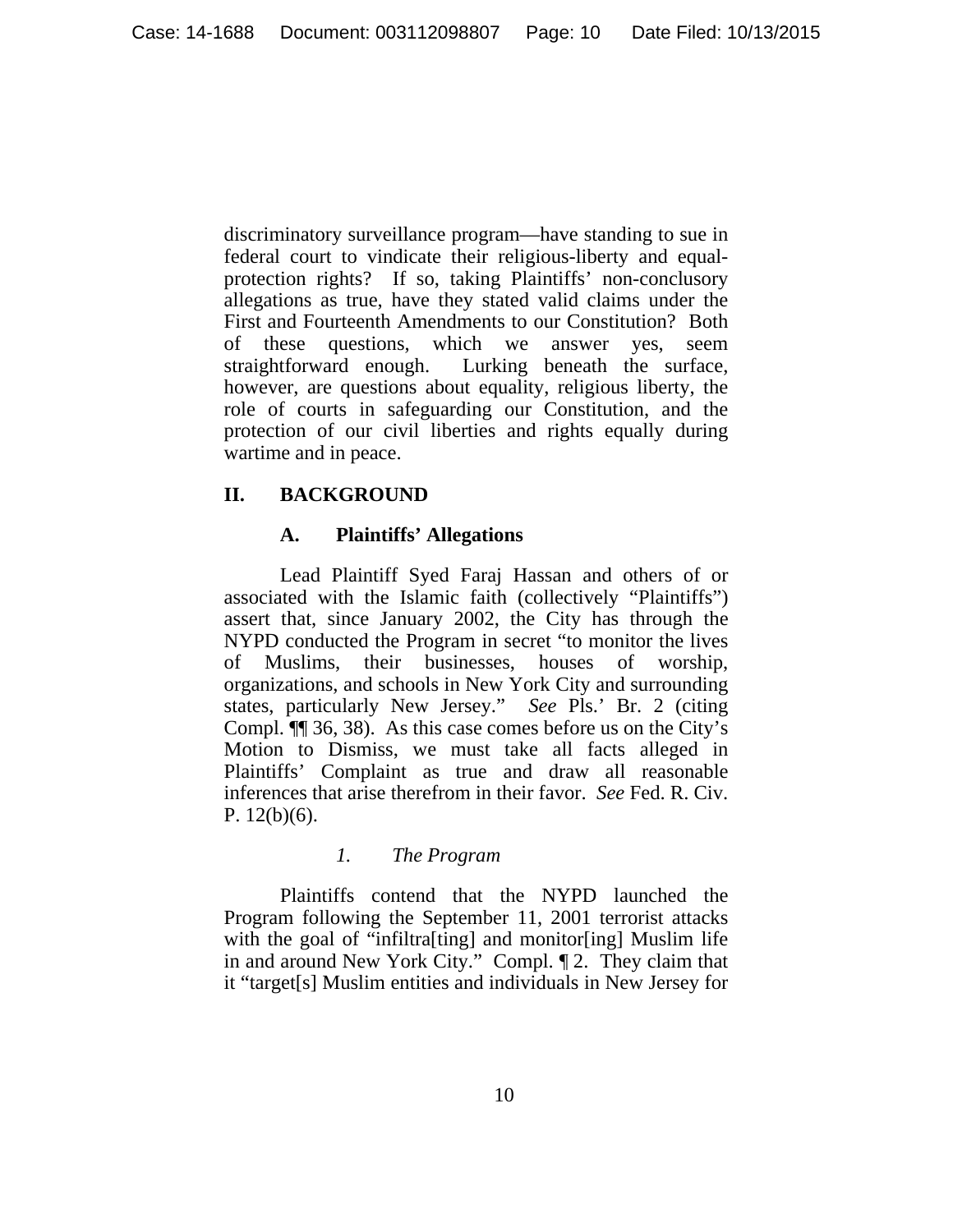investigation solely because they are Muslim or believed to be Muslim" rather than "based upon evidence of wrongdoing." *Id.* ¶¶ 7, 47. Plaintiffs claim that the Program, going on its tenth year when the Complaint was filed, "has never generated a single lead." *Id.* ¶ 2.

 Per the Complaint, the NYPD "uses a variety of methods to spy on Muslims." *Id.* ¶ 39. Among the techniques that it employs are to "snap pictures, take video, and collect license plate numbers of [mosque] congregants" and to "mount surveillance cameras on light poles, aimed at mosques," which "[o]fficers can [then] control [remotely] . . . with their computers" and which generate footage used "to help identify worshippers." *Id.* ¶ 46. Plaintiffs also allege the NYPD sends "undercover officers"—some of which are called "mosque crawlers" and "rakers"—into mosques, student organizations, businesses, and neighborhoods that "it believes to be heavily Muslim." *Id.* ¶¶ 47, 49–50. By "monitor[ing] sermons and conversations in mosques" and "surveil[ling] locations such as bookstores, bars, cafes, and nightclubs," officers "document[] . . . American Muslim life" in "painstaking detail[]" and "report back to the NYPD." *Id.* ¶ 47.

 While Plaintiffs believe that some of this surveillance activity is passive (such as "tak[ing] video and photographs at mosques, Muslim-owned businesses, and schools," *id.* ¶ 39, and recording "the subject of conversations overheard at mosques," *id.* [47], in other cases NYPD officers more actively engage with the persons monitored. One alleged spying method of the latter type is to "sen[d] undercover officers to [Muslim-affiliated] locations to engage in pretextual conversations to elicit information from proprietors and patrons." *Id.* ¶ 39. Officers also "sometimes pose" as members of certain groups and organizations under investigation. *Id.* ¶ 50. The Complaint illustrates one such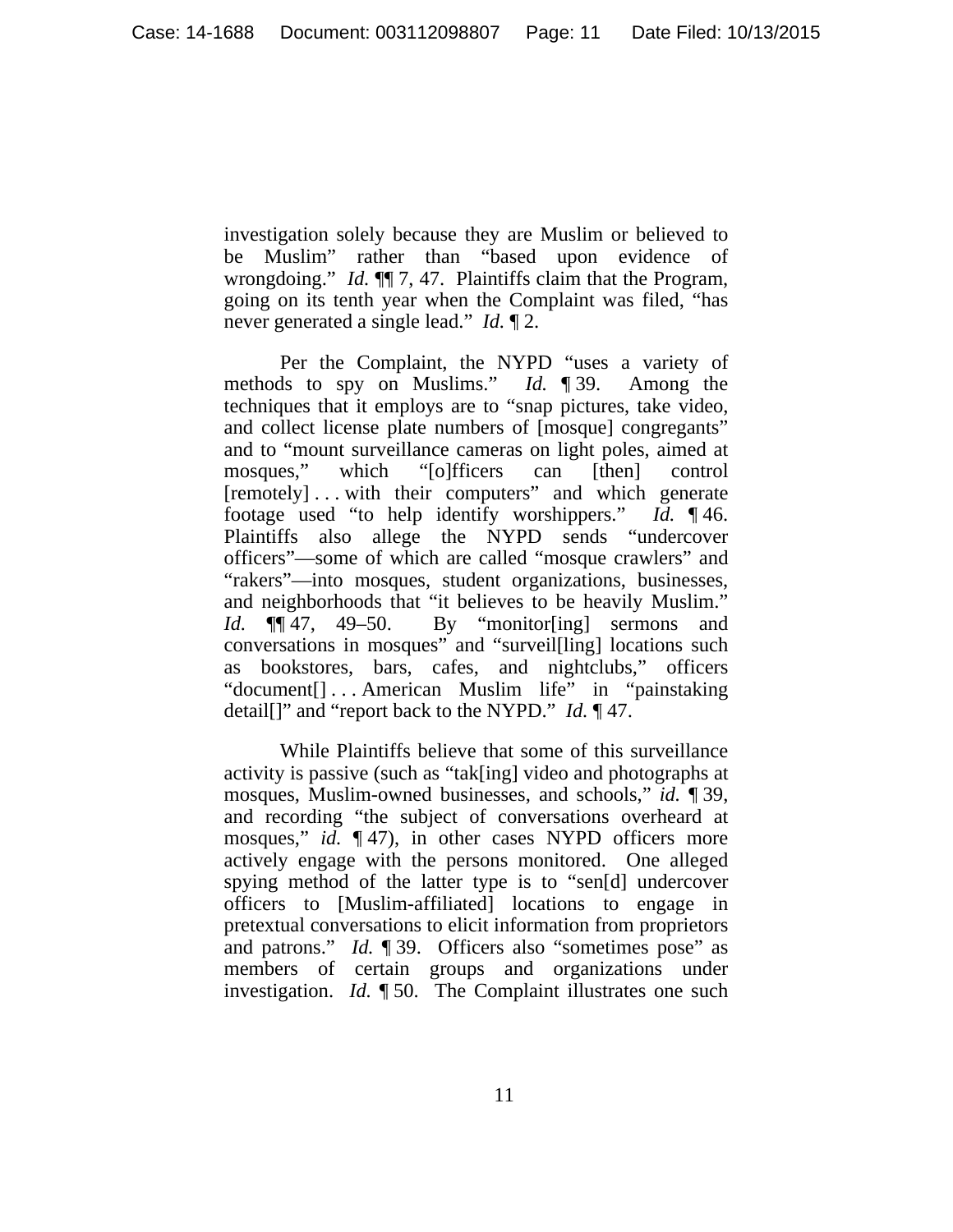example where an NYPD "officer . . . went on a rafting trip with a<sup>[]</sup> [Muslim Students Association (MSA)] and monitored and recorded how often the student participants on the trip prayed" and their "discuss[ion of] religious topics." *Id.*

 Not only does the alleged Program "utilize[] numerous forms of surveillance," *id.* ¶ 45, but that surveillance is also widespread. Plaintiffs claim, for instance, that the NYPD "has strived to have an informant inside every mosque within a 250-mile radius of New York City" and has "place[d] informants or undercover officers in all or virtually all MSAs" at "colleges and universities in New York, New Jersey, Connecticut, and Pennsylvania . . . without any indication whatsoever of criminal activity or any connection whatsoever to wrongdoing." *Id.*  $\P\P$  47, 49. In all, the NYPD has allegedly "surveill[ed] ... at least twenty mosques, fourteen restaurants, eleven retail stores, two grade schools and two [MSAs], in addition to an untold number of individuals who own, operate, and visit those establishments." *Id.* ¶ 3.

 Plaintiffs claim that, in addition to singling out organizations and businesses for surveillance that in some way are visibly or openly affiliated with Islam (such as mosques or businesses with prayer mats or other Islamic identifications), "the Program also intentionally targets Muslims by using ethnicity as a proxy for faith." *Id.* ¶ 40. Plaintiffs aver, for instance, that the NYPD "has designated twenty-eight countries . . . constitut[ing] about 80% of the world's Muslim population" and "American Black Muslim" as "ancestries of interest." *Id.* ¶ 41. But the Program is still decidedly focused on religion. Thus, rather than "surveil all people and establishments with 'ancestries of interest,'" the NYPD "expressly chooses to exclude people and establishments with such 'ancestries' if they are not Muslim."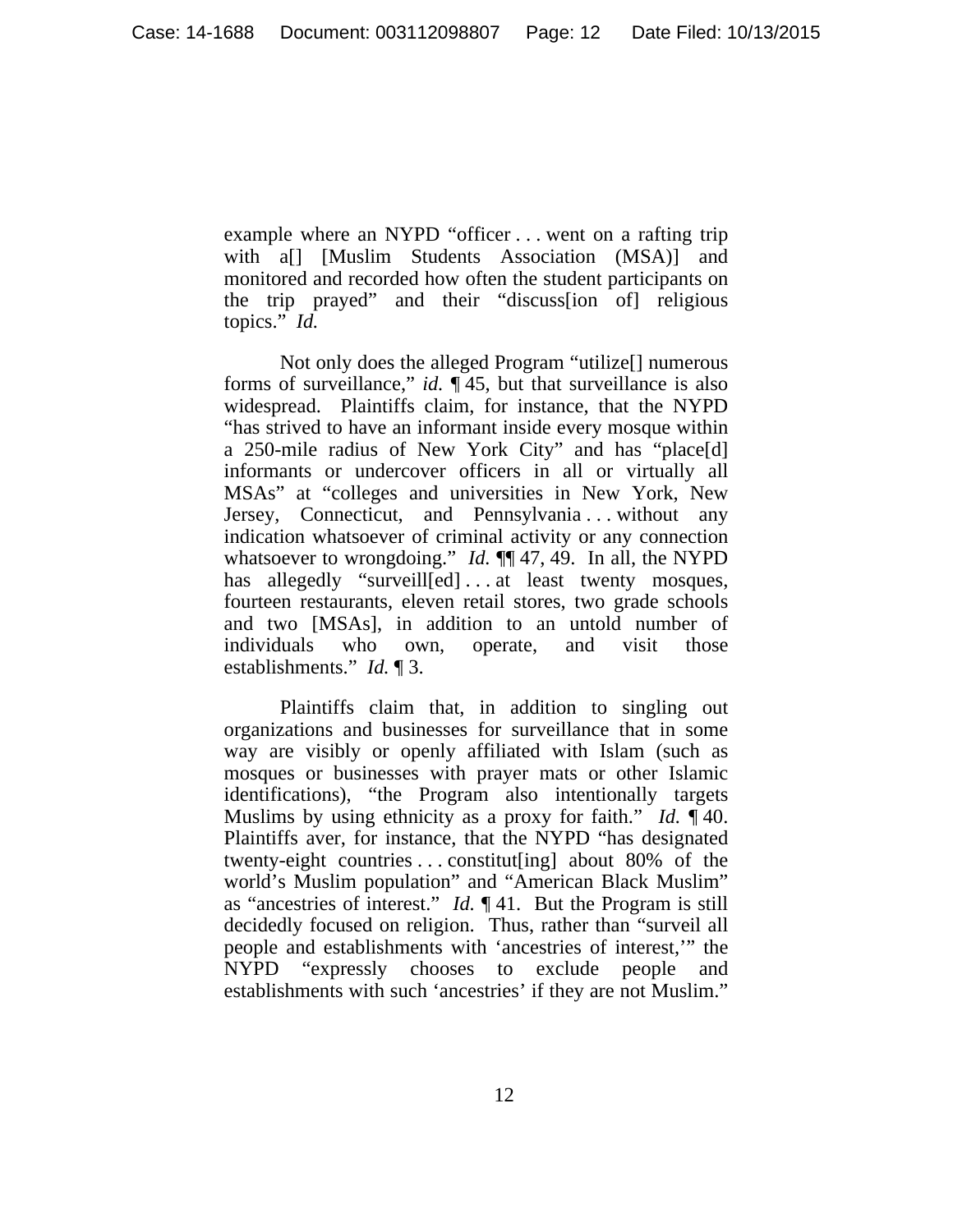*Id.* 142. This includes "Egyptians if they are Coptic Christians, Syrians if they are Jewish, or Albanians if they are Catholic or Orthodox Christian." *Id.* Conversely, Plaintiffs claim that the NYPD has examined other immigrant communities in Newark, New Jersey "for the presence of Muslims," such as the "Portuguese and Brazilian immigrant communities" notwithstanding that "Portugal and Brazil [are] ... not found on [the NYPD's] list of twenty-eight 'ancestries.'" *Id.* ¶ 44.

# *2. Reports and Informational Databases*

 Plaintiffs allege that the Program has resulted in "a series of reports documenting in detail the information obtained from [the NYPD's] surveillance of New Jersey Muslim communities." *Id.* ¶ 5. These "includ[e] a report focusing on the Muslim community in Newark" (the "Newark report"), *id.*; "more than twenty precinct-level maps of the City of Newark, noting the location of mosques and Muslim businesses and the ethnic composition of the Muslim community," *id.* ¶ 3; "analytical report[s] on every mosque within 100 miles" of New York City, *id.* ¶ 47; and a weekly "MSA Report on schools, including reports on Rutgers New Brunswick and Rutgers Newark," *id.* ¶ 51.

 The information and records collected and compiled are extensive and varied. Among these are "pictures, . . . video, . . . and license plate numbers of [mosque] congregants," *id.* ¶ 46; intelligence about "where religious schools are located," *id.* ¶ 47; indications of religious affiliation and Muslim patronage of shops, restaurants, and grocery stores, *id.*; lists of "businesses owned or frequented by Muslims," *id.*; and "names of professors, scholars, and students" affiliated with MSAs, *id.* ¶ 51. The City also allegedly "compiles databases of new Muslim converts who take Arabic names, as well as Muslims who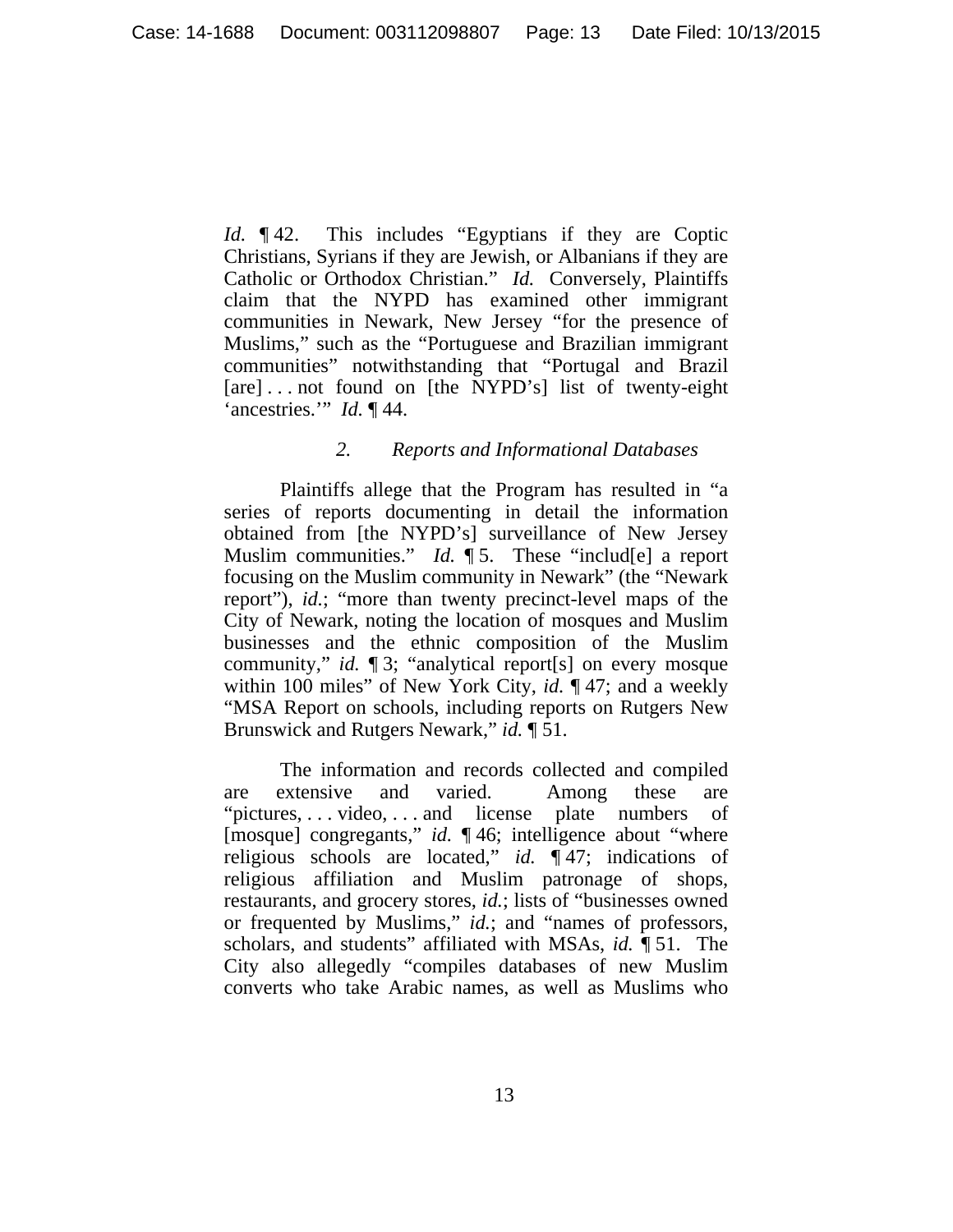take names that are perceived to be 'Western.'" *Id.* ¶ 55.

 Besides names and other identifying information of individuals, businesses, and organizations, the NYPD reports include seemingly mundane and innocuous details about Muslim community life in New Jersey, such as: (1) "flyers are posted in shops advertising for Quran tutoring;" (2) "a picture of a mosque hangs in a grocery store;" (3) "a restaurant serves 'religious Muslims;'" (4) "customers visit a Dunkin' Donuts after Friday prayer;" (5) "a restaurant is located near a particular mosque;" (6) "employees or customers of establishments are observed wearing 'traditional clothing;'" (7) "Muslim prayer mats are hanging on the wall at an Indian restaurant;" and (8) "a store posts a sign that it will be closed on Friday in observance of Friday prayer." *Id.* ¶ 47. Finally, NYPD officers have compiled "the subject[s and details] of conversations overheard at mosques." *Id.* In one 2006 report, for instance, they "document[ed] twentythree conversations at twenty mosques," though "[n]one of the information collected showed any indication of criminal activity." *Id.*

#### *3. Fall-Out from the Program's Disclosure to the Public*

 Plaintiffs claim that, despite "initial secrecy," public knowledge of the alleged Program's existence "has become widespread in New Jersey and elsewhere." *Id.* ¶ 45. They also contend that a number of the allegedly generated reports "ha[ve] been widely publicized," *id.* ¶ 20, and that each Plaintiff has been "either specifically named in an NYPD spying report or is a member of at least one mosque or other association named in such a report," Pls.' Br. 21 (citing Compl. ¶¶ 12–15, 17–26, 28–29, 31–32, 34).

Plaintiffs have learned since the news broke, for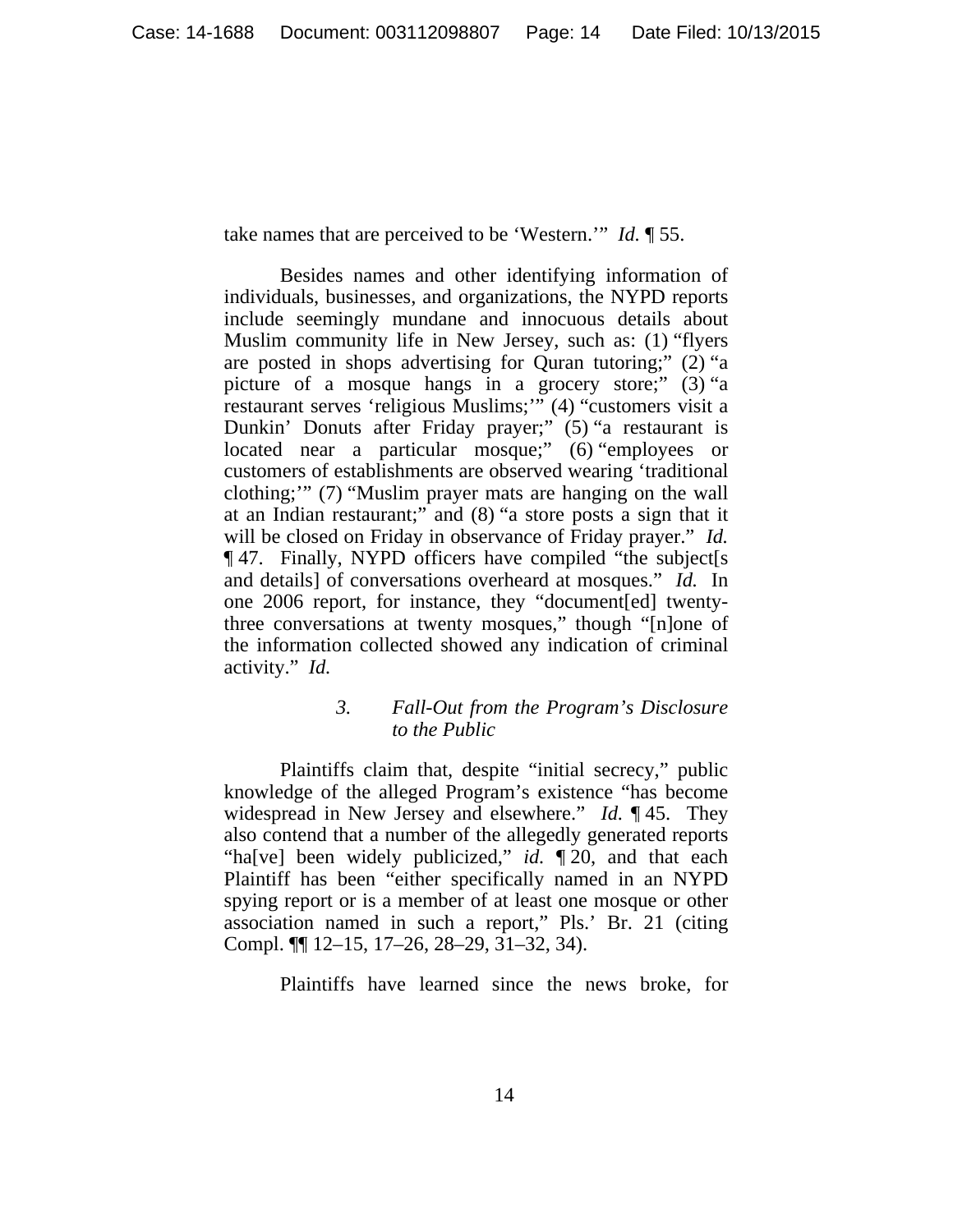instance, that the NYPD's so-called "Newark report" designates several of them as a "Location of Concern," defined "as, among other things, a 'location that individuals may find co-conspirators for illegal actions,' and a 'location that has demonstrated a significant pattern of illegal activities.'" Compl. ¶ 58. Similarly, the NYPD's "U.S.–Iran report" describes organizations believed to pose serious threats to New York City, such as Hezbollah and Hamas, along with a list of "Other Shi'a Locations in the vicinity of NYC," which include Plaintiff Muslim Foundation Inc. ("MFI") and Masjid-e-Ali mosque (owned and operated by MFI), "as well as three additional mosques attended by Plaintiff Hassan." *Id.* ¶ 60.

 While Plaintiffs allege that the Program is stigmatizing by itself, they also claim these specific defamatory statements targeting them in particular have intensified their harms and that "New York City officials" have exacerbated these injuries by publicly "acknowledg[ing] the [Program's] existence" and "describing it as focused on 'threats' and as an attempt to document the 'likely whereabouts of terrorists.'" *Id.* ¶ 61. "Discussing the surveillance, [former] Mayor Bloomberg has stated publicly" that "[w]e're doing the right thing. We will continue to do the right thing." *Id.* ¶ 64. And "[former Police] Commissioner Kelly has said" that "[w]e're going to continue to do what we have to do to protect the [C]ity." *Id.* Plaintiffs state that these and other "official proclamations," which "falsely suggest that Muslims alone present a unique law enforcement threat," indicate "that [City officials] believe the NYPD's targeting of Muslims for surveillance on the basis of their religion is appropriate and will continue." *Id.* ¶¶ 64–65.

 Plaintiffs also contend that, in large part because of the Program's alleged stigmatizing and reputational consequences, the surveillance has affected their worship and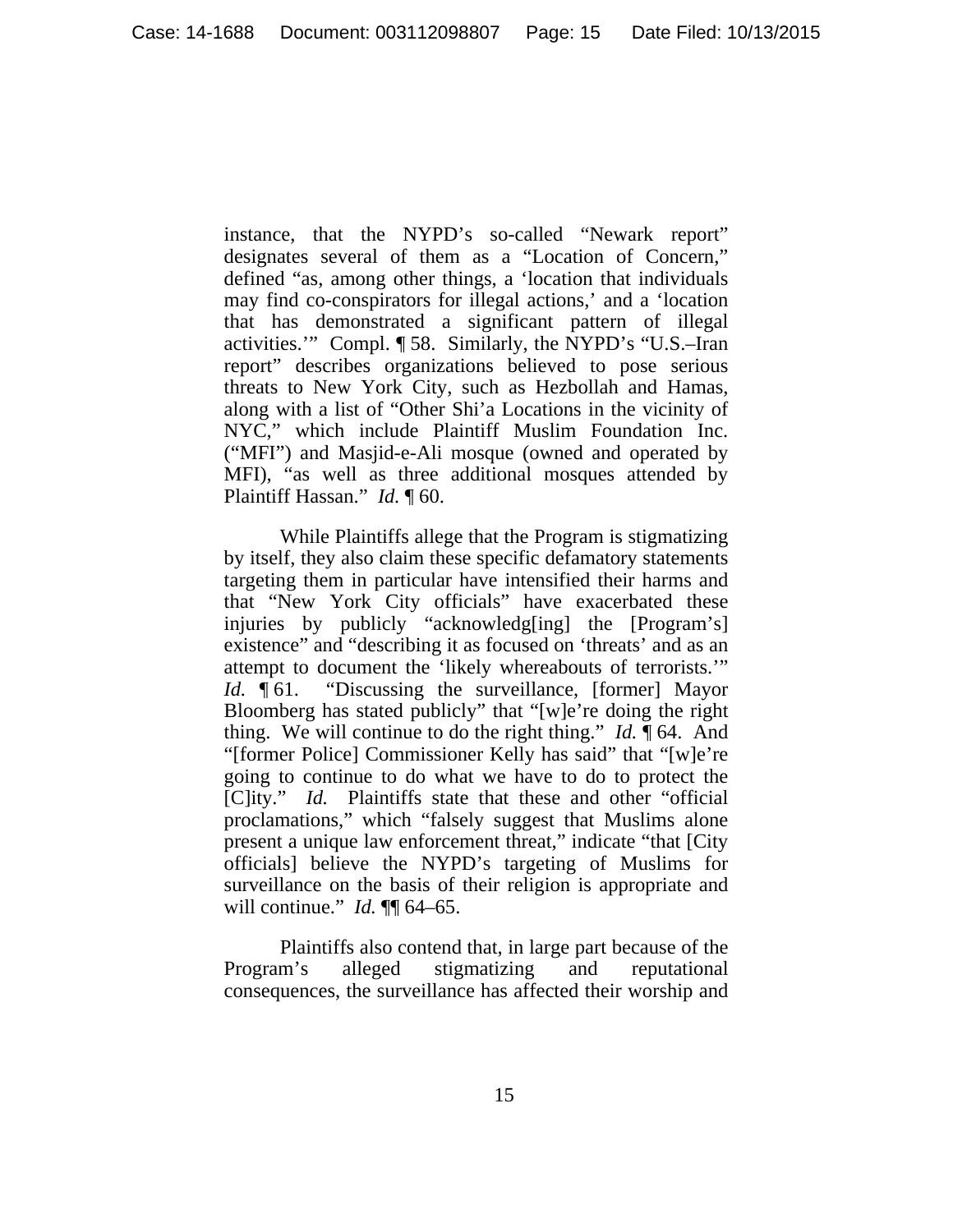religious activities. For example, Plaintiff Hassan, a soldier in the U.S. Army who has worked in military intelligence, asserts that "[h]e has decreased his mosque attendance significantly" because of his belief that "being closely affiliated with mosques under surveillance by law enforcement" will jeopardize his ability to hold a security clearance and will tarnish his reputation among his fellow soldiers and diminish their trust in him. *Id.* ¶¶ 11–13. Likewise, Plaintiffs Moiz Mohammed, Jane Doe, and Soofia Tahir state that they now avoid (or have avoided) discussing their faith openly or at MSA meetings for fear of being watched and documented, *id.* ¶¶ 24–30, and Plaintiff Mohammad alleges that "[t]he stigma now attached to being a Muslim member of the MSA has caused [him] to avoid discussing his faith or his MSA participation in public and to avoid praying in places where non-Muslims might see him doing so," *id.* ¶ 25.

 The individual Plaintiffs are not the only ones affected. The organizational Plaintiffs allege that the Program "has undermined their ability to fulfill their mission[s by] deterring potential members from joining and casting doubt on [their] ability to maintain the confidentiality of their membership." Pls.' Br. 6 (citing Compl. ¶ 17). According to the Complaint, two mosques that are members of Plaintiff Council of Imams in New Jersey, and that are named in the NYPD's Newark report, "have . . . seen a decline in attendance . . . as a result of the [NYPD's] surveillance" because their congregants can no longer worship freely knowing that law-enforcement agents or informants are likely in their midst. Compl. ¶ 15. Similarly, "[a]s affinity student groups, MSAs subject to surveillance . . . are diminished in their ability to establish viable student organizations that students will feel secure joining and participating in" and are less able "to embark upon integral partnerships with campus administrators and other organizations and [to] fulfill the spiritual needs of their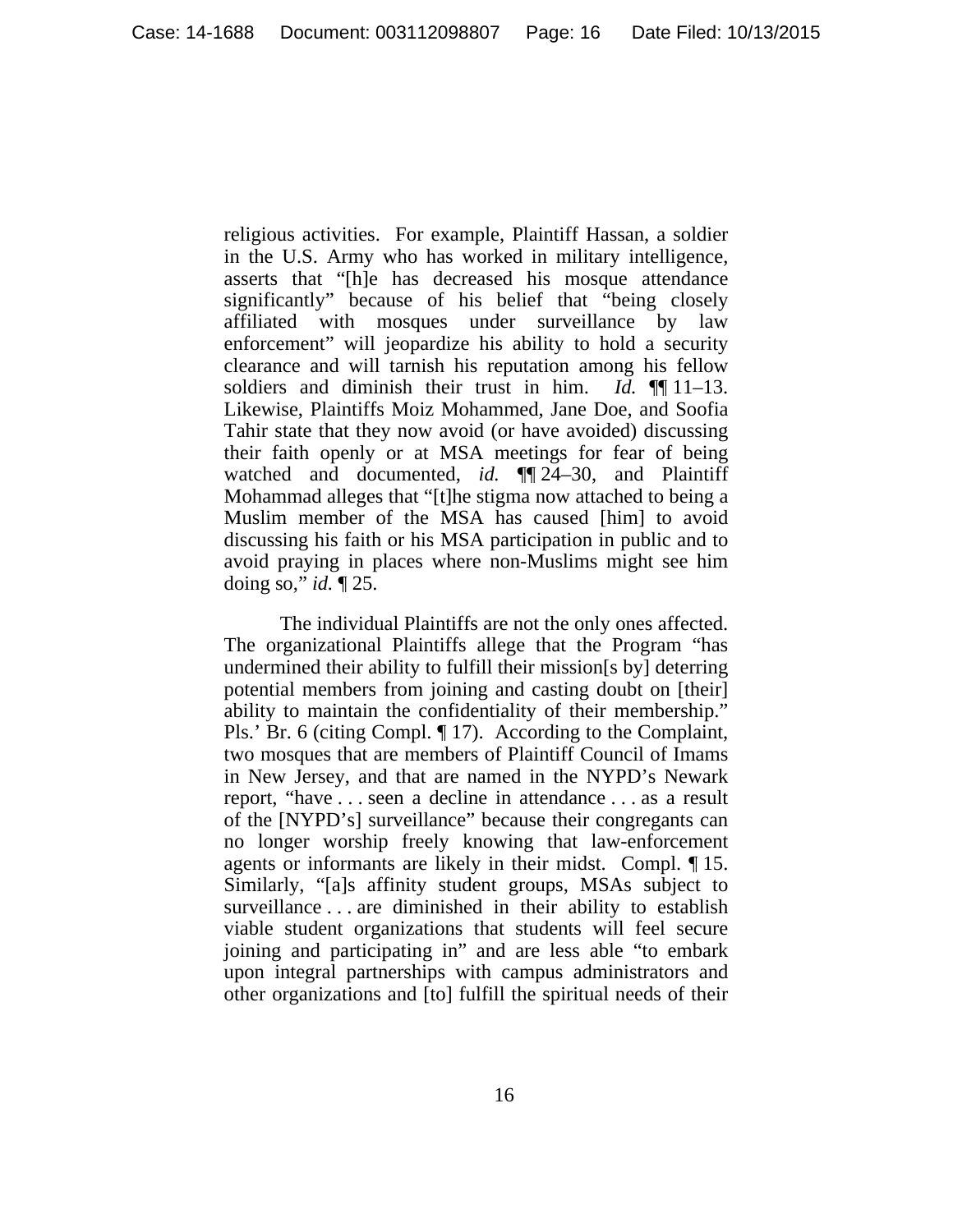members in a confidential manner." *Id.* ¶ 17. And Plaintiff MFI has changed its religious and educational programming to avoid controversial topics likely to stigmatize its membership further and to attract additional NYPD attention. *Id.* ¶ 23.

 Finally, several Plaintiffs also contend that financial harm has accompanied their alleged religious, reputational, and stigmatizing injuries. For example, Plaintiffs All Shop Body Inside & Outside and Unity Beef Sausage Company claim that the surveillance has damaged their "business[es] by scaring away customers," *id.*  $\P$  19, 21, and Plaintiffs Zaimah Abdur-Rahim and Abdul-Hakim Abdullah allege that the publication of the address and a photograph on the Internet of their home "in connection with the NYPD's surveillance . . . has decreased [its] value . . . and diminished [its] prospects for sale," *id.* ¶¶ 31–32, 34. Also, two of Plaintiff Council of Imams in New Jersey's member mosques have witnessed "[l]osses in ... financial support," which further "harm[s] both mosques' ability to fulfill their religious missions." *Id.* ¶ 15.

# **B. District Court**

 In June 2012, Plaintiffs sued the City pursuant to 42 U.S.C. § 1983 and *Monell v. Department of Social Services of the City of New York*, 436 U.S. 658 (1978), for discriminating against them as Muslims in violation of the Free Exercise and Establishment Clauses of the First Amendment and the Equal Protection Clause of the Fourteenth Amendment. They seek expungement of any unlawfully obtained records pertaining to them, a judgment declaring that the City has violated their First and Fourteenth Amendment rights, an order enjoining their future discriminatory surveillance, and damages.

The District Court granted the City's Motion to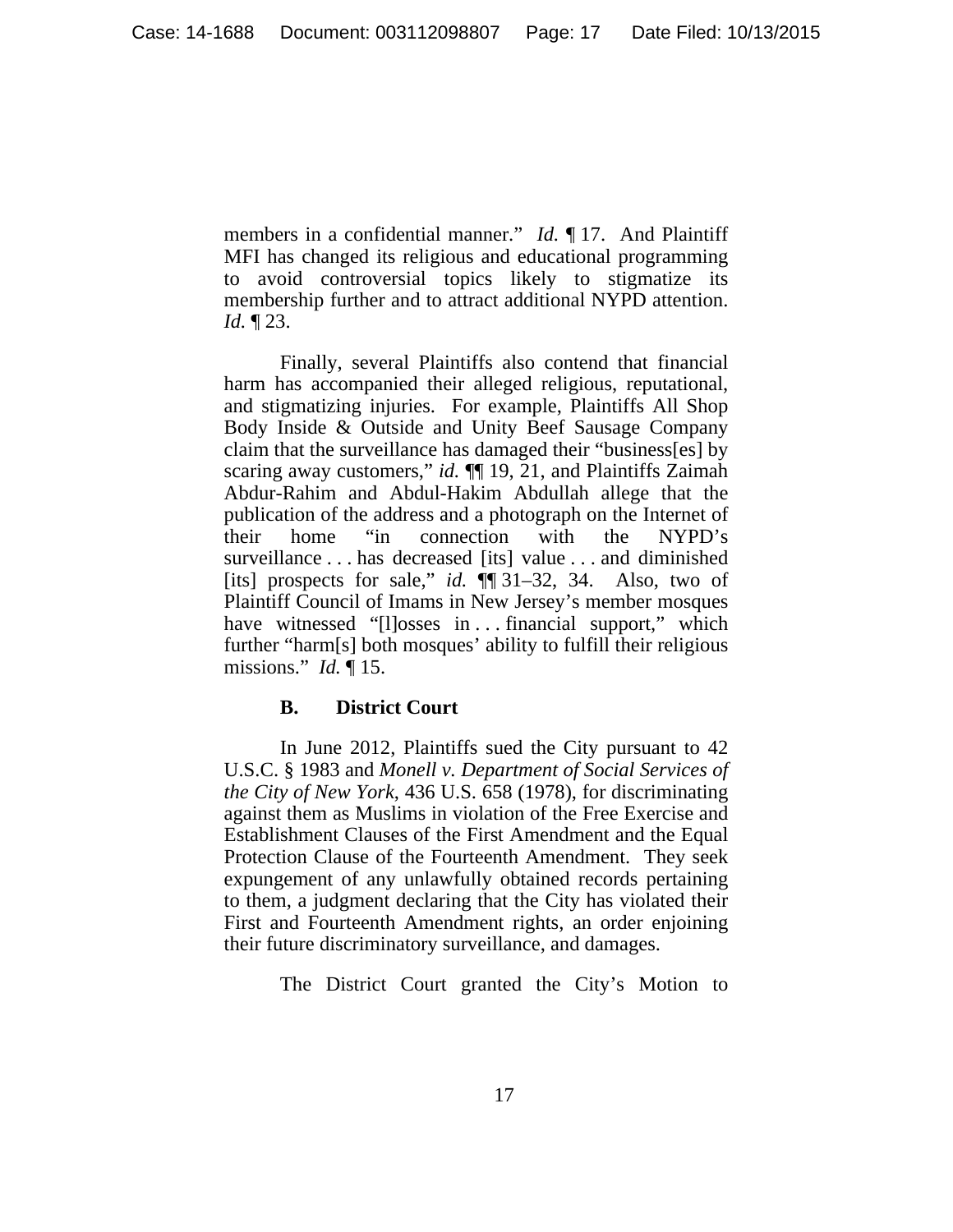Dismiss the Complaint in February 2014 pursuant to Federal Rule of Civil Procedure 12(b)(1) for lack of standing and Federal Rule of Civil Procedure 12(b)(6) for failure to state a claim. First, the Court held that Plaintiffs failed to identify any cognizable "injury-in-fact" (let alone one "fairly traceable" to the City's surveillance). Second, it concluded that Plaintiffs failed to state a claim because "[t]he more likely explanation for the surveillance was a desire to locate budding terrorist conspiracies" than a desire to discriminate. *Hassan v. City of New York*, No. 12-cv-3401, 2014 WL 654604, at \*7 (D.N.J. Feb. 20, 2014). It therefore entered judgment in the City's favor. Plaintiffs now appeal these rulings.

# **III. STANDING**

As did the District Court, we begin with Plaintiffs' standing to have a federal court decide their claims. Standing to sue is required for jurisdiction in a federal forum. Derived from Article III of our Constitution, it is the threshold inquiry in every case, one for which "[t]he party invoking federal jurisdiction bears the burden of [proof]." *Lujan v. Defenders of Wildlife*, 504 U.S. 555, 561 (1992). Analyzing this requirement entails a three-part inquiry. Has at least one plaintiff suffered an "injury in fact"? *Id.* If so, is that injury "fairly . . . trace[able] to the challenged action of the defendant"? *Id.* at 560 (alterations in original) (quoting *Simon v. E. Ky. Welfare Rights Org.*, 426 U.S. 26, 41–42 (1976)). And if the answer to both is yes, will that injury be "likely . . . redressed by a favorable decision"? *Id.* at 561 (quoting *Simon*, 426 U.S. at 38).

 When answering these questions, "we must assume that the party asserting federal jurisdiction is correct on the legal merits of his claim, that a decision on the merits would be favorable[,] and that the requested relief would be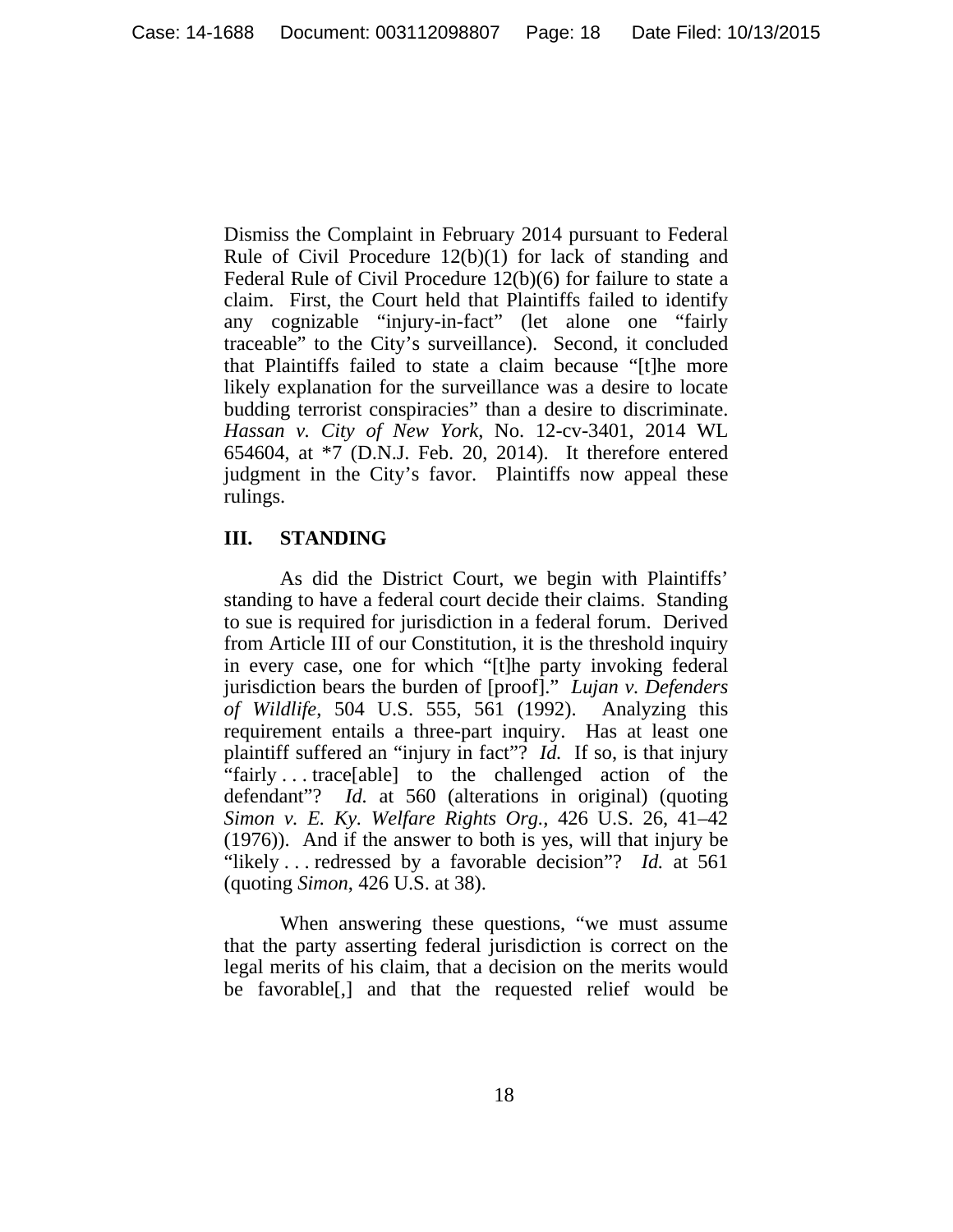granted." *Cutler v. U.S. Dep't of Health & Human Servs.*, 797 F.3d 1173, 1179 (D.C. Cir. 2015) (internal quotation marks omitted). In other words, to withstand a "facial attack" at the motion-to-dismiss stage, a plaintiff need only plausibly allege facts establishing each constitutional requirement. *Lewis v. Casey*, 518 U.S. 343, 358 (1996).

#### **A. Injury-in-Fact**

 $\overline{a}$ 

 A plaintiff alleges injury-in-fact when it claims that it has, or is in imminent danger of having, suffered "an invasion of a legally protected interest" that is "concrete and particularized" and "'actual or imminent, not conjectural and hypothetical.'" *Lujan*, 504 U.S. at 560 (quoting *Whitmore v. Arkansas*, 495 U.S. 149, 155 (1990)) (internal quotation marks omitted). The burden is low, requiring nothing more than "'an identifiable trifle' of harm." *Joint Stock Soc'y v. UDV N. Am., Inc.*, 266 F.3d 164, 177 (3d Cir. 2001) (Alito, J.) (quoting *United States v. Students Challenging Regulatory Agency Procedures (SCRAP)*, 412 U.S. 669, 686 (1973)).

 While Plaintiffs point to at least four other injuries they contend also meet this requirement, "[t]he indignity of being singled out [by a government] for special burdens on the basis of one's religious calling," *Locke v. Davey*, 540 U.S. 712, 731 (2004) (Scalia, J., dissenting), is enough to get in the courthouse door. Unequal treatment is "a type of personal injury [that] ha[s] long [been] recognized as judicially cognizable," *Heckler v. Mathews*, 465 U.S. 728, 738 (1984), and virtually every circuit court has reaffirmed<sup>1</sup>—as has the

<sup>1</sup> *See, e.g.*, *Davis v. Guam*, 785 F.3d 1311, 1315 (9th Cir. 2015) ("[E]qual treatment under law is a judicially cognizable interest . . . even if it brings no tangible benefit to the party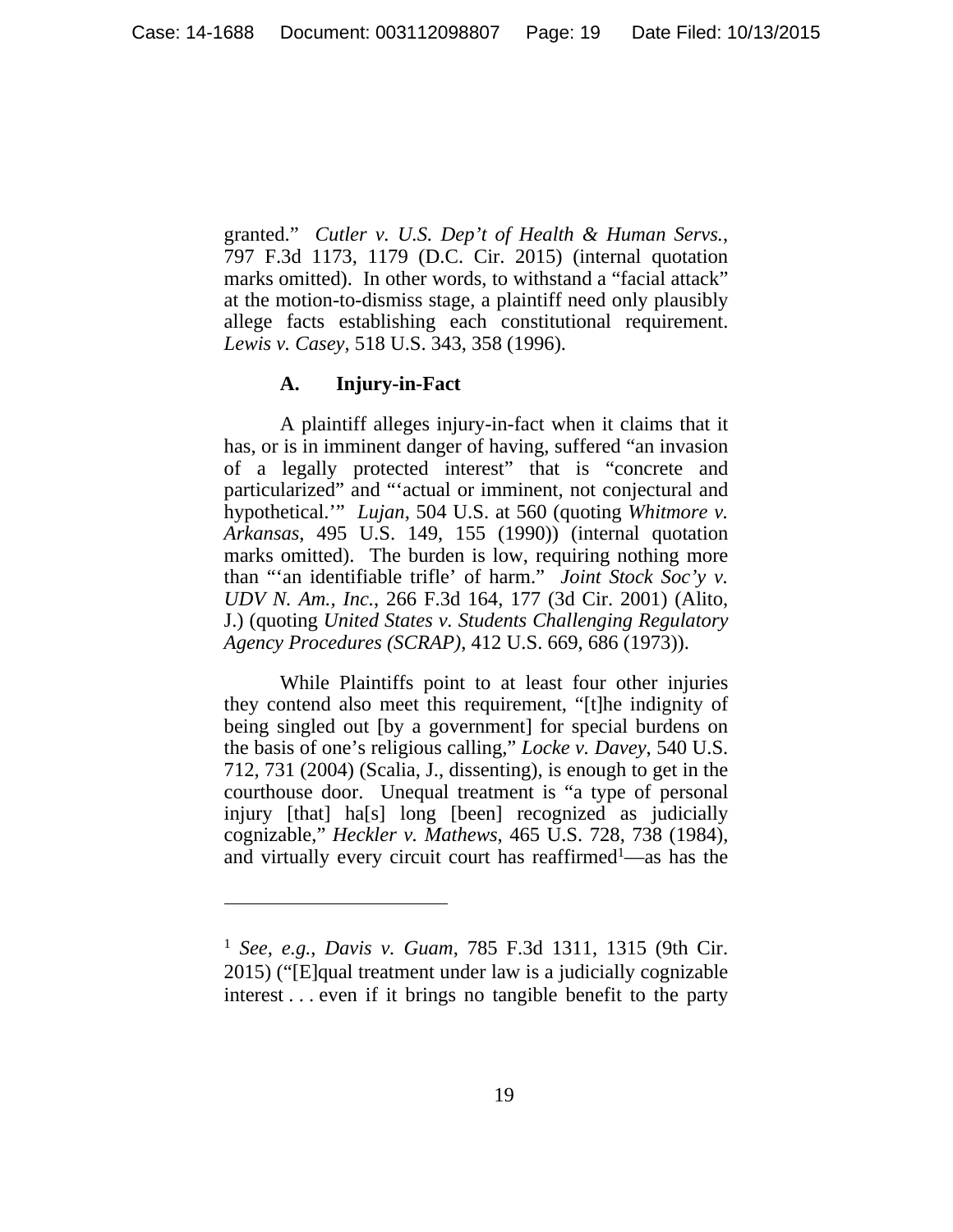Supreme Court—that a "discriminatory classification is itself a penalty," *Saenz v. Roe*, 526 U.S. 489, 505 (1999), and thus qualifies as an actual injury for standing purposes, where a citizen's right to equal treatment is at stake. *See also Ne. Fla. Chapter of Associated Gen. Contractors of Am. v. City of Jacksonville*, 508 U.S. 656, 657 (1993) ("The 'injury in fact'... is the denial of equal treatment ...." $)^2$ 

 $\overline{a}$ 

asserting it."); *Am. Civil Liberties Union of N.M. v. Santillanes*, 546 F.3d 1313, 1319 (10th Cir. 2008) ("The injury in fact is the denial of equal treatment."); *Planned Parenthood of S.C. Inc. v. Rose*, 361 F.3d 786, 790 (4th Cir. 2004) ("Discriminatory treatment . . . qualif[ies] as an actual injury for standing purposes."); *Lutheran Church-Mo. Synod v. FCC*, 154 F.3d 487, 493 (D.C. Cir. 1998) ("[T]he claim that the litigant was denied equal treatment is sufficient to constitute Article III 'injury in-fact.'"); *Peyote Way Church of God, Inc. v. Thornburgh*, 922 F.2d 1210, 1214 n.2 (5th Cir. 1991) ("[I]llegitimate unequal treatment is an injury unto itself  $\dots$ .").

2 Plaintiffs' personal interest in religious equality falls squarely within the zone of those protected by the constitutional guarantees in question. While their claims certainly strike at the heart of the Equal Protection Clause of the Fourteenth Amendment, the First Amendment's guarantee of freedom of religion includes freedom from religious discrimination. *See, e.g.*, *Permoli v. Municipality No. 1 of New Orleans*, 44 U.S. 589, 597 (1845) ("Equality before the law is of the very essence of liberty, whether civil or religious."); *Colo. Christian Univ. v. Weaver*, 534 F.3d 1245, 1257 (10th Cir. 2008) (McConnell, J.) ("From the beginning,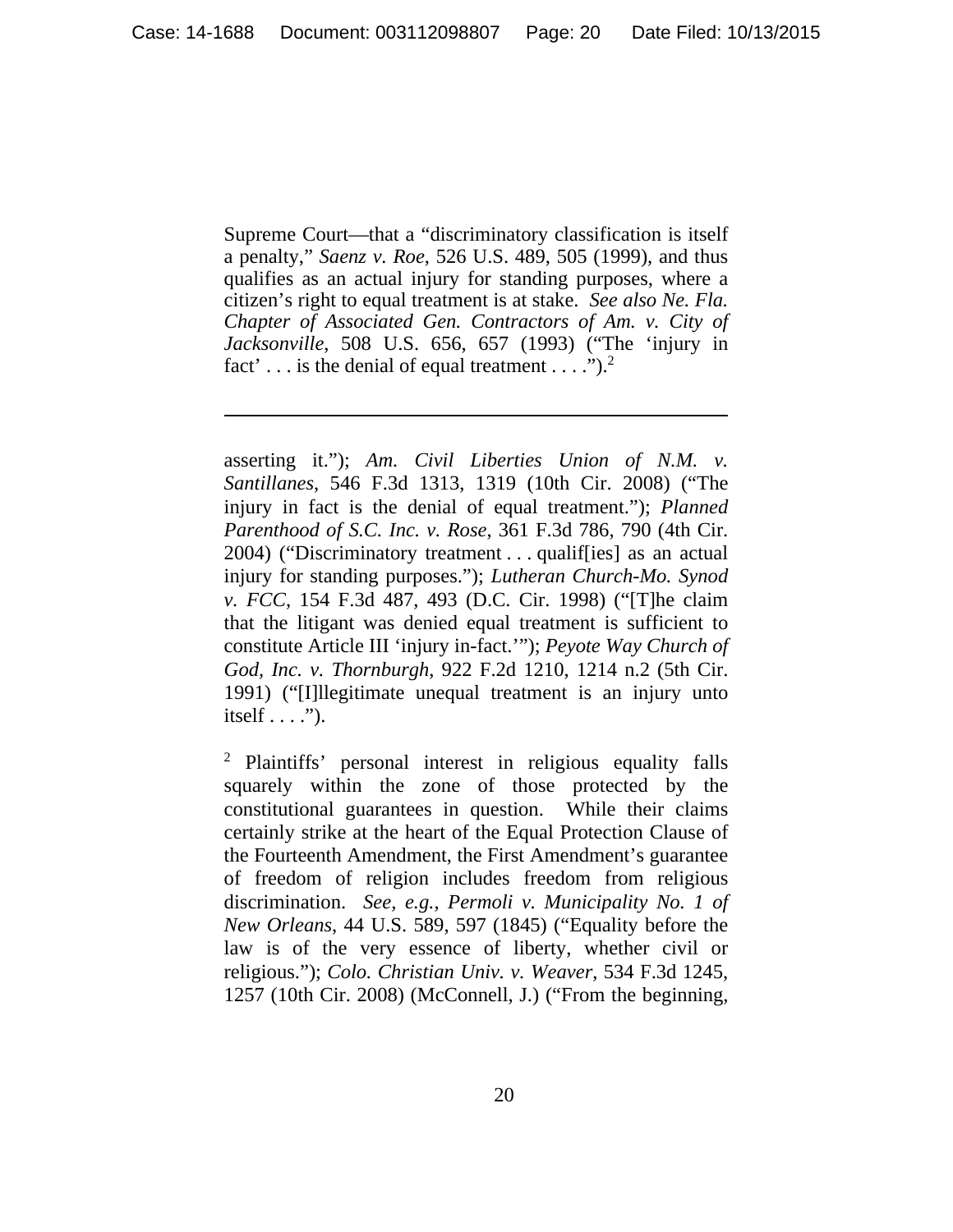None of the City's arguments to the contrary are persuasive. First, its argument that unequal treatment is only injurious when it involves a tangible benefit like college admission or Social Security takes too cramped a view of Article III's injury requirement. As the Supreme Court has noted,

> discrimination itself, by perpetuating "archaic and stereotypic notions" or by stigmatizing members of the disfavored group as "innately inferior" and therefore as less worthy participants in the political community, can cause serious noneconomic injuries to those

 $\overline{a}$ 

this nation's conception of religious liberty included, at a minimum, the equal treatment of all religious faiths without discrimination or preference."); *cf.* Karl Loewenstein, *Some General Observations on the Proposed "International Bill of Rights"* 17 (1942).

"[T]he Religion Clauses . . . and the Equal Protection Clause as applied to religion . . . all speak with one voice on this point: Absent the most unusual circumstances, one's religion ought not affect one's legal rights or duties or benefits." *Bd. of Educ. of Kiryas Joel Vill. Sch. Dist. v. Grumet*, 512 U.S. 687, 715 (1994) (O'Connor, J., concurring in part and concurring in the judgment in part); *see also, e.g.*, *Rosenberger v. Rector & Visitors of Univ. of Va.*, 515 U.S. 819, 845 (1995); *Larson v. Valente*, 456 U.S. 228, 244–45 (1982); *Comm. for Pub. Educ. & Religious Liberty v. Nyquist*, 413 U.S. 756, 792–93 (1973); *Gillette v. United States*, 401 U.S. 437, 449 (1971); *Epperson v. Arkansas*, 393 U.S. 97, 104 (1968); *Everson v. Bd. of Educ. of Ewing Twp.*, 330 U.S. 1, 15 (1947).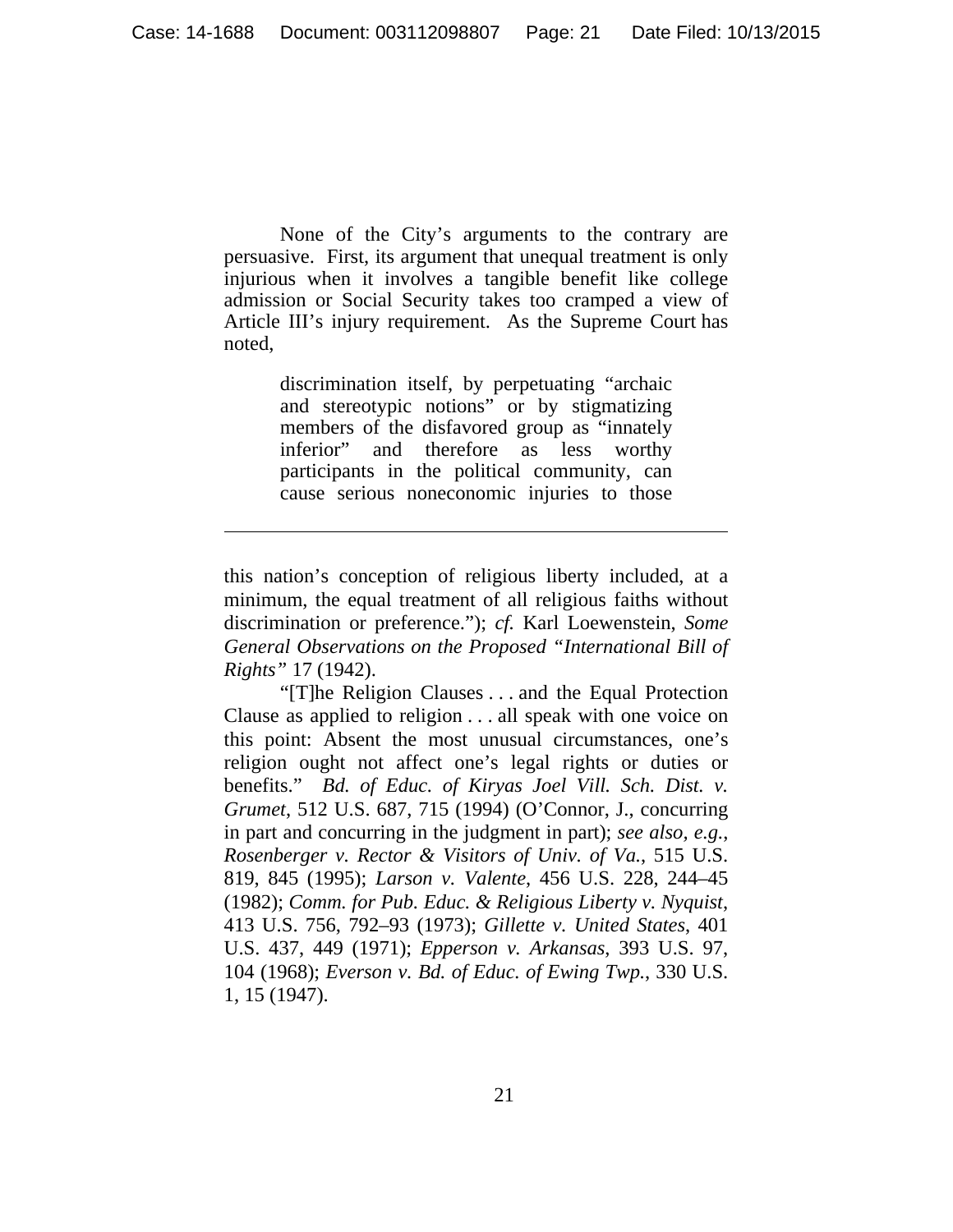persons who are personally denied equal treatment solely because of their membership in a disfavored group.

*Heckler*, 465 U.S. at 739–40 (citation omitted) (quoting *Miss. Univ. for Women v. Hogan,* 458 U.S. 718, 725 (1982)); *see also, e.g.*, *Mardell v. Harleysville Life Ins. Co.*, 65 F.3d 1072, 1074 (3d Cir. 1995) (*per curiam*) ("[A] victim of discrimination suffers a dehumanizing injury as real as, and often of far more severe and lasting harm than, a blow to the jaw." (internal quotation marks omitted)). After all, "[t]he fundamental concern of discrimination law is to redress the dignitary affront that decisions based on group characteristics represent, not to guarantee specific economic expectancies." *Sandberg v. KPMG Peat Marwick, L.L.P.*, 111 F.3d 331, 335 (2d Cir. 1997).

The City next argues that Plaintiffs have suffered no injury-in-fact because it has not overtly condemned the Muslim religion. City Br. 35. This argument does not stand the test of time. Our Nation's history teaches the uncomfortable lesson that those not on discrimination's receiving end can all too easily gloss over the "badge of inferiority" inflicted by unequal treatment itself. Closing our eyes to the real and ascertainable harms of discrimination inevitably leads to morning-after regret. *Compare Plessy v. Ferguson*, 163 U.S. 537, 551 (1896) ("[If] enforced separation of the two races stamps the colored race with a badge of inferiority  $\dots$  [,] it is not by reason of anything found in the act, but solely because the colored race chooses to put that construction upon it."), *with Brown v. Bd. of Educ.*, 347 U.S. 483, 494 (1954) ("To separate [children] from others of similar age and qualifications solely because of their race generates a feeling of inferiority as to their status in the community that may affect their hearts and minds in a way unlikely ever to be undone.").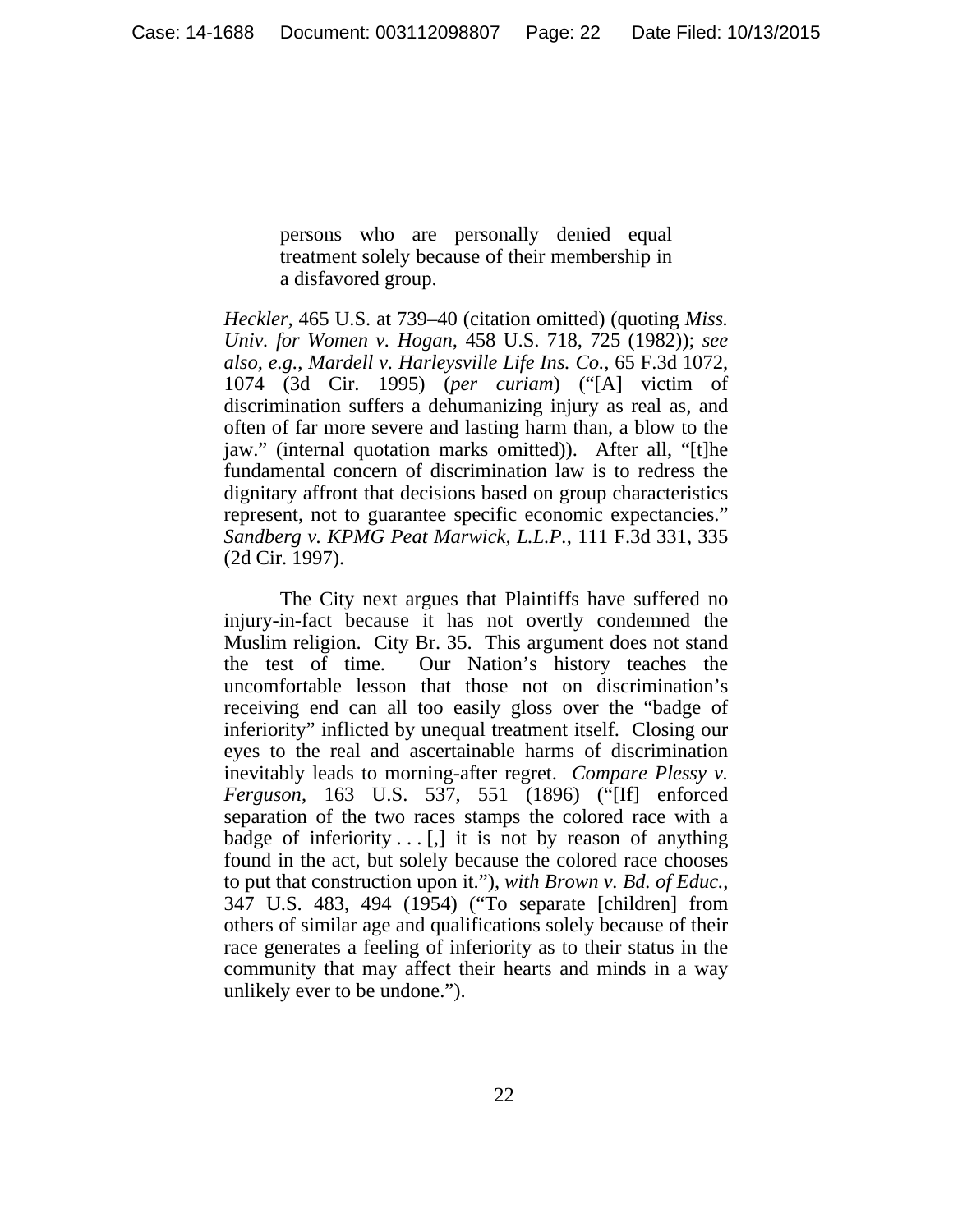Moving on, we are similarly unpersuaded by the City's alternative argument that Plaintiffs' alleged injuries are not "particularized." It is true that "only . . . a complainant [who] possesses something more than a general interest in the proper execution of the laws . . . is in a position to secure judicial intervention." *Stark v. Wickard*, 321 U.S. 288, 304 (1944). But where a plaintiff is "asserting [his or her] own [equality] right," a claim of discrimination, even where it affects a broad class, "is not an abstract concern or 'generalized grievance.'" *Ad Hoc Comm. of Concerned Teachers v. Greenburgh #11 Union Free Sch. Dist.*, 873 F.2d 25, 29 (2d Cir. 1989) (quoting *Warth v. Seldin*, 422 U.S. 490, 499 (1975)). Because Plaintiffs in this case claim to be the very targets of the allegedly unconstitutional surveillance, they are unquestionably "affect[ed] . . . in a personal and individual way." *Lujan*, 504 U.S. at 560 n.1.

Further, that hundreds or thousands (or even millions) of other persons may have suffered the same injury does not change the individualized nature of the asserted rights and interests at stake. *See, e.g.*, *Sch. Dist. v. Schempp*, 374 U.S. 203, 223 (1963) (calling religious freedom an "individual" right); *Adarand Constructors, Inc. v. Peña*, 515 U.S. 200, 227 (1995) (referring to a citizen's "*personal* right to equal protection of the laws" (emphasis in original)). Standing is easily recognized, for instance, in the case of "a widespread mass tort," even though "large numbers of individuals suffer the same common-law injury." *FEC v. Akins*, 524 U.S. 11, 24 (1998). And for good reason: "[t]o deny standing to persons who are in fact injured[,] simply because many others are also injured, would mean that the most injurious and widespread Government actions could be questioned by nobody." *Massachusetts v. EPA*, 549 U.S. 497, 526 n.24 (2007) (emphasis omitted) (quoting *SCRAP*, 412 U.S. at 688). Harm to all—even in the nuanced world of standing law cannot be logically equated with harm to no one.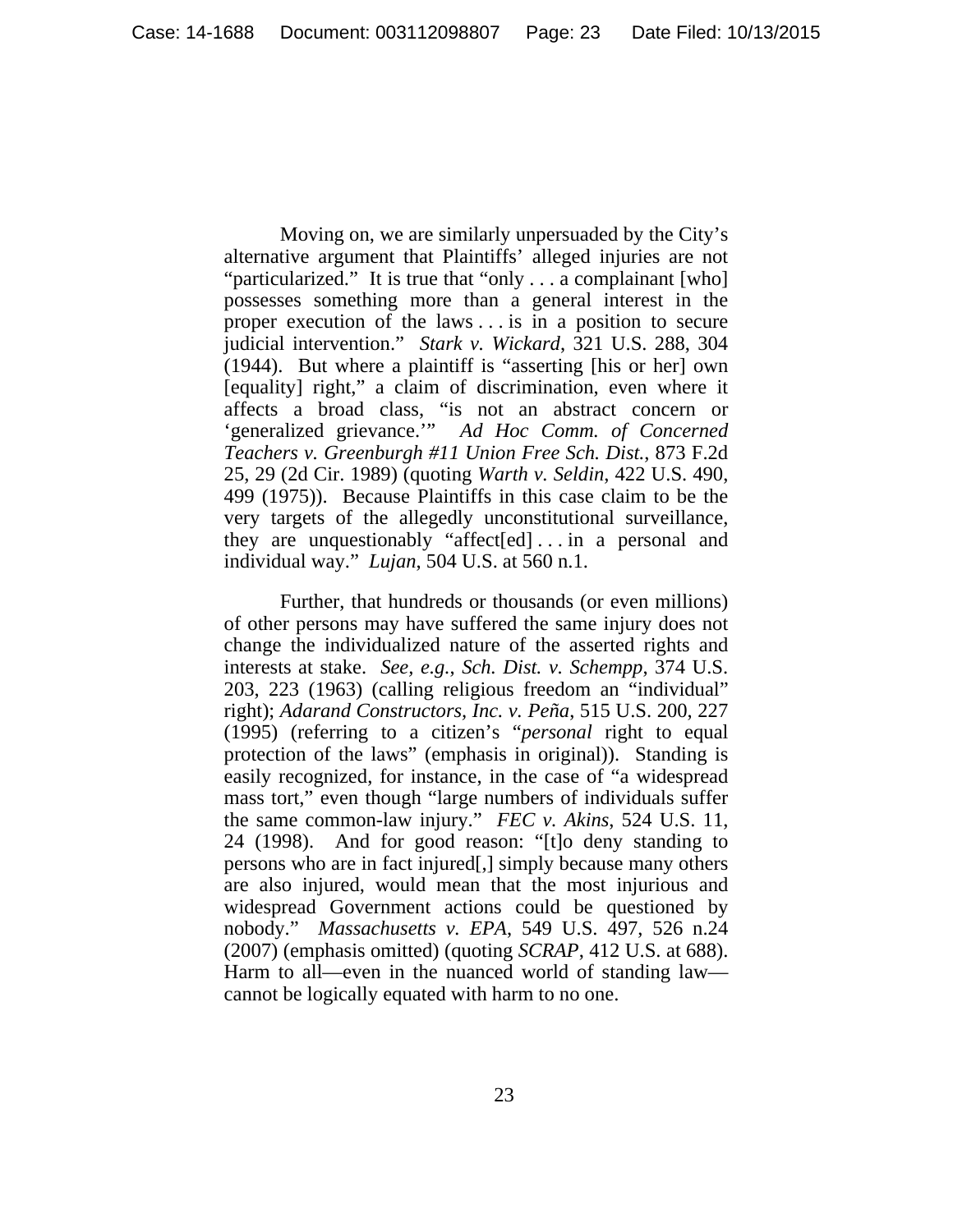Against this background, the City's reliance on *Laird v. Tatum*, 408 U.S. 1 (1972), is misplaced. The plaintiffs there alleged only a "chilling effect" on third parties' speech caused by "the mere existence, without more, of [nondiscriminatory] governmental investigative and datagathering activity." *Id.* at 10–11. Plaintiffs here, by contrast, allege that the discriminatory manner by which the Program is administered itself causes them direct, ongoing, and immediate harm. Because "standing . . . is only a problem where no harm independent of the First Amendment is alleged," *Gill v. Pidlypchak*, 389 F.3d 379, 383 (2d Cir. 2004) (Calabresi, J.), and *Laird* doesn't stand for the proposition that public surveillance is either *per se* immune from constitutional attack or subject to a heightened requirement of injury, that case's "narrow" holding, *see* 408 U.S. at 15, doesn't reach the facts of this case.

Indeed, in several post-*Laird* cases we have recognized that, while surveillance in public places may not of itself violate any privacy right, $3$  it can still violate other rights that give rise to cognizable harms. *See, e.g.*, *Hall v. Pa. State Police*, 570 F.2d 86, 91 (3d Cir. 1978) ("Although it may be assumed that the state may arrange for photographing all suspicious persons entering the bank, it does not follow that its criterion for selection may be racially based, in the absence of a proven compelling state interest." (citation omitted)); *cf. Anderson v. Davila*, 125 F.3d 148, 160–61 (3d. Cir. 1997) (Roth, J.) (while public governmental surveillance alone was not cognizable, identical surveillance conducted in retaliation

 $\overline{a}$ 

<sup>&</sup>lt;sup>3</sup> We do not take a position on whether Plaintiffs could have brought suit to vindicate such an interest. They do not allege a violation of some constitutional right to privacy, but to equal treatment.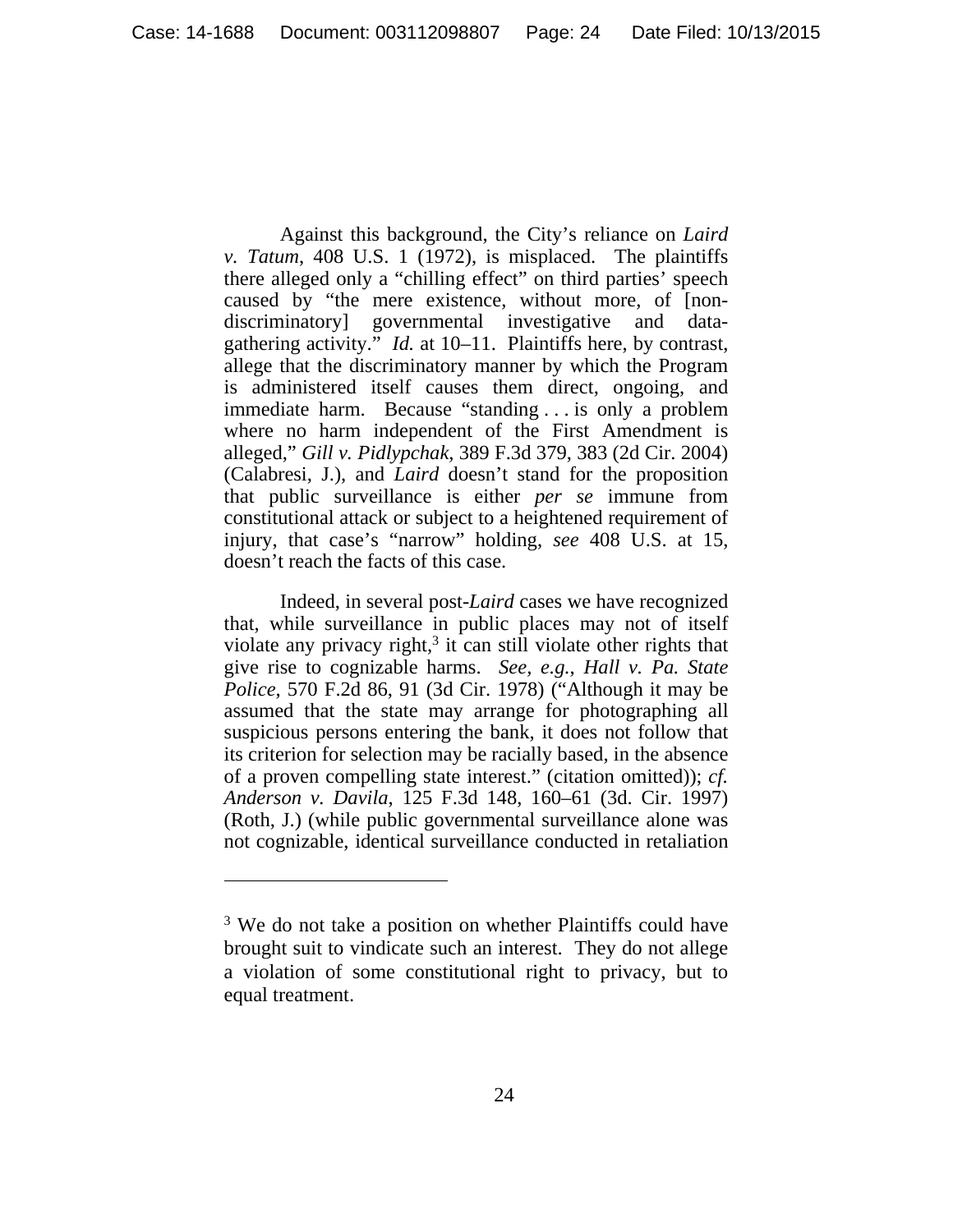for one's exercise of First Amendment rights gave rise to a separate injury cognizable under Article III).

### **B. Fair Traceability**

 $\overline{a}$ 

The second requirement of injury-in-fact is a causal connection between a defendant's alleged conduct and the plaintiff's harm. *See Lujan*, 504 U.S. at 561.The City contends that Plaintiffs have failed to satisfy this requirement because the Associated Press ("AP"), not the NYPD, revealed the Program to the public and did so without the City's permission. In short, it argues, "What you don't know can't hurt you. And, if you *do* know, don't shoot us. Shoot the messenger."

Aside from its distortions of the factual record,<sup>4</sup> the

Moreover, even if they were required to do so, Plaintiffs have produced ample evidence in rebuttal showing that: (1) "[a] former NYPD informant . . . independently [of the AP] revealed the NYPD's practice of targeting innocent Muslims" by "sp[eaking] publicly in great detail about his part in the NYPD's policy and practice of surveilling Muslims on the basis of religion," Decl. of Glenn Katon ¶ 4;

<sup>&</sup>lt;sup>4</sup> Far from attesting to the NYPD and AP's respective roles in revealing the once-secret Program, the affidavit of defense counsel on which the City relies merely states that the AP reported on the NYPD's conduct and "released [unredacted] documents to the public at large beginning in . . . August 2011." Decl. of Peter G. Farrell  $\P$  3. It is impossible to infer reasonably, let alone conclude, from this statement that the AP was the first (or only) public source of the information or that the NYPD played no role for which it may be held legally responsible.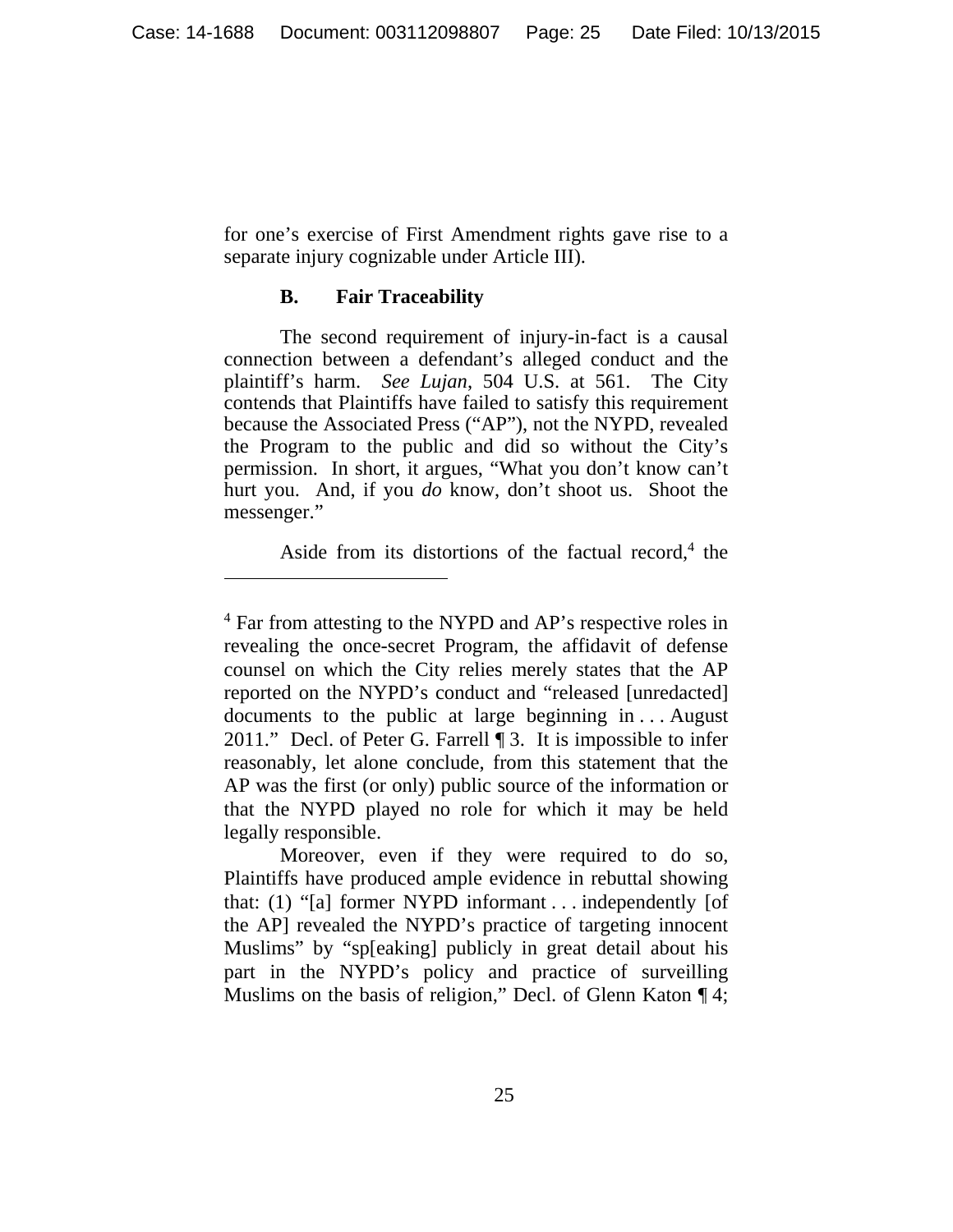City's argument is legally untenable because (to repeat) the discrimination itself is the legally cognizable injury. Indeed, discrimination often has been likened to a "dignitary tort," *see, e.g.*, *Curtis v. Loether*, 415 U.S. 189, 195 n.10 (1974) (quoting Charles O. Gregory & Harry Kalven, Jr., *Cases and Materials on Torts* 961 (2d ed. 1969)), where "[t]he tort is said to be damage itself," 2 Dan B. Dobbs, *Dobbs Law of Remedies* § 7.4(1), at 334 (2d ed. 1993). And, as with other "torts" in this category, "the affront to the other's dignity . . . is as keenly felt by one who only knows after the event that an indignity has been perpetrated upon him as by one who is conscious of it while it is being perpetrated." *Restatement (First) of Torts* § 18 cmt. e (1934). Because we view the claimed discrimination itself as the primary injury alleged, it "follows from our definition of 'injury in fact'" that the City "is the 'cause'" of that injury rather than any member of the press. *Ne. Fla. Chapter of Associated Gen. Contractors*, 508 U.S. at 666 n.5.

Finally, even if only the collateral consequences of the discrimination—rather than the unequal treatment itself could count as Article III injury, the City "wrongly equat[es] . . . injury 'fairly traceable' to the defendant with injury as to which the defendant's actions are the very last step in the chain of causation." *Constitution Party of Pa. v. Aichele*, 757 F.3d 347, 366 (3d Cir. 2014) (second alteration in original) (quoting *Bennett v. Spear*, 520 U.S. 154, 168–69 (1997)). That is incorrect. "[T]here is room for concurrent

 $\overline{a}$ 

and (2) "[s]ince the AP began publishing reports regarding the NYPD's policy and practice of targeting Muslims for surveillance, senior New York City officials have acknowledged and endorsed the NYPD's tactics," thus "propagat[ing] and amplif[ying] the harm," *id.* ¶ 3.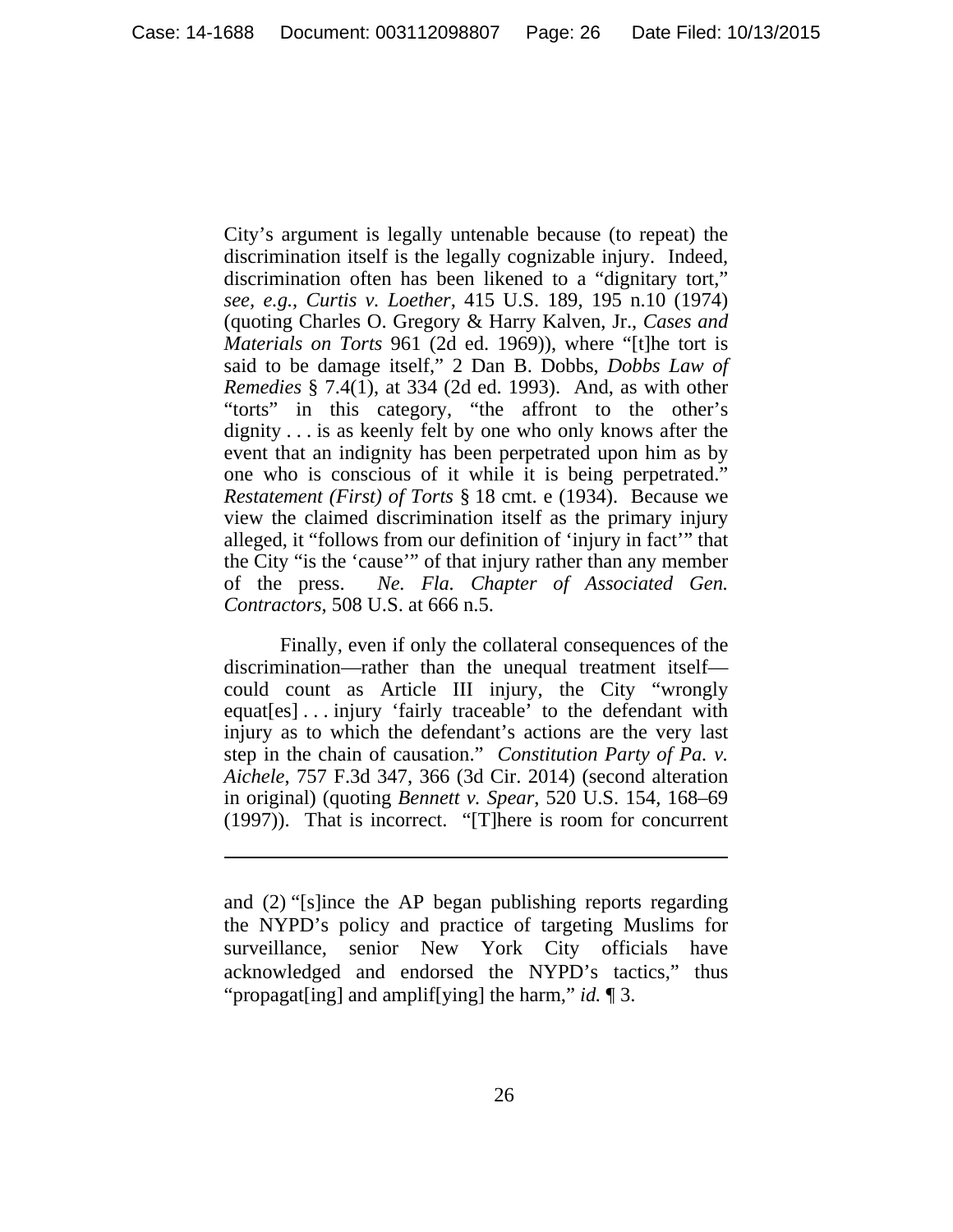causation in the analysis of standing, and, indeed, 'an indirect causal relationship will suffice, so long as there is a fairly traceable connection.'" *Id.* (citation omitted) (quoting *Toll Bros. v. Township of Readington*, 555 F.3d 131, 142 (3d Cir. 2009) (internal quotation marks omitted)); *see also Block v. Meese*, 793 F.2d 1303, 1309 (D.C. Cir. 1986) (Scalia, J.) ("[T]he question of core, constitutional injury-infact . . . requires no more than *de facto* causality."); *Pitt News v. Fisher*, 215 F.3d 354, 361 (3d Cir. 2000) ("but for" causation sufficient to establish traceability to establish standing).

# **C. Redressability**

The last requirement of Article III standing is redressability, which requires the plaintiff to show that "it . . . [is] 'likely,' as opposed to merely 'speculative,' that the injury will be 'redressed by a favorable decision.'" *Lujan*, 504 U.S. at 560 (quoting *Simon*, 426 U.S. at 38). Redressability is "easily established in a case where," as here, "the alleged injury arises from an identifiable discriminatory policy." *Smith v. Meese*, 821 F.2d 1484, 1494 (11th Cir. 1987). While we cannot predict "the exact nature of the possible relief . . . without a full development of the facts, an order enjoining the policy and requiring non-discriminatory investigation and enforcement would redress the injury." *Id.*

As for past harms, the potential avenues for redress depend on how a particular plaintiff's injury shows itself. Those plaintiffs able to prove "actual injur[ies]"—*i.e.*, those other than "the abstract value of [the] constitutional right[s]," such as out-of-pocket losses or emotional distress—may recover compensatory damages. *Memphis Cmty. Sch. Dist. v. Stachura*, 477 U.S. 299, 308 (1986); *see also Carey v. Piphus*, 435 U.S. 247, 264–66 (1978). For other plaintiffs, "the major purpose of the suit may be to obtain a public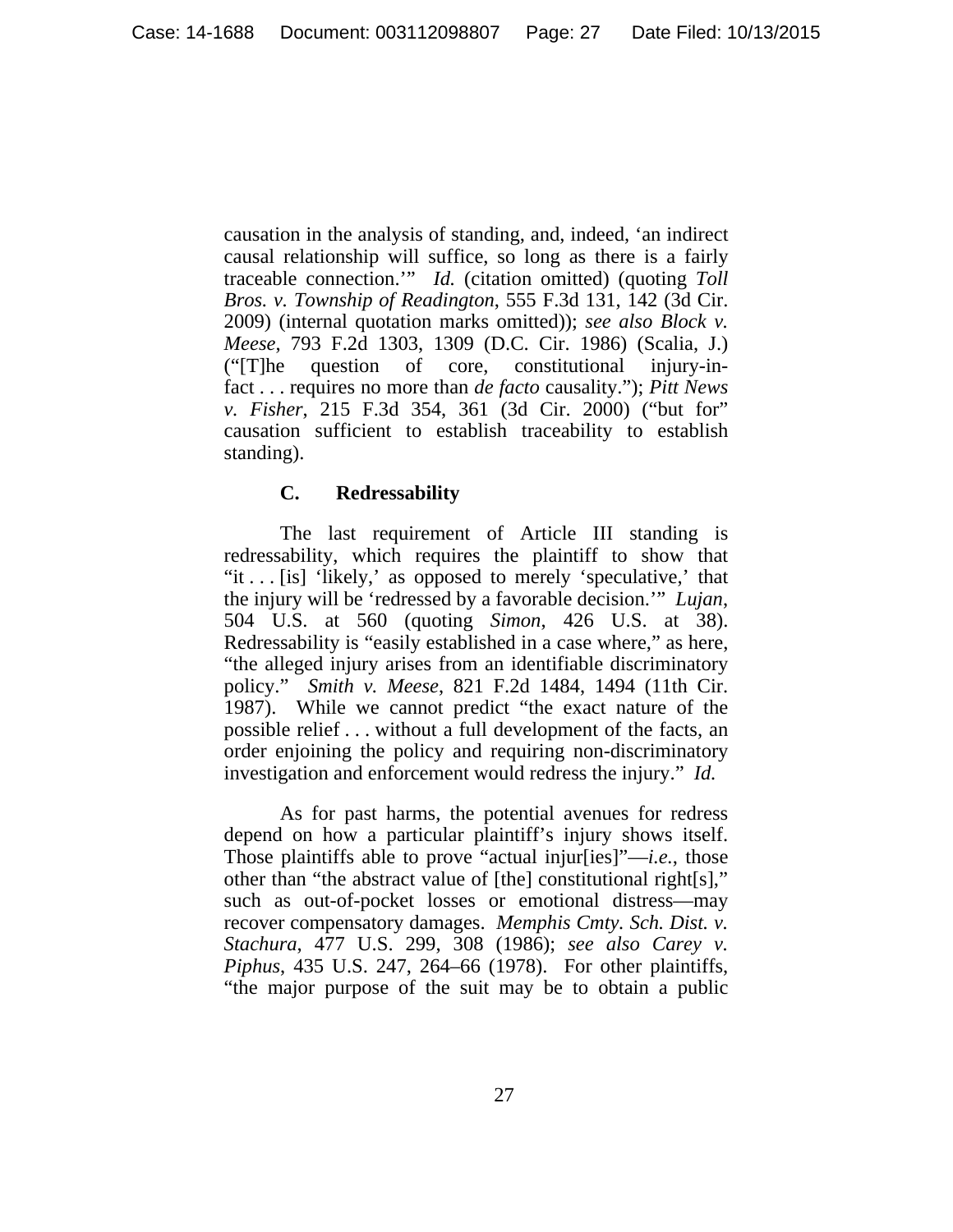declaration that the[y are] right and w[ere] improperly treated," *see Restatement (Second) of Torts* § 901 cmt. c (1979), along with nominal damages that serve as "a symbolic vindication of [their] constitutional right[s]," *Schneider v. County of San Diego*, 285 F.3d 784, 794 (9th Cir. 2002) (quoting *Floyd v. Laws*, 929 F.2d 1390, 1403 (9th Cir. 1991)). Given the range of available remedies, redressability is easily satisfied.

\* \* \* \* \*

Confident in our jurisdiction to hear this case, we now turn to the merits of Plaintiffs' constitutional claims and begin with equal protection.

# **IV. CONSTITUTIONAL CLAIMS**

# **A. Equal-Protection Claim**

The Equal Protection Clause of the Fourteenth Amendment to our Constitution provides that "[n]o State shall . . . deny to any person within its jurisdiction the equal protection of the laws." U.S. Const. Amend. XIV, § 1. Plaintiffs claim the City is contravening that mandate and violating their rights by surveilling them pursuant to a Program that investigates persons not because of any reasonable suspicion of wrongdoing (or other neutral criterion) but solely because of their Muslim religious affiliation.

A "claim of selective investigation" by the police draws on "'ordinary equal protection standards.'" *Flowers v. City of Minneapolis*, 558 F.3d 794, 798 (8th Cir. 2009) (quoting *Wayte v. United States*, 470 U.S. 598, 608 (1985)). As with other equal-protection claims, we ask whether the City intentionally discriminates against a reasonably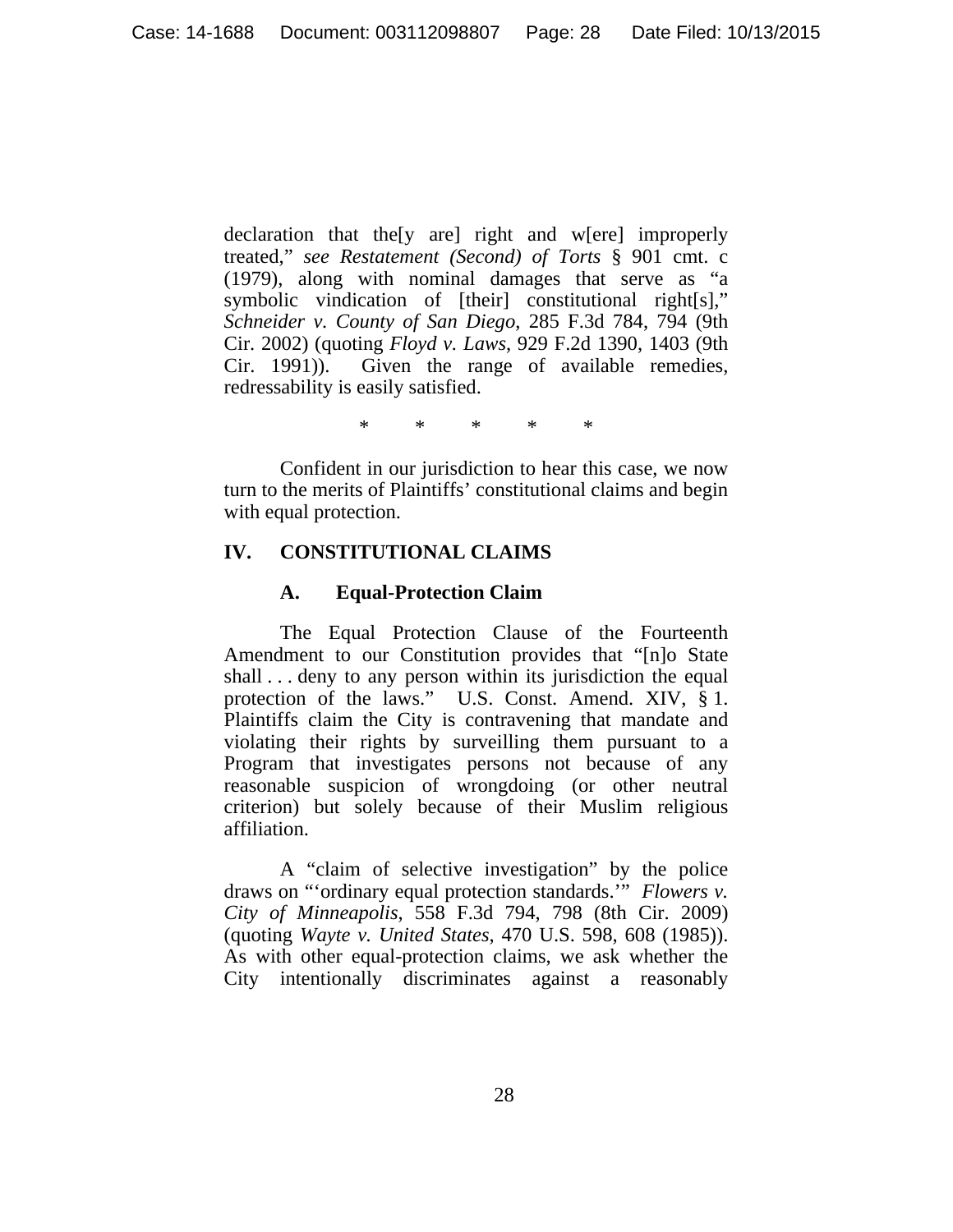identifiable group and whether that intentional discrimination is nonetheless legally justified.

### *1. Do Plaintiffs Plausibly Allege Intentional Discrimination?*

To state an equal-protection claim, Plaintiffs must allege (and ultimately prove) "intentional discrimination." *Washington v. Davis*, 426 U.S. 229, 241 (1976); *Pers. Adm'r of Mass. v. Feeney*, 442 U.S. 256, 276 (1979). It is not enough for them to allege that they are Muslim and that the NYPD surveilled more Muslims than members of any other religion. *See Ashcroft v. Iqbal*, 556 U.S. 662 (2009). Rather, Plaintiffs' religious affiliation must have been a substantial factor in that different treatment. *Davis*, 426 U.S. at 235; *Feeney*, 442 U.S. at 276.

> i. Plaintiffs Plausibly Allege a Surveillance Program with a Facially Religious Classification.

There are a variety of theories to consider in an equalprotection claim of this type. First, Plaintiffs could point to a policy that is facially discriminatory, meaning that the policy "by its own terms" singles out Muslims "for different treatment." 3 Ronald D. Rotunda & John E. Nowak, *Treatise on Constitutional Law* § 18.4 (10th ed. 2012); *see, e.g.*, *Adarand*, 515 U.S. at 213, 227–29. Second, they could identify a policy that "either shows no classification on its face or else indicates a classification which seems to be legitimate," yet one that NYPD officers apply to Muslims with a greater "degree<sup>[]</sup> of severity" than other religious groups. Rotunda & Novak, *supra*, § 18.4; *see, e.g.*, *Yick Wo v. Hopkins*, 118 U.S. 356, 373–74 (1886). Or, third, Plaintiffs could identify a facially neutral policy that the City purposefully "designed to impose different burdens" on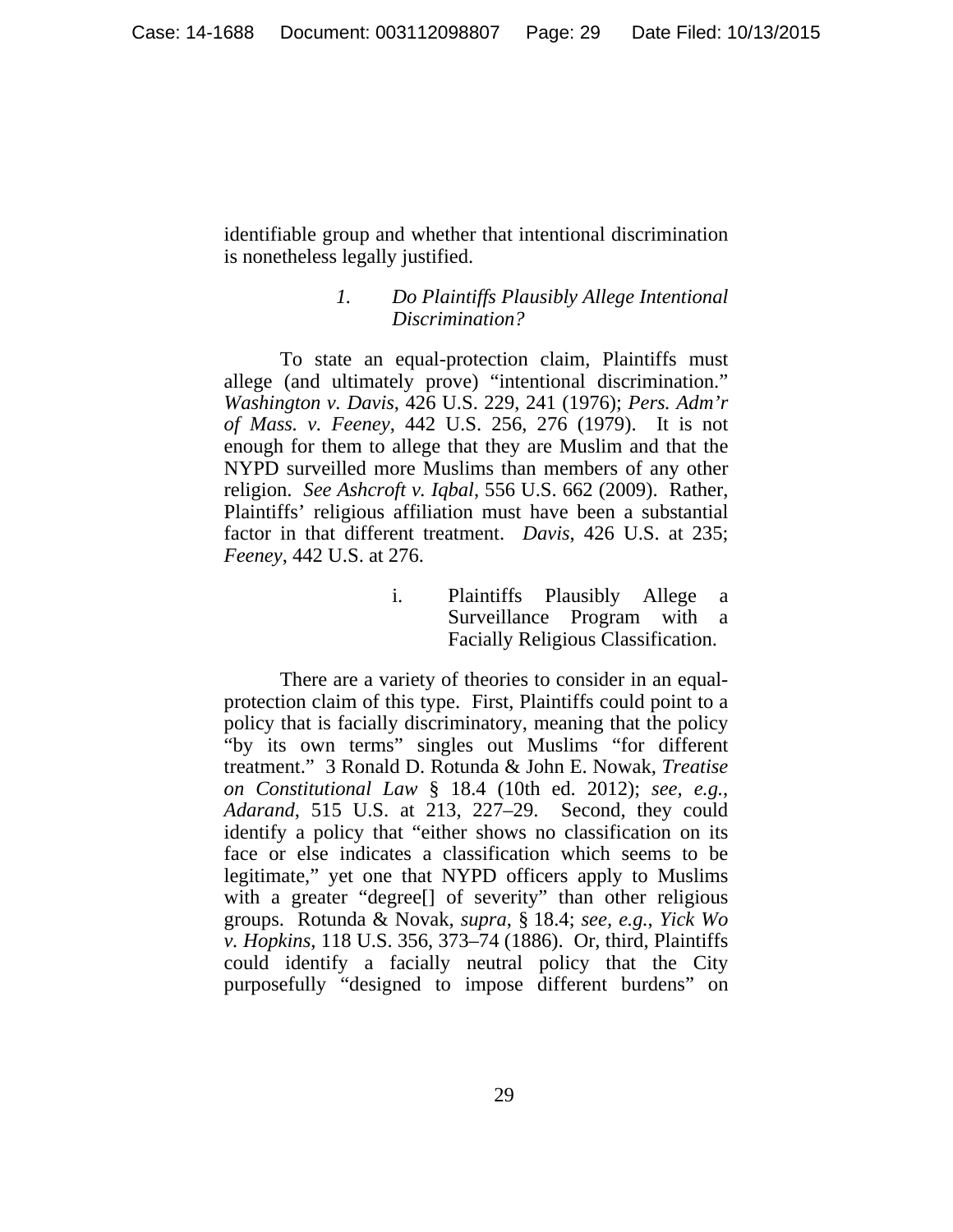Muslims and that (even if applied evenhandedly) does in fact have the intended adverse effect. Rotunda & Novak, *supra*, § 18.4; *see, e.g.*, *Village of Arlington Heights v. Met. Hous. Dev. Corp.*, 429 U.S. 252, 264–65 (1977).

Here, Plaintiffs seek to proceed by way of the first of these three methods, arguing their "allegations leave no doubt that the . . . [Program] relies on an express classification of Muslims for disfavored treatment." *See* Pls.' Br. 10. This is a viable legal theory. Where a plaintiff can point to a facially discriminatory policy, "the protected trait by definition plays a role in the decision-making process, inasmuch as the policy explicitly classifies people on that basis."5 *Cmty. Servs. v. Wind Gap Mun. Auth.*, 421 F.3d 170, 177 (3d Cir. 2005) (quoting *DiBiase v. SmithKline Beecham Corp.*, 48 F.3d 719, 726 (3d Cir. 1995)). Put another way, direct evidence of intent is "supplied by the policy itself." *Massarsky v. Gen. Motors Corp.*, 706 F.2d 111, 128 (3d Cir. 1983) (Sloviter, J., dissenting).

 $\overline{a}$ 

<sup>&</sup>lt;sup>5</sup> To the extent the City focuses on Plaintiffs' failure to allege the existence of a written policy, there is no requirement that a policy be reduced to written form. *See, e.g.*, *Johnson v. California*, 543 U.S. 499, 502, 509 (2005) (holding that an "unwritten [prison] policy of racially segregating prisoners in double cells" was subject to strict scrutiny). As the Ninth Circuit has explained, "[t]he primary—indeed, perhaps only—difference [between a suit involving a written and unwritten policy] is an evidentiary one." *Hoye v. City of Oakland*, 653 F.3d 835, 855 (9th Cir. 2011). While a "[p]laintiff[] ha[s] no difficulty establishing what a policy is when the policy is written," "[a]n unwritten policy, by contrast, is usually harder to establish." *Id.*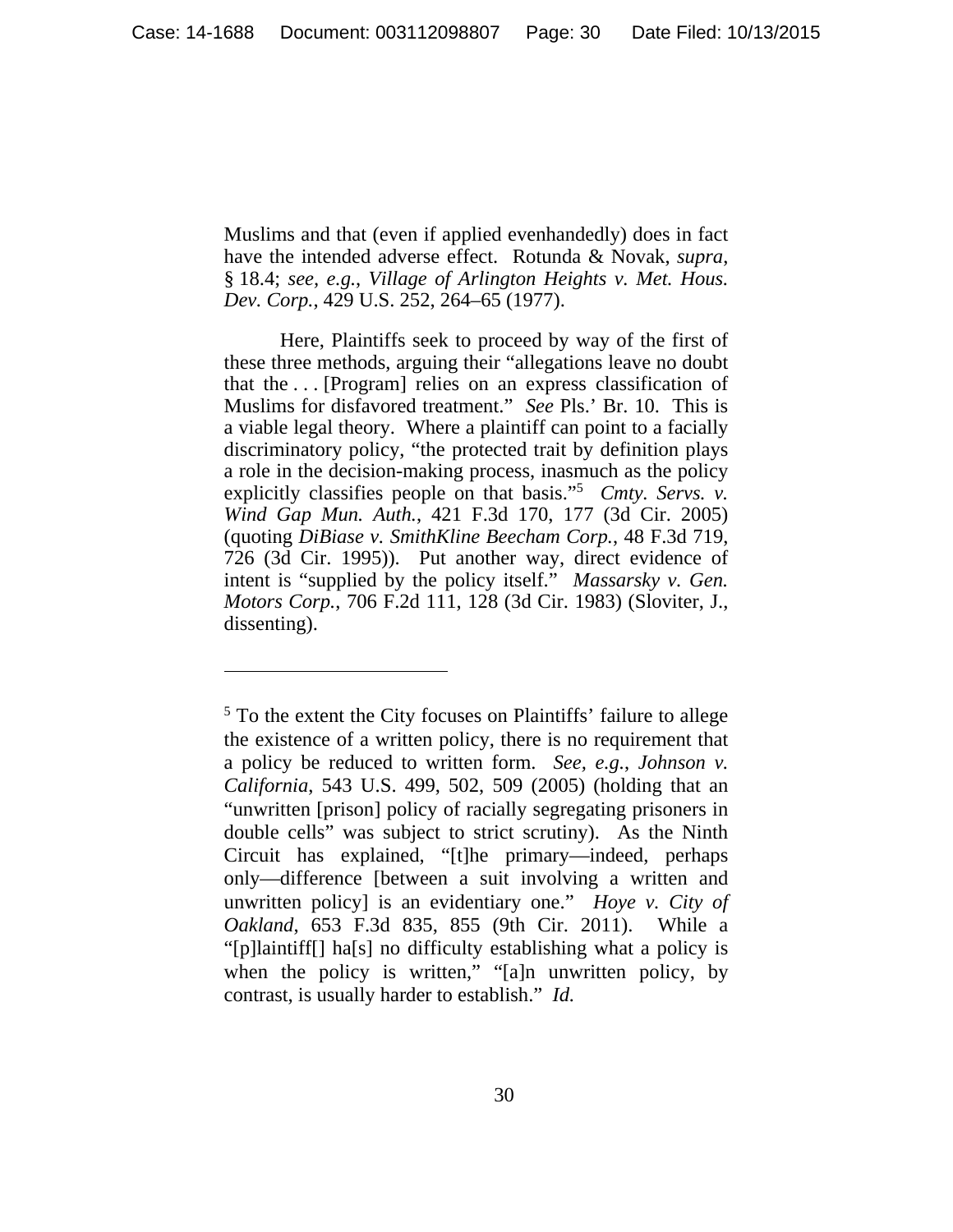The City nonetheless attacks the plausibility of the allegations, arguing that Plaintiffs point to only "conclusory allegations . . . spread throughout [the] . . . [C]omplaint," which "as a matter of law cannot be credited." City Br. 56. It further asserts that, "[o]nce the conclusory allegations are pushed aside, the remaining factual allegations are insufficient to find a facially discriminatory classification." *Id.*

We disagree with this characterization. While the City compares Plaintiffs' claims to the conclusory allegations in *Igbal*, those were far from what we have here. In our case, Plaintiffs allege specifics about the Program, including *when* it was conceived (January 2002), *where* the City implemented it (in the New York Metropolitan area with a focus on New Jersey), and *why* it has been employed (because of the belief "that Muslim religious identity . . . is a permissible proxy for criminality," Compl. ¶ 36). The Complaint also articulates the "variety of methods" by which the surveillance is carried out. *See, e.g.*, *id.* ¶ 39 ("tak[ing] videos and photographs at mosques, Muslim-owned businesses and schools"); *id.* ("monitor[ing Muslim] websites, listservs, and chat rooms"); *id.*  $\P$ 46 ("snap[ping] pictures, tak[ing] video, and collect[ing] license plate numbers of congregants as they arrive at mosques to pray"); *id.* ¶ 47 ("us[ing] undercover officers . . . to monitor daily life in [Muslim] neighborhoods . . . and sermons and conversations in mosques"); *id.* 149 ("plac[ing] informants or undercover officers in all or virtually all MSAs"). These allegations are hardly "bare assertions . . . amount [ing] to nothing more than a 'formulaic recitation of the elements' of a constitutional discrimination claim." *Iqbal*, 556 U.S. at 681 (quoting *Bell Atl. Corp. v. Twombly*, 550 U.S. at 544, 545 (2007)).

Despite the City's demand for more information about when, by whom, and how the policy was enacted and where it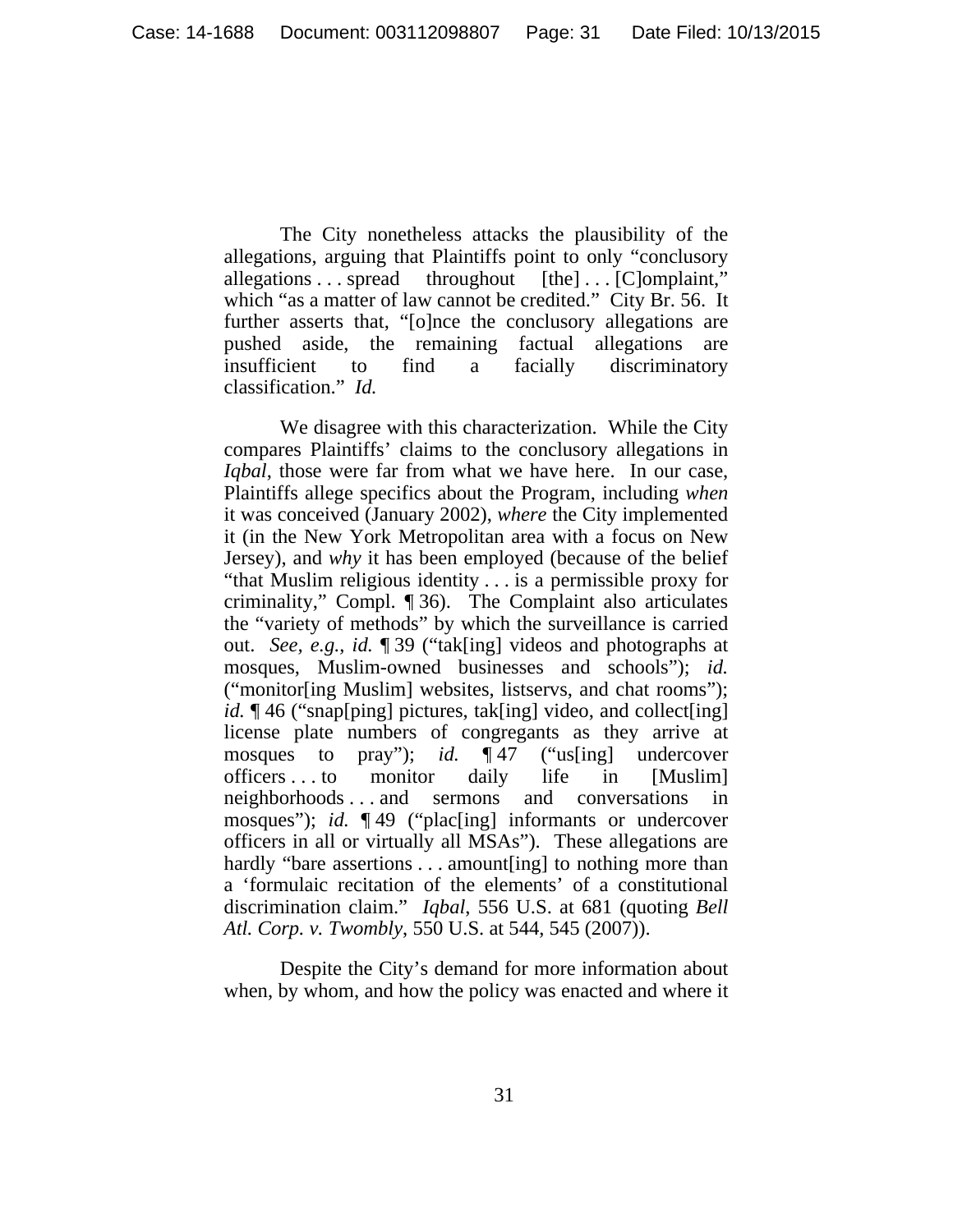was written down, "the *Twombly–Iqbal* duo have *not* inaugurated an era of evidentiary pleading." *Santana v. Cook Cnty. Bd. of Review*, 270 F.R.D. 388, 390 (N.D. Ill. 2010) (emphasis in original); *see also Twombly*, 550 U.S. at 570 (rejecting the proposition that notice pleading "require[s] heightened fact pleading of specifics"). Nor do "factual allegations . . . become impermissible labels and conclusions simply because the additional factual allegations explaining and supporting the articulated factual allegations are not also included." *In re Niaspan Antitrust Litig.*, 42 F. Supp. 3d 735, 753 (E.D. Pa. 2014) (internal quotation marks omitted). While it is possible that Plaintiffs will ultimately falter in meeting their burden of proof, the collection of evidence is the object of discovery.

Moreover, even if the pleading of "evidence" rather than "grounds for relief" were required (which it is not), the Complaint includes numerous examples of persons that the NYPD is surveilling because of their religious affiliation.<sup>6</sup>

 $\overline{a}$ 

<sup>&</sup>lt;sup>6</sup> To the extent the City means to argue that Plaintiffs have failed to allege plausibly that even these exemplars have not been singled out by reason of their religious affiliation, we disagree. Plaintiffs' allegations, which draw on the sources of circumstantial evidence commonly used to make out a *prima facie* case of intentional discrimination in a disparatetreatment suit of this type, easily satisfy the plausibility threshold required to survive a motion to dismiss. *See, e.g.*, *Rojas v. Alexander's Dep't Store, Inc.*, 924 F.2d 406, 410 (2d Cir. 1990) ("maintenance of records of the race of the arrestees"); *Marshall v. Colum. Lea Reg'l Hosp.*, 345 F.3d 1157, 1170 (10th Cir. 2003) (McConnell, J.) (racial designation on a driving-citation form "where none was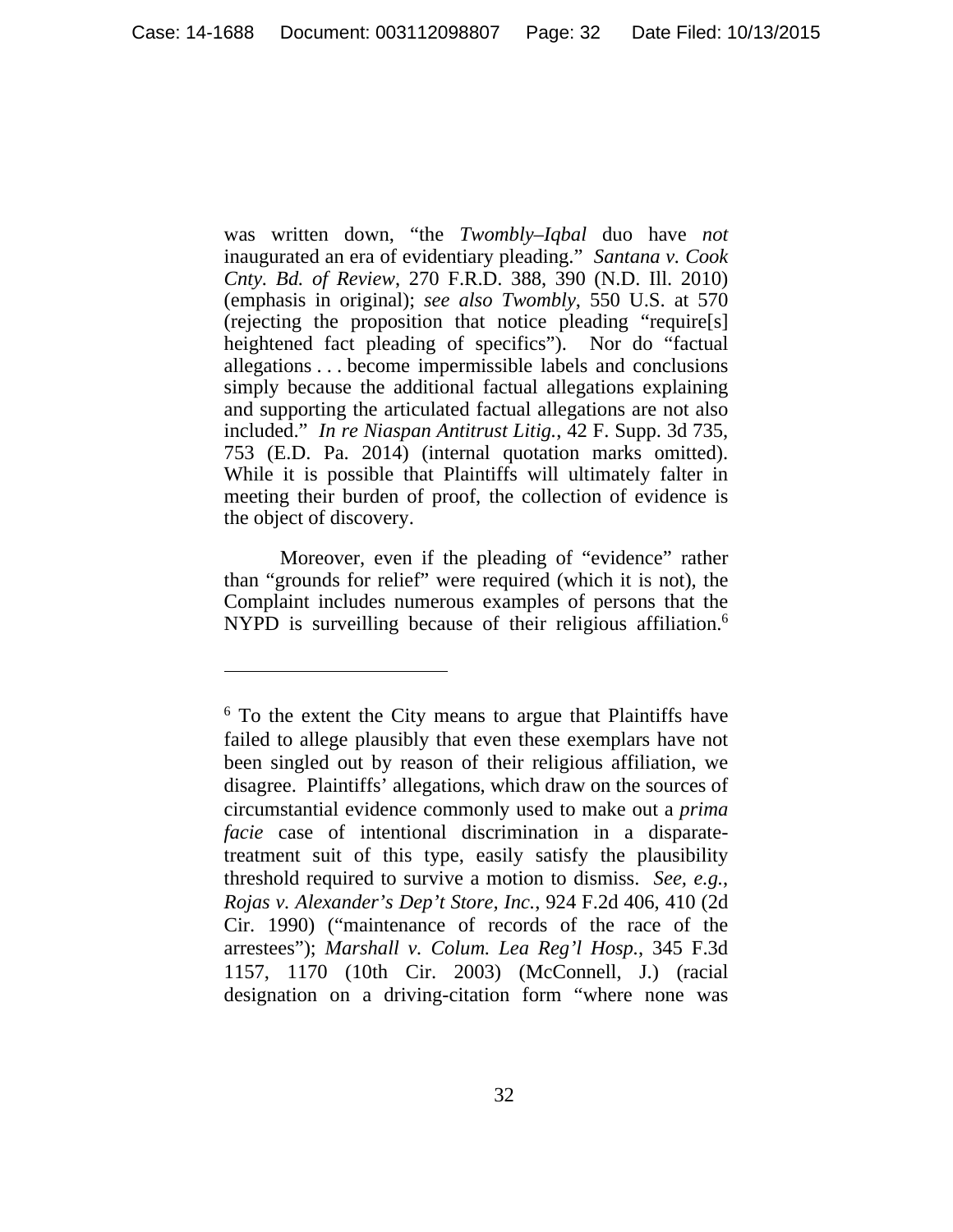*See, e.g.*, Compl. ¶ 14 (the Masjid al-Haqq and Masjid Ali K. Muslim mosques); *id.* ¶ 17 (MSAs for Rutgers University campuses at Newark and New Brunswick); *id.* ¶ 18 (All Body Shop Inside & Outside); *id.*  $\P$  20 (Unity Beef Sausage Co.); *id.* ¶ 22 (the Masjid-e-Ali mosque); *id.* ¶ 31 (Al-Hidaayah Academy); *id.* (Al Muslimaat Academy). These allegations supplement those that the NYPD "surveil[led] ... at least twenty mosques, fourteen restaurants, eleven retail stores, two grade schools and two [MSAs] in New Jersey," *id.* ¶ 38; "creat[ed] over twenty precinct-level maps of the City of Newark," *id.*; and attempted to place an "informant inside every mosque within a 250-mile radius of New York City" as well as prepared an "analytical report on every mosque within 100 miles," *id.* ¶ 47.

Finally, because Plaintiffs allege that all of these persons and entities were surveilled without any reasonable suspicion of wrongdoing (as noted above, they assert that, "[i]n all its years of operation, the Program has never generated a single [criminal] lead," *id.* ¶ 2), this case can be easily contrasted with others where the law-enforcement investigation at issue was almost certainly explained by a reasonable suspicion of wrongdoing.7 *Cf. George v. Rehiel*,

called for"); *Jean v. Nelson*, 711 F.2d 1455, 1495–96 (11th Cir. 1983) (statistical evidence showing "glaring" effect on protected class); *Floyd v. City of New York*, 959 F. Supp. 2d 540, 587 (S.D.N.Y. 2013) (disparities between minority groups in "hit rates" combined with other evidence); *Rodriguez v. Cal. Highway Patrol*, 89 F. Supp. 2d 1131, 1141 (N.D. Cal. 2000) (statistical evidence).

<sup>7</sup> This of course is not to say that an absence or presence of reasonable suspicion in a particular case determines the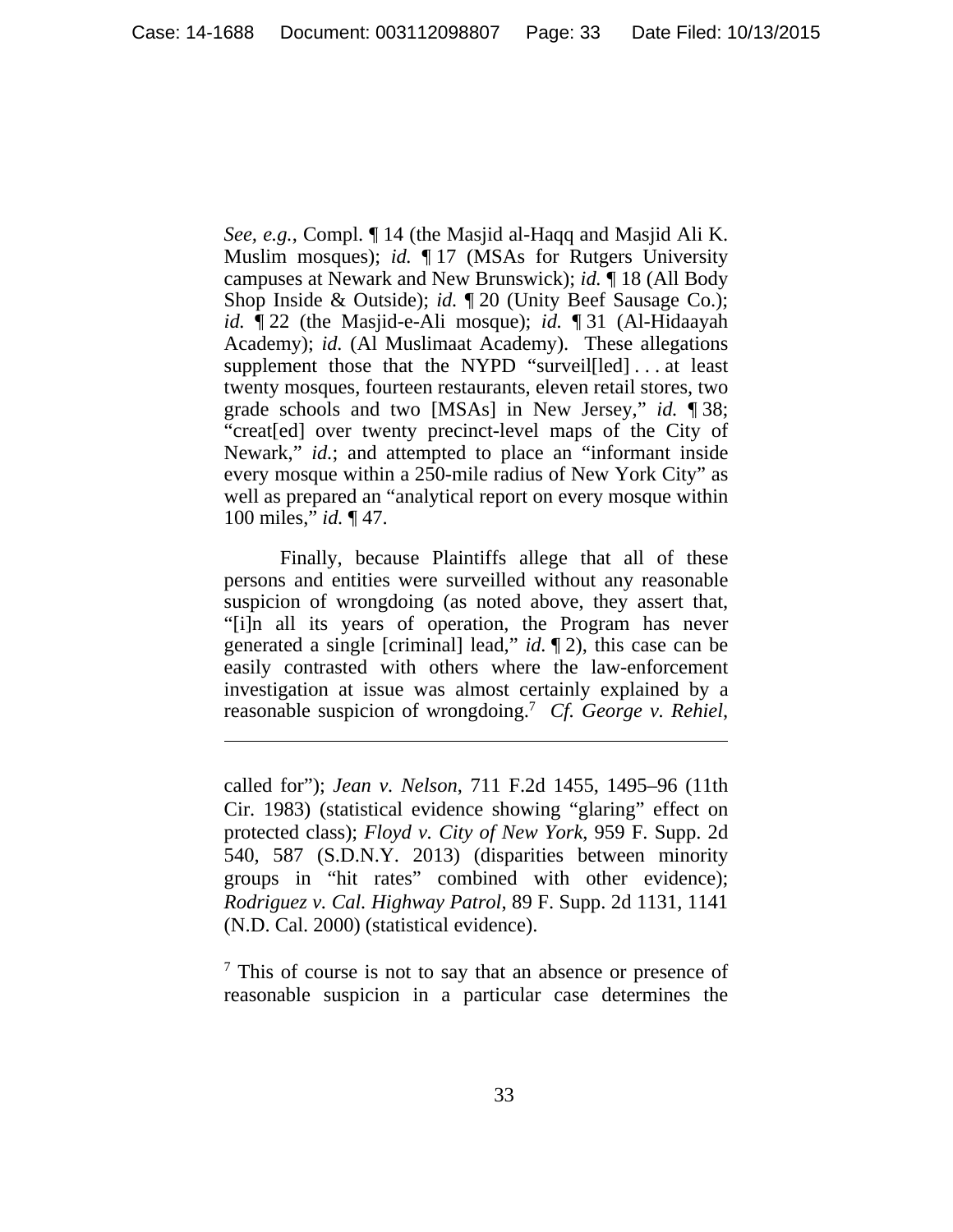738 F.3d 562, 586 (3d Cir. 2013) ("The TSA Officials' suspicion was an obvious alternative explanation for their conduct, which negates any inference of retaliation."). That we might be able to conjure up some non-discriminatory motive to explain the City's alleged conduct is not a valid basis for dismissal. It is "only when [a] defendant's plausible

 $\overline{a}$ 

viability of a plaintiff's equal-protection claim. *Cf. Whren v. United States*, 517 U.S. 806, 813 (1996) ("[T]he Constitution prohibits selective enforcement of the law based on considerations such as race. But the constitutional basis for objecting to intentionally discriminatory application of laws is the Equal Protection Clause, not the Fourth Amendment. Subjective intentions play no role in ordinary, probable-cause Fourth Amendment analysis."); *United States v. Scopo*, 19 F.3d 777, 786 (2d Cir. 1994) (Newman, C.J., concurring) ("Though the Fourth Amendment permits a pretext arrest, if otherwise supported by probable cause, the Equal Protection Clause still imposes restraint on impermissibly class-based discriminations.").

But although a lack of reasonable suspicion does not afford a presumption that a law-enforcement officer initiated an investigation on the basis of a protected characteristic, it is certainly one factor that may be considered by a finder of fact. *See Bennett v. City of Eastpointe*, 410 F.3d 810, 822 n.1 (6th Cir. 2005) ("While the stop was justified from a Fourth Amendment perspective  $\dots$  [,] the lack of suspicion  $\dots$  may properly be considered in the plaintiffs' selectiveenforcement claim."); *Anderson v. Cornejo*, 284 F. Supp. 2d 1008, 1055 (N.D. Ill. 2003) (citing "the lack of adequate suspicion for a strip search" as probative of the fact that a customs officer "acted, at least in part, because [the plaintiff was] an African-American woman").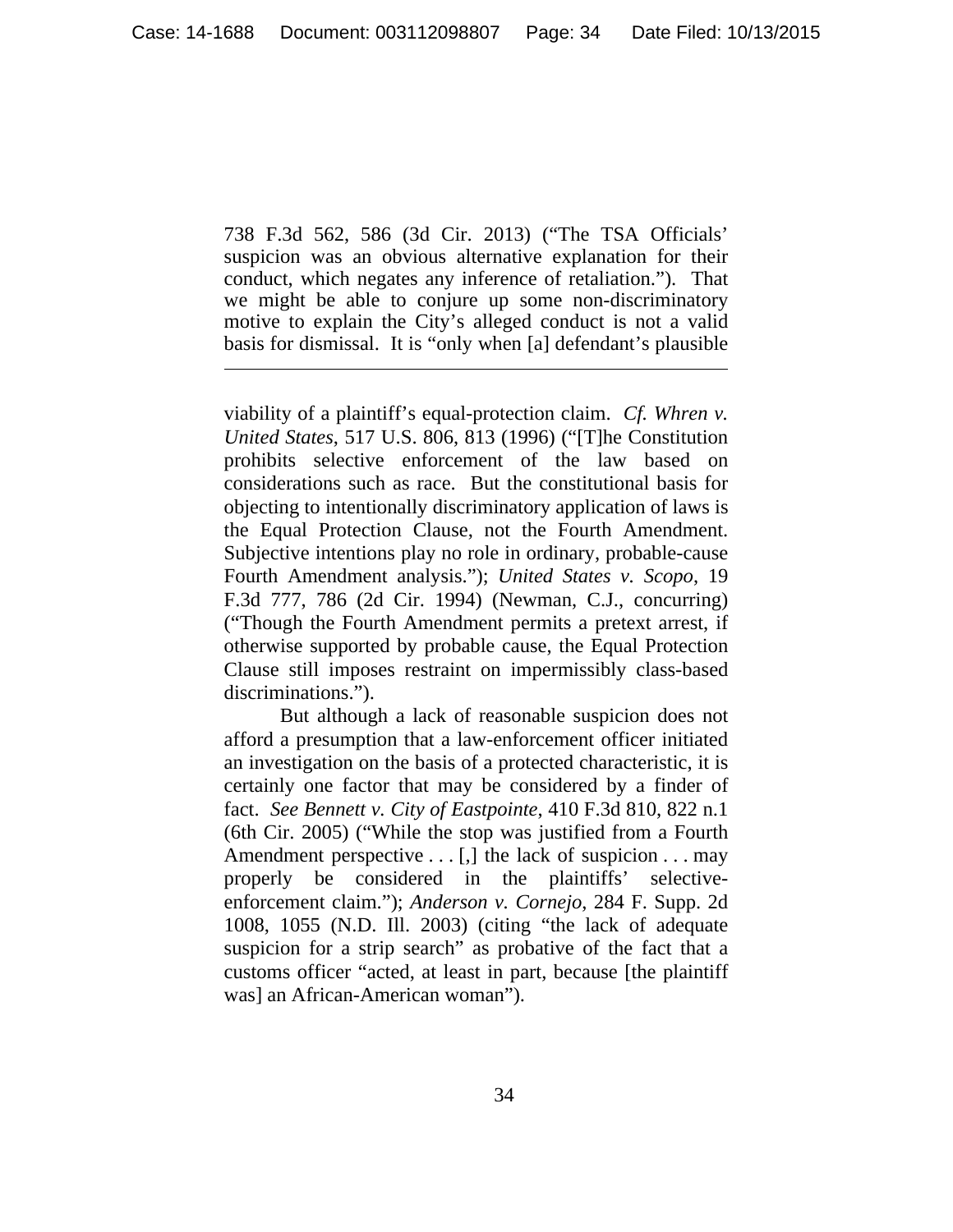alternative explanation is so convincing" to render the "plaintiff's explanation . . . *im*plausible" that a court may dismiss a complaint. *Starr v. Baca*, 652 F.3d 1202, 1216 (9th Cir. 2011) (emphasis in original).

In sum, because Plaintiffs have pleaded ample "factual content [that] allows [us] to draw the reasonable inference that the [City] is liable for the misconduct alleged," *Iqbal*, 556 U.S. at 663, we decline to dismiss their Complaint on the ground that they have not plausibly alleged a surveillance program with a facially discriminatory classification.

> ii Intentional Discrimination Does Not Require an Invidious Motive.

The City also argues that, even assuming Plaintiffs have plausibly alleged a facial classification based on religious affiliation, their allegations of discriminatory "purpose" are implausible because "the more likely explanation for the NYPD's actions is public safety rather than discrimination based upon religion." City Br. 49. Its reasoning is essentially two-fold: "the surveillance is alleged to have begun just after the [September 11, 2001] terrorist attacks," *id.*, and "[t]he police could not have monitored New Jersey for Muslim terrorist activities without monitoring the Muslim community itself," *id.* (alteration in original) (quoting *Hassan*, 2014 WL 654604, at \*6).

Here's the City's problem: there's a difference between "intent" and "motive." "[A] defendant acts intentionally when he desires a particular result, without reference to the reason for such desire. Motive, on the other hand, is the reason why the defendant desires the result." 2 Harry Sanger Richards et al., *American Law and Procedure*  § 8, at 6 (1922). In other words, "intent" asks whether a person acts "intentionally or accidentally," while "motive"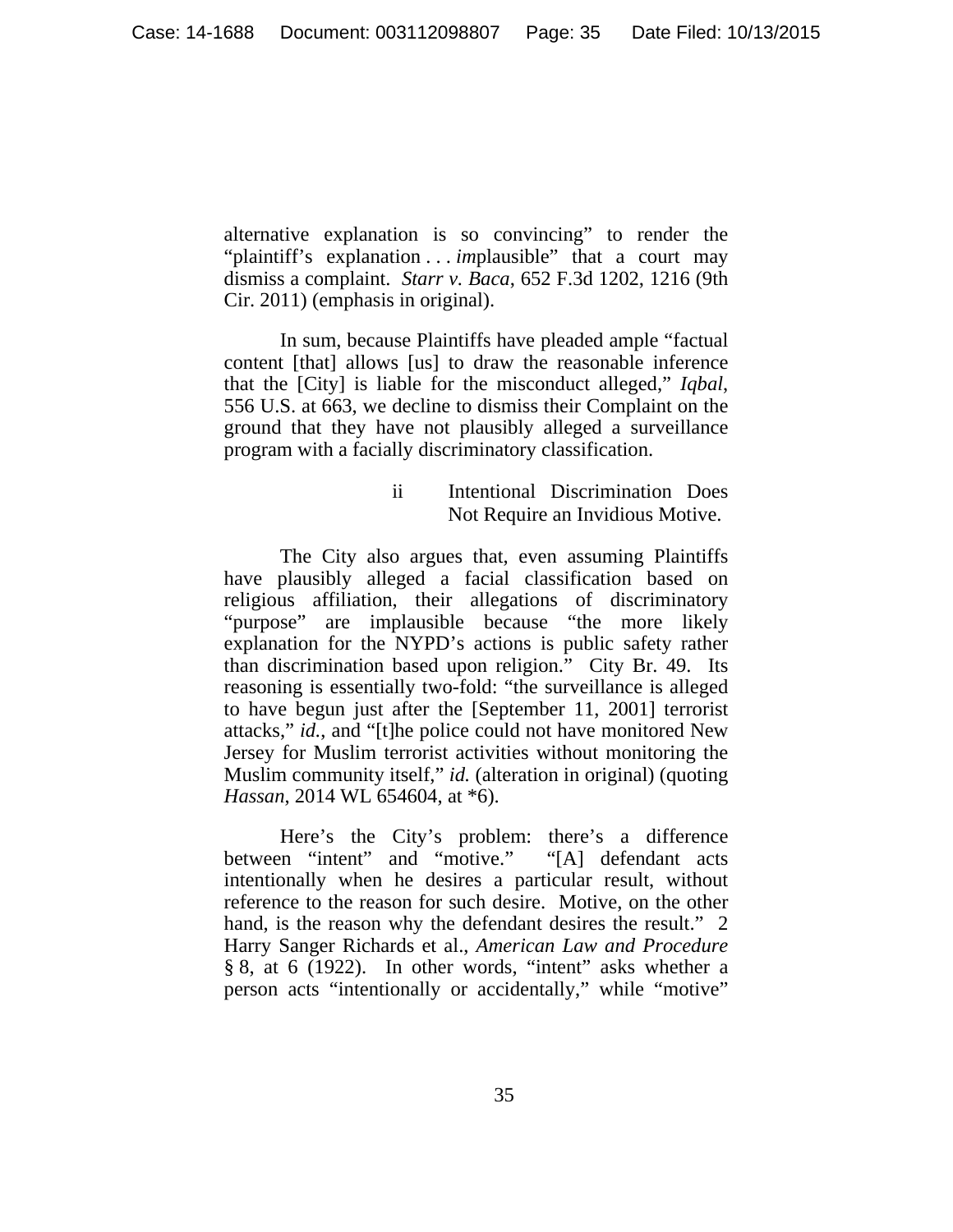asks, "If he did it intentionally, *why* did he do it?" 1 John William Salmond, *Jurisprudence* § 134, at 398 (7th ed. 1924) (emphasis in original); *see also Black's Law Dictionary* 881 (Bryan Garner ed., 10th ed. 2014) ("While motive is the inducement to do some act, intent is the mental resolution or determination to do it."). This fundamental "distinction between motive and intent runs all through the law." *Johnson v. Phelan*, 69 F.3d 144, 155 (7th Cir. 1995) (Posner, C.J., concurring in part and dissenting in part).

In focusing on what the City contends was its "legitimate purpose[]" of "analy[zing] . . . potential [security] threats and vulnerabilities," City Br. 50, it wrongly assumes that invidious motive is a necessary element of discriminatory intent. It is not. All you need is that the state actor *meant* to single out a plaintiff because of the *protected characteristic*  itself. *See, e.g.*, *Snyder v. Louisiana*, 552 U.S. 472, 485 (2008); *Bray v. Alexandria Women's Health Clinic*, 506 U.S. 263, 269–70 (1993). In a school-segregation case, for instance, "the 'intent' which triggers a finding of unconstitutionality is not an intent to harm black students, but simply an intent to bring about or maintain segregated schools." *United States v. Sch. Dist. of Omaha*, 521 F.2d 530, 535 (8th Cir. 1975). Likewise, a prosecutor who strikes a juror on the basis of race discriminates intentionally even if motivated by a sincere desire to win his case. *See, e.g.*, *Georgia v. McCollum*, 505 U.S. 42, 59 (1992).

So too here. While the absence of a legitimate motive may bear on whether the challenged surveillance survives the appropriate level of equal-protection scrutiny, "intentional discrimination" need not be motivated by "ill will, enmity, or hostility" to contravene the Equal Protection Clause. *Floyd v. City of New York*, 959 F. Supp. 2d 540, 662 (S.D.N.Y. 2013) (quoting *Ferrill v. Parker Grp., Inc.*, 168 F.3d 468, 473 n.7 (11th Cir. 1999)); *see also Cmtys. for Equity v. Mich. High*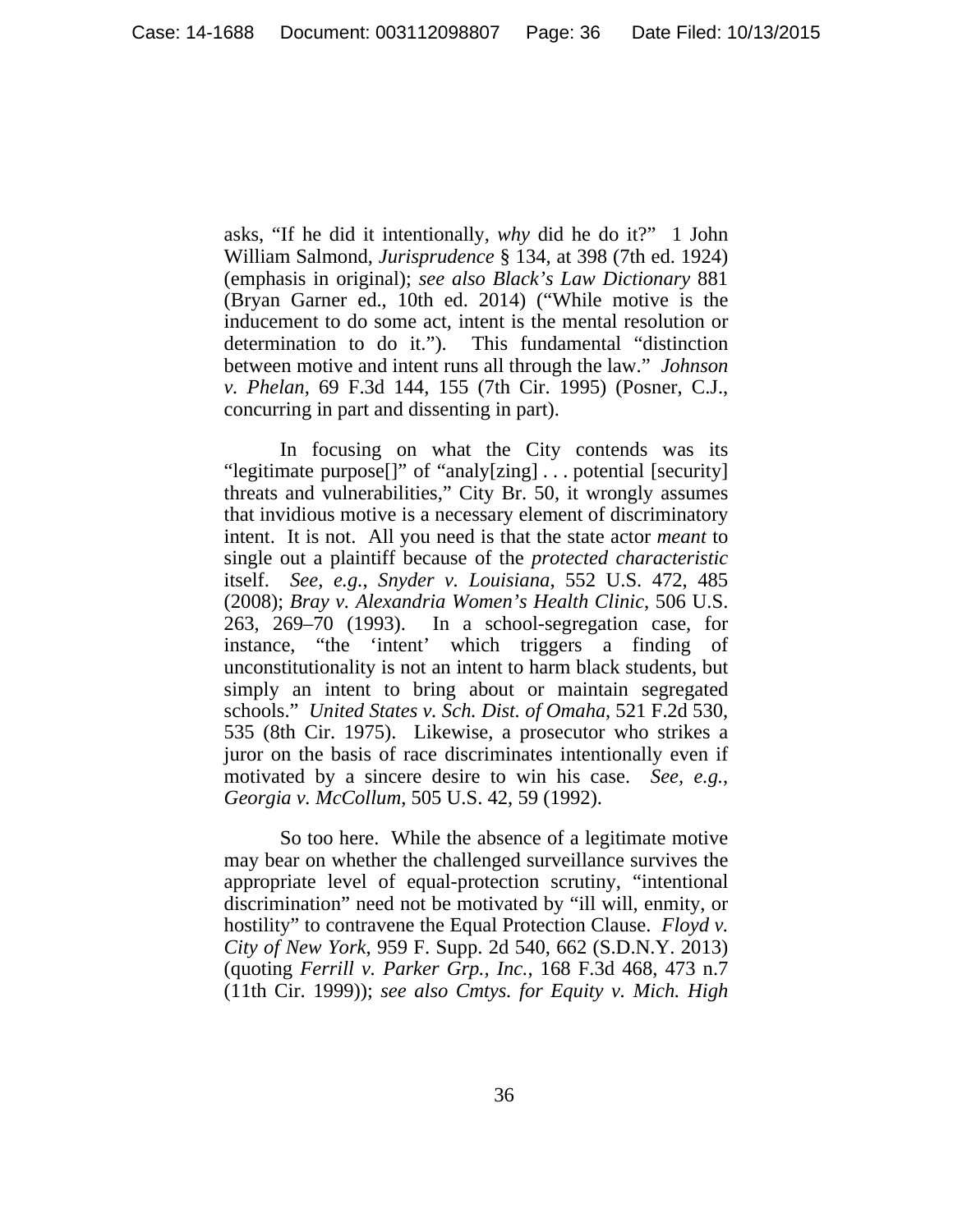*Sch. Athletic Ass'n*, 459 F.3d 676, 694 (6th Cir. 2006) (distinguishing between "an intent to treat two groups differently" and "an intent to harm"); *Garza v. County of Los Angeles*, 918 F.2d 763, 778 n.1 (9th Cir. 1990) (Kozinski, J., concurring in part and dissenting in part) ("[T]here can be intentional discrimination without an invidious motive."). Thus, even if NYPD officers were subjectively motivated by a legitimate law-enforcement purpose (no matter how sincere), they've intentionally discriminated if they wouldn't have surveilled Plaintiffs had they not been Muslim.

#### *2. Is the Alleged Discrimination Nonetheless Legally Justified?*

Once a plaintiff demonstrates treatment different from others with whom he or she is similarly situated and that the unequal treatment is the result of intentional discrimination, "the adequacy of the reasons for that discrimination are . . . separately assessed at equal protection's second step" under the appropriate standard of review. *SECSYS, LLC v. Vigil*, 666 F.3d 678, 689 (10th Cir. 2012). To apply this traditional legal framework to the facts of this case, we must determine the appropriate standard of review (*i.e.*, rational basis, intermediate scrutiny, or strict scrutiny) and then ask whether it is met. $8$ 

# i. Level of Scrutiny

At a minimum, intentional discrimination against any "identifiable group" is subject to rational-basis review, which

 $\overline{a}$ 

<sup>&</sup>lt;sup>8</sup> Although other modes of analysis have also been employed, *see, e.g.*, *Obergefell v. Hodges*, 135 S. Ct. 2584, 2596 (2015), we find it appropriate to apply the conventional two-part framework in the context of this case.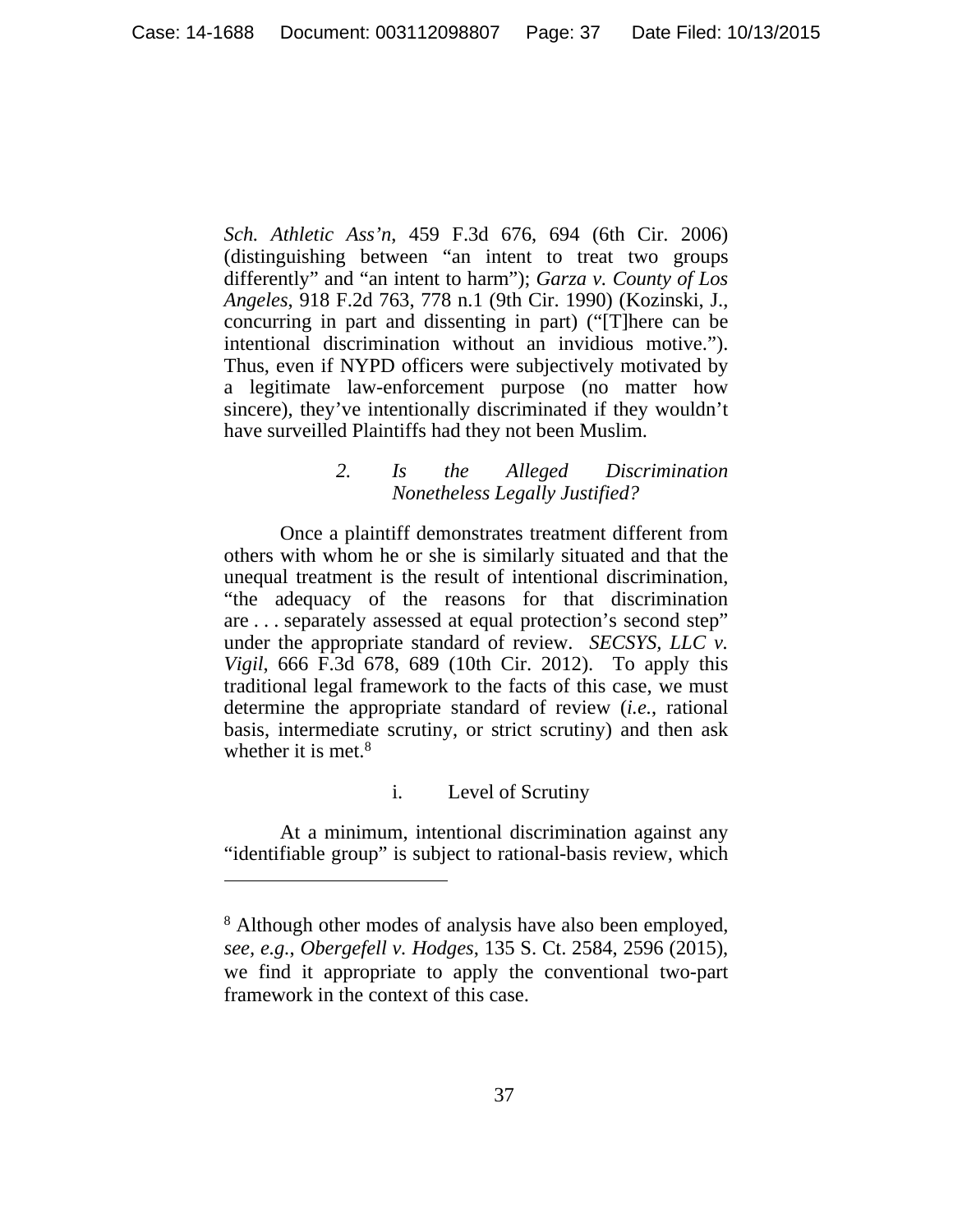requires the classification to be rationally related to a legitimate governmental purpose. *Johnson v. Cohen*, 836 F.2d 798, 805 n.9 (3d Cir. 1987). Where a "quasi-suspect" or "suspect" classification is at issue, however, the challenged action must survive "intermediate scrutiny" or "strict scrutiny."<sup>9</sup> Intermediate scrutiny (applicable to quasi-suspect classes like gender and illegitimacy) requires that a classification "be substantially related to an important governmental objective." *Clark v. Jeter*, 486 U.S. 456, 461 (1988). In contrast, strict scrutiny (applicable to suspect classes like race and nationality) is an even more demanding standard, which requires the classification be "narrowly  $tailored$ ... $[to]$  further  $[a]$  compelling governmental interest[]." *Gratz v. Bollinger*, 539 U.S. 244, 270 (2003). Strict and intermediate scrutiny (which we collectively refer to as "heightened scrutiny" to distinguish them from the far less demanding rational-basis review) in effect set up a presumption of invalidity that the defendant must rebut.

Perhaps surprisingly, neither our Court nor the Supreme Court has considered whether classifications based on religious affiliation<sup>10</sup> trigger heightened scrutiny under the

 $\overline{a}$ 

<sup>&</sup>lt;sup>9</sup> "Strict scrutiny" is also triggered in the case of a "fundamental right." While "the right to free exercise of religion" is fundamental, *Lewis*, 518 U.S. at 404, Plaintiffs proceed in this case on the theory that religious affiliation is a protected class.

<sup>10</sup> We refer in this opinion only to discrimination based on religious *affiliation* rather than *involvement*. Case law distinguishes between the two. *See, e.g.*, *United States v. DeJesus*, 347 F.3d 500, 510 (3d Cir. 2003) (Fuentes, J.) ("Because we affirm the District Court's finding that the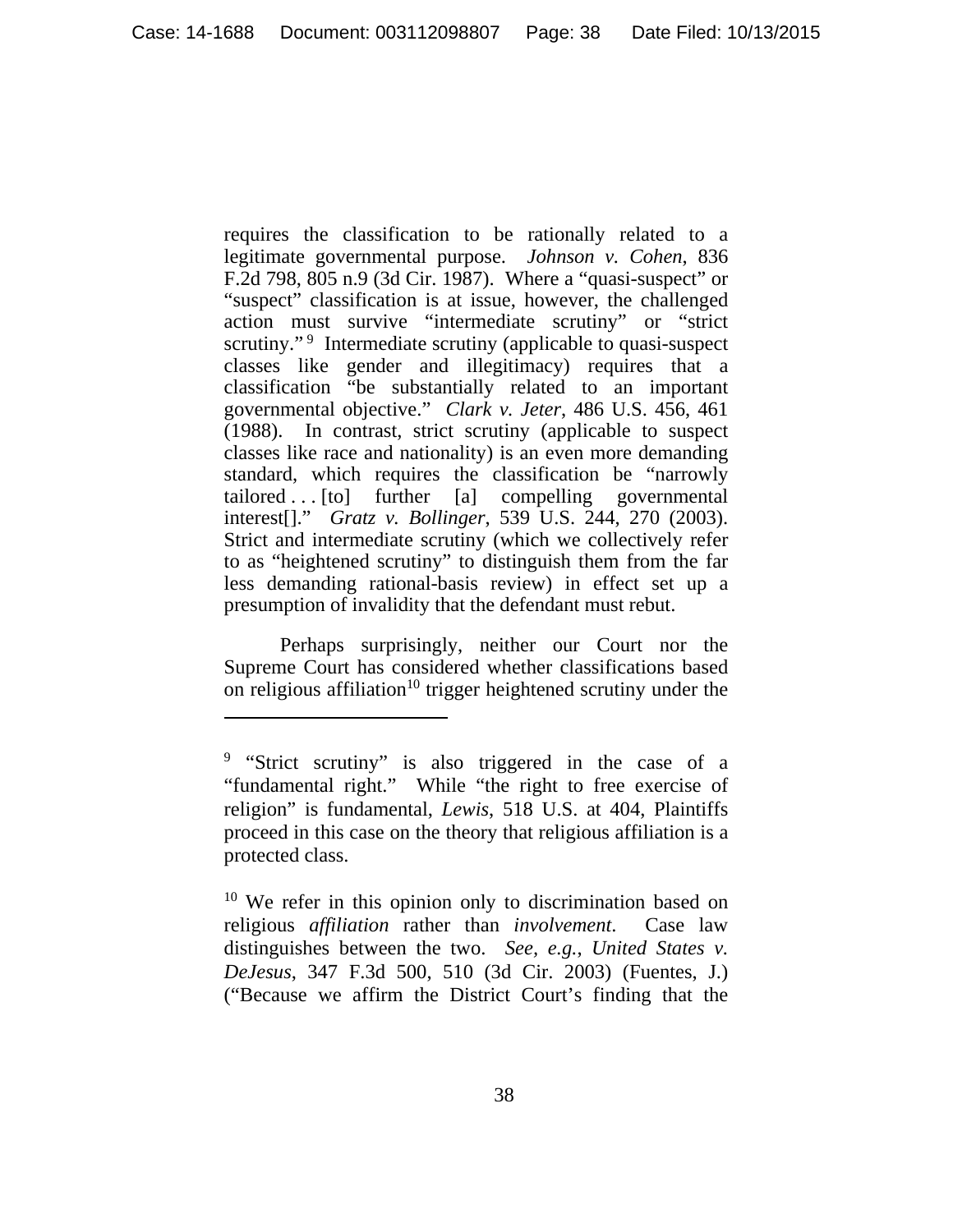Equal Protection Clause. *See* Steven G. Calabresi & Abe Salander, *Religion and the Equal Protection Clause: Why the Constitution Requires School Vouchers*, 65 Fla. L. Rev. 909, 919 (2013); Kenji Yoshino, *Suspect Symbols: The Literary Argument for Heightened Scrutiny for Gays*, 96 Colum. L. Rev. 1753, 1783 (1996). We therefore confront a question of first impression in this Circuit.

Although the answer to this question is not found in binding precedent, we hardly write on a clean slate. To start, it has long been implicit in the Supreme Court's decisions that religious classifications are treated like others traditionally subject to heightened scrutiny, such as those based on race. *United States v. Armstrong*, 517 U.S. 456, 464 (1996) (naming "race" and "religion" as examples of "unjustifiable standard[s]" for a "decision whether to

government's strikes were based on the jurors' heightened religious involvement rather than their religious affiliation, we need not reach the issue of whether a peremptory strike based solely on religious affiliation would be unconstitutional."); *United States v. Stafford*, 136 F.3d 1109, 1114 (7th Cir. 1998) (Posner, C.J.) (explaining that "[i]t is necessary to distinguish among religious affiliation, a religion's general tenets, and a specific religious belief"), *modified*, 136 F.3d 1115 (7th Cir. 1998). Nor do we mean to state a position on the separate "question of whether all religions together constitute a suspect or quasi-suspect class." *Christian Sci. Reading Room Jointly Maintained v. City of San Francisco*, 807 F.2d 1466, 1467 n.1 (9th Cir. 1986) (Norris, J., dissenting from the denial of rehearing *en banc*) (stating this as a separate issue that the panel expressly declined to decide).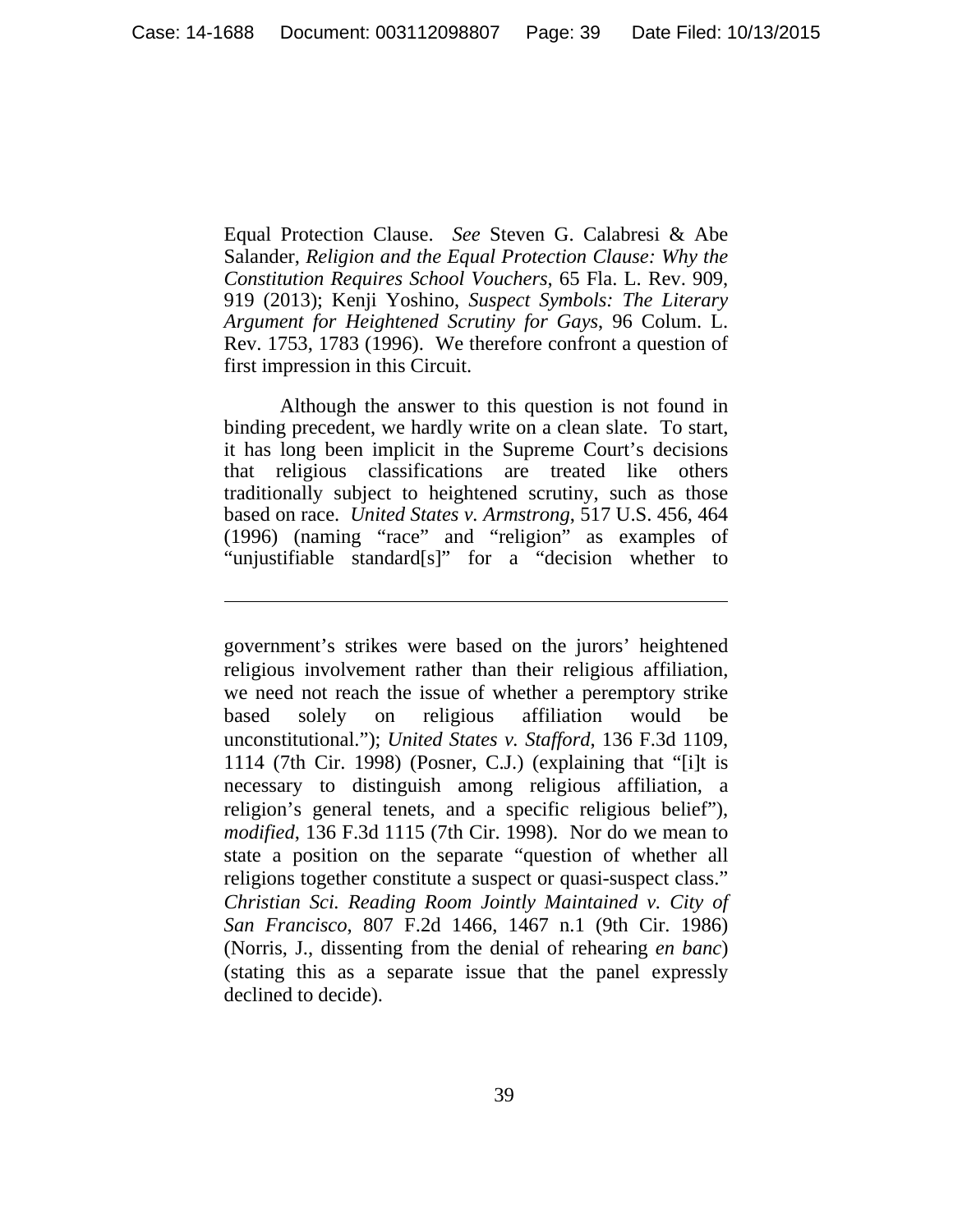prosecute" (quoting *Oyler v. Boles*, 368 U.S. 448, 456 (1962))); *Burlington N. R.R. v. Ford*, 504 U.S. 648, 651 (1992) (referring to "race" and "religion" as "classif[ications] along suspect lines"); *Friedman v. Rogers*, 440 U.S. 1, 17 (1979) (calling "race, religion, [and] alienage . . . inherently suspect distinctions"); *City of New Orleans v. Dukes*, 427 U.S. 297, 303 (1976) (same); *United States v. Batchelder*, 442 U.S. 114, 125 n.9 (1979) (listing "race" and "religion" as "unjustifiable standard[s]" under our Constitution (quoting *Oyler*, 368 U.S. at 456)); *Steele v. Louisville & Nashville R.R.*, 323 U.S. 192, 209 (1944) (Murphy, J., concurring) ("The Constitution voices its disapproval whenever economic discrimination is applied under authority of law against any race, creed or color.").

This line of comment can be traced back to the famous footnote four of the Supreme Court's 1938 decision in *Carolene Products*, where the Court suggested that discriminatory legislation should "be subjected to more exacting judicial scrutiny under the general prohibitions of the Fourteenth Amendment" if "directed at particular *religious*, or national, or racial minorities." *United States v. Carolene Prods. Co.*, 304 U.S. 144, 152 n.4 (1938) (citations omitted) (emphasis added). And even before *Carolene Products*, the Court considered religious discrimination to be a classic example of "a denial of the equal protection of the laws to the less favored classes." *Am. Sugar Ref. Co. v. Louisiana*, 179 U.S. 89, 92 (1900); *see also Hall v. De Cuir*, 95 U.S. 485, 505 (1877) ("Directors of schools in Iowa . . . [cannot] deny a youth of proper age admission to any particular school on account of nationality, color, or religion.").

It is true that these statements are *dicta*. But even so, Supreme Court *dicta* "requires serious consideration," *United States v. Marzzarella*, 614 F.3d 85, 90 n.5 (3d Cir. 2010),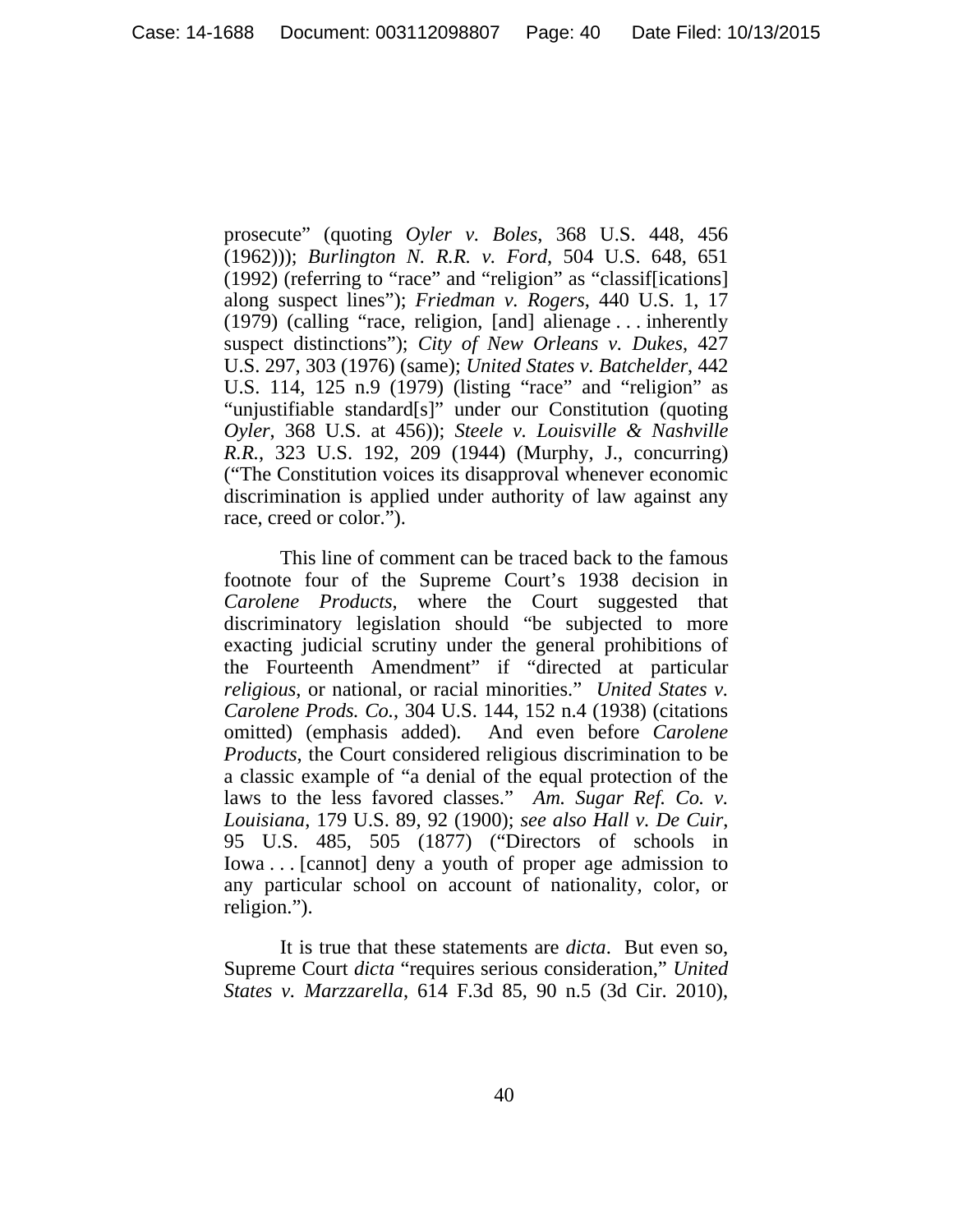"especially . . . when, as here, we encounter a decades-long succession of statements from the Court," *Myers v. Loudoun Cnty. Pub. Sch.*, 418 F.3d 395, 410 (4th Cir. 2005) (D. Motz, J., concurring in the judgment). Moreover, this *dicta* is consistent with our own. *Connelly v. Steel Valley Sch. Dist.*, 706 F.3d 209, 213 (3d Cir. 2013) (identifying "race, religion, [and] alienage" as "inherently suspect distinctions" (quoting *Schumacher v. Nix*, 965 F.2d 1262, 1266 (3d Cir. 1992) (internal quotation marks omitted)); *United States v. DeJesus*, 347 F.3d 500, 510–11 (3d Cir. 2003) (Fuentes, J.) (referring in *dictum* to "religious affiliation" as "a protected class"); *Tolchin v. Supreme Court of New Jersey*, 111 F.3d 1099, 1114 (3d Cir. 1997) (naming "race, religion or alienage" as "suspect distinctions"); *United States v. Friedland*, 83 F.3d 1531, 1537 (3d Cir. 1996) ("[T]he government can[not] refuse to move for a downward[] departure under 18 U.S.C. § 3553(e) [if] . . . base[d] . . . on a constitutionally suspect ground such as race or religion.").

We also are guided by other appellate courts that have subjected religious-based classifications to heightened scrutiny. For instance, both the Eighth and Tenth Circuit Courts have held without fanfare that "[r]eligion is a suspect classification," *Abdulhaseeb v. Calbone*, 600 F.3d 1301, 1322 n.10 (10th Cir. 2010); *Patel v. U.S. Bureau of Prisons*, 515 F.3d 807, 816 (8th Cir. 2008), and the Second and Ninth have done the same in so many words, *see, e.g.*, *United States v. Brown*, 352 F.3d 654, 668 (2d Cir. 2003) (Calabresi, J.) (holding that the exercise of a peremptory strike due to a venire member's religious affiliation would violate *Batson v. Kentucky*, 476 U.S. 79 (1986), because "religious classifications . . . trigger strict scrutiny"); *Christian Sci. Reading Room Jointly Maintained v. City of San Francisco*,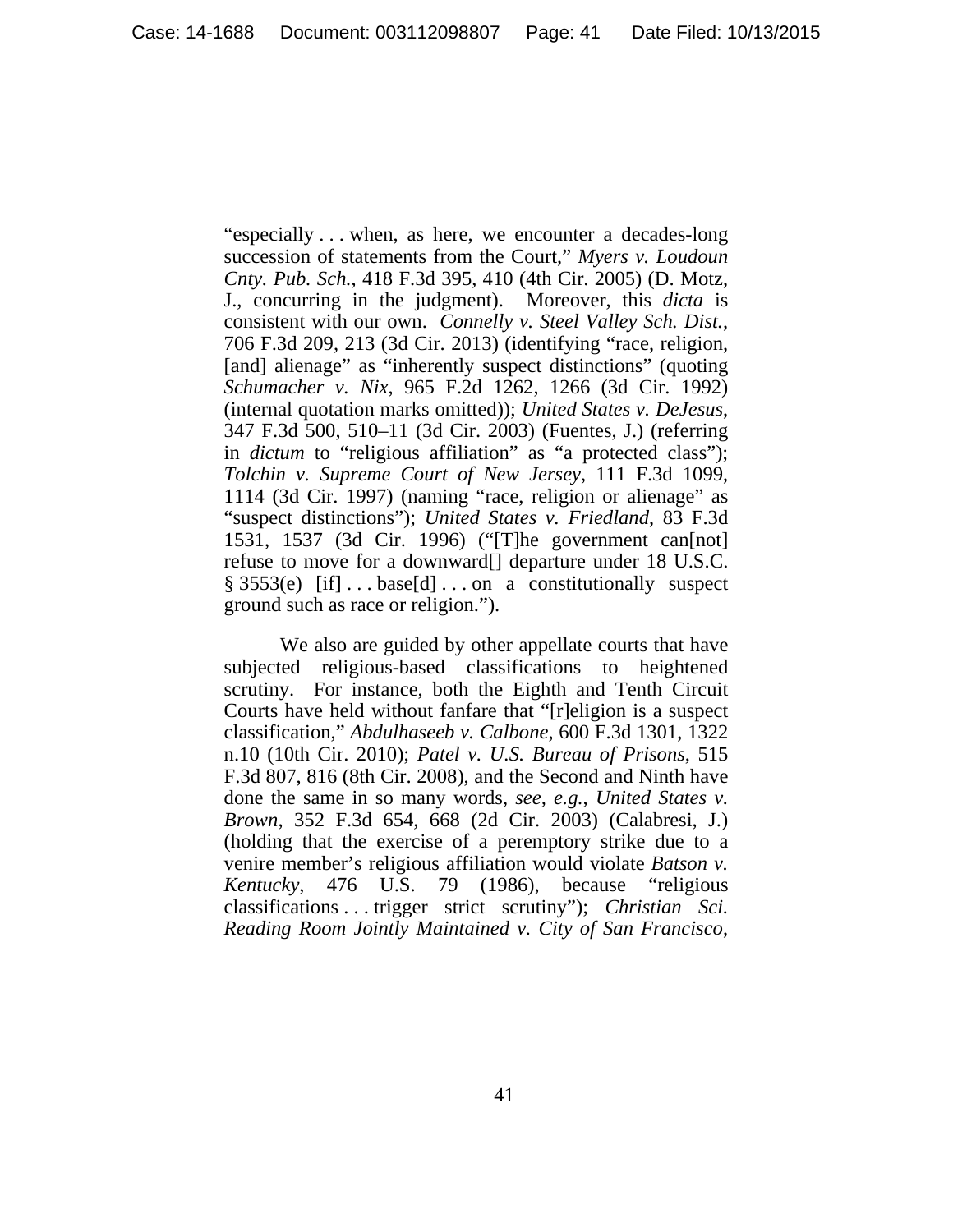784 F.2d 1010, 1012 (9th Cir. 1986) ("It seems clear that an individual religion meets the requirements for treatment as a suspect class."), *amended*, 792 F.2d 124 (9th Cir. 1986).<sup>11</sup>

 Today we join these courts and hold that intentional discrimination based on religious affiliation must survive

 $\overline{a}$ 

We also note that numerous state courts either have held that religious affiliation is a suspect classification or have issued opinions with strong *dicta* to that effect. *See, e.g.*, *Bagley v. Raymond Sch. Dep't*, 728 A.2d 127, 137 (Me. 1999); *Marrujo v. N.M. State Highway Transp. Dep't*, 887 P.2d 747, 751 (N.M. 1994); *Bd. of Cnty. Comm'rs of Saguache v. Flickinger*, 687 P.2d 975, 982 n.9 (Colo. 1984) (*en banc*); *State v. Correll*, 626 S.W.2d 699, 701 (Tenn. 1982); *Burmaster v. Gravity Drainage Dist. No. 2 of St. Charles Parish*, 366 So. 2d 1381, 1386 n.3 (La. 1978); *Gunn v. Lane County*, 20 P.3d 247, 251 (Or. App. 2001); *LaCava v. Lucander*, 791 N.E.2d 358, 363 (Mass. App. Ct. 2003). *But see State v. Purcell*, 18 P.3d 113, 121 (Ariz. Ct. App. 2001) ("In addition to being a fundamental right, religious affiliation also *may* be a suspect classification under the Equal Protection Clause." (emphasis added)); *State v. Davis*, 504 N.W.2d 767, 771 (Minn. 1993), *cert. denied*, 511 U.S. 1115 (1994); *Casarez v. State*, 913 S.W.2d 468 (Tex. Crim. App. 1994).

<sup>&</sup>lt;sup>11</sup> Some appellate courts have recognized the question as an open one, *see, e.g.*, *St. John's United Church of Christ v. City of Chicago*, 502 F.3d 616, 638 (7th Cir. 2007); *Wirzburger v. Galvin*, 412 F.3d 271, 283 (1st Cir. 2005); *Taylor v. Johnson*, 257 F.3d 470, 473 n.2 (5th Cir. 2001) (*per curiam*), but we are not aware of a single circuit court holding that religious classifications are subject to only rational-basis review.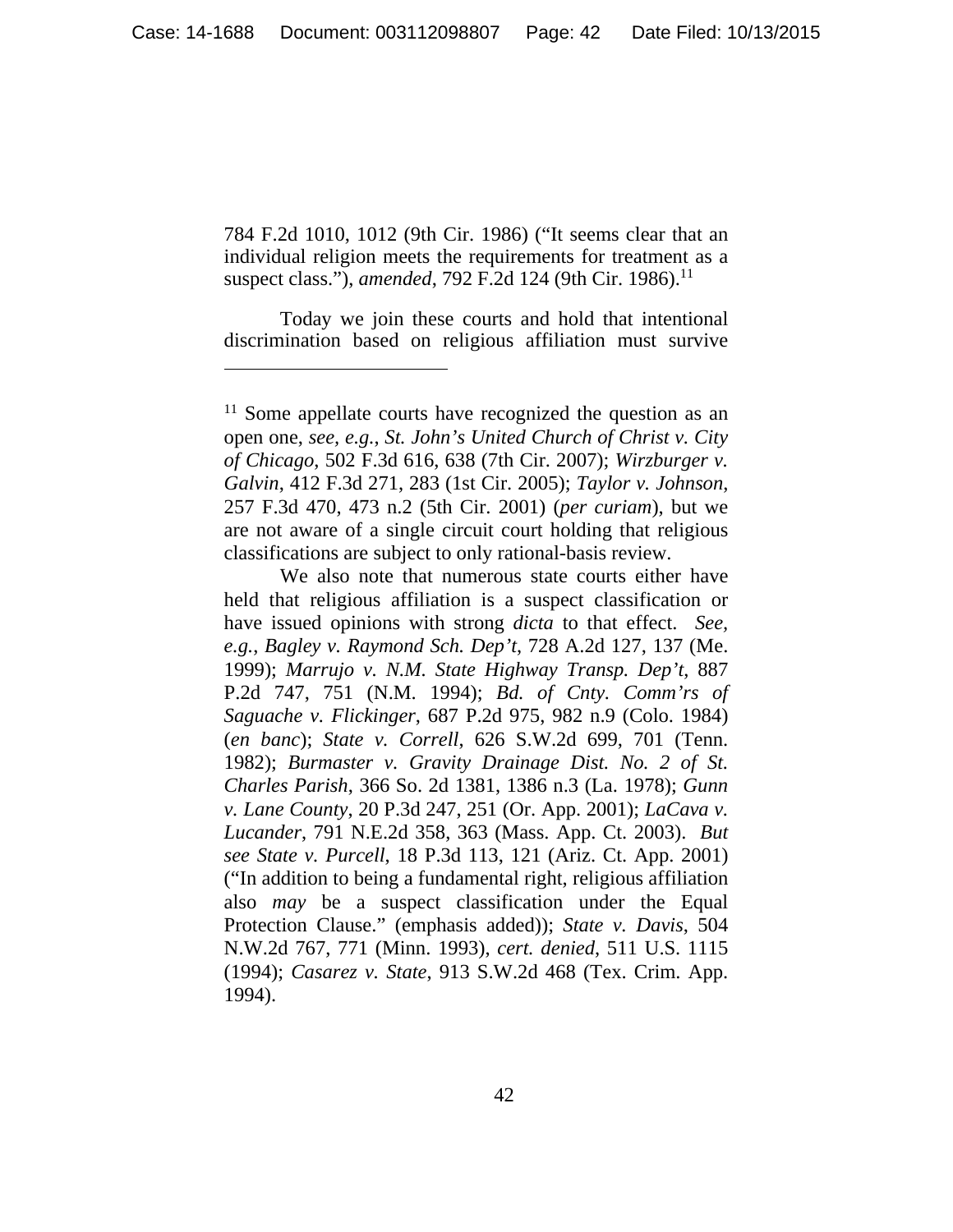heightened equal-protection review. Before turning more fully to our reasoning, however, we pause to reiterate that the term "heightened scrutiny," as we use it, encompasses both "intermediate scrutiny" and "strict scrutiny." Because the City bears the burden of production and proof with respect to both, *see infra* Part IV(A)(2), we need not—and should not<sup>12</sup>—determine in connection with its motion to dismiss which of the two applies, and we leave that question for the District Court in the first instance when and if it becomes necessary to decide it.

 In designating a particular classification as "suspect" or "quasi-suspect" under the Equal Protection Clause, the Supreme Court generally considers a variety of factors "grouped around [the] central idea" of "whether the discrimination embodies a gross unfairness that is [so] sufficiently inconsistent with the ideals of equal protection to term it 'invidious.'" *Watkins v. U.S. Army*, 875 F.2d 699, 724–25 (9th Cir. 1989) (*en banc*) (Norris, J., concurring in the

 $\overline{a}$ 

<sup>12</sup> *Ashwander v. Tenn. Valley Auth.*, 297 U.S. 288, 347 (1936) (Brandeis, J., concurring) ("It is not the habit of the court to decide questions of a constitutional nature unless absolutely necessary to a decision of the case." (quoting *Burton v. United States*, 196 U.S. 283, 295 (1905))); *Liverpool, N.Y. & Phila. S.S. Co. v. Comm'rs of Emigration*, 113 U.S. 33, 39 (1885) ("In the exercise of [its] jurisdiction, [the Court must] . . . never . . . formulate a rule of constitutional law broader than is required by the precise facts to which it is to be applied."); *Ala. State Fed'n of Labor v. McAdory*, 325 U.S. 450, 461 (1945) ("It has long been [the Court's] considered practice not . . . to decide any constitutional question in advance of the necessity for its decision.").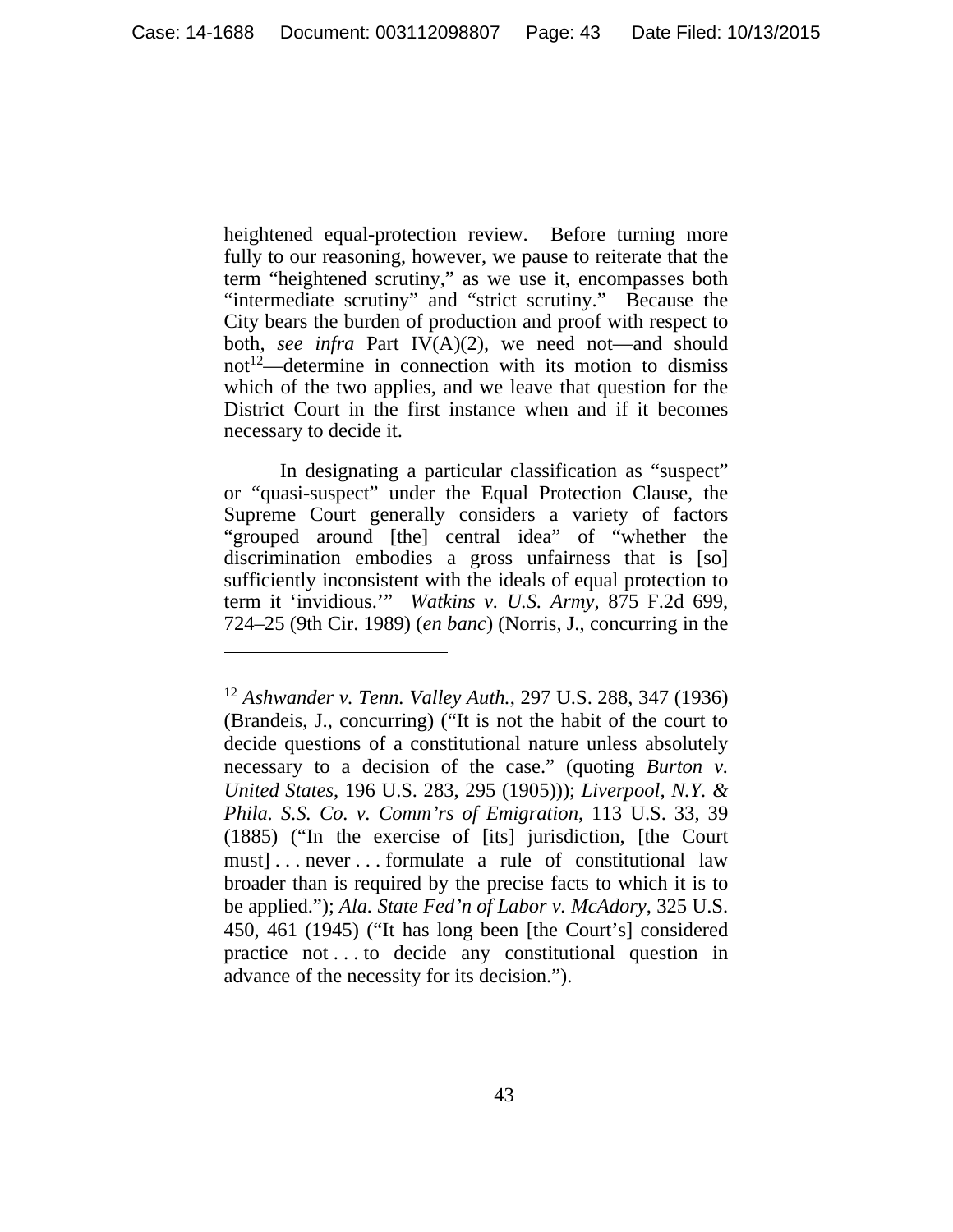judgment). Among these are "whether the . . . class is defined by a[n] [immutable] trait that 'frequently bears no relation to ability to perform or contribute to society'" and "whether the class has been saddled with unique disabilities because of prejudice or inaccurate stereotypes." *Id.* at 725 (quoting *Frontiero v. Richardson*, 411 U.S. 677, 686 (1973) (plurality opinion)). But while these factors are those most often considered, "[n]o single talisman can define those groups likely to be the target of classifications offensive to the Fourteenth Amendment . . .; experience, not abstract logic, must be the primary guide." *City of Cleburne v. Cleburne Living Ctr., Inc.*, 473 U.S. 432, 472 n.24 (1985) (Marshall, J., concurring in the judgment in part and dissenting in part).

Courts first have looked with particular suspicion on discrimination based on "immutable human attributes." *Parham v. Hughes*, 441 U.S. 347, 351 (1979) (plurality opinion). Accordingly, a classification is more likely to receive heightened scrutiny if it discriminates against individuals based on a characteristic that they either cannot realistically change or ought not be compelled to change because it is fundamental to their identities. *See, e.g.*, *Baskin v. Bogan*, 766 F.3d 648, 655 (7th Cir. 2014) (Posner, J.) (framing this issue as whether "the unequal treatment [is] based on some immutable or at least tenacious characteristic of the people discriminated against" as opposed to a "characteristic[] that [is] easy for a person to change, such as the length of his or her fingernails"); *Watkins*, 875 F.2d at 726 (Norris, J., concurring in the judgment) ("[T]he Supreme Court is willing to treat a trait as effectively immutable if changing it would involve great difficulty, such as requiring a major physical change or a traumatic change of identity.").

Religious affiliation falls within this category. As we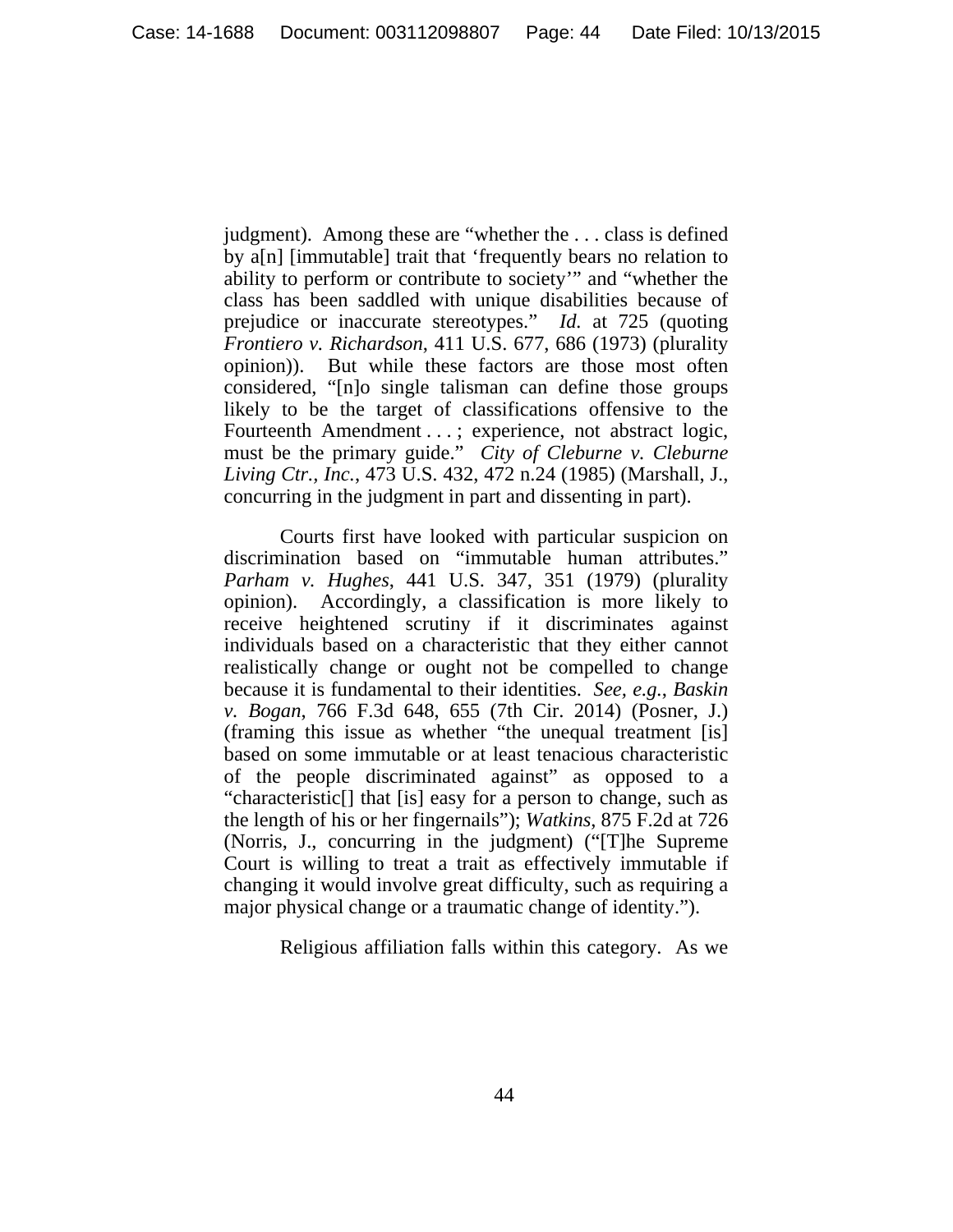have recognized in the immigration context, $13$  religious affiliation is typically seen as "capable of being changed," yet "of such fundamental importance that individuals should not be required to modify it.<sup> $\dot{v}$ 14 *Ghebrehiwot v. Attorney Gen. of*</sup> *U.S.*, 467 F.3d 344, 357 (3d Cir. 2006) (quoting *Escobar v. Gonzalez*, 417 F.3d 363, 367 (3d Cir. 2005)); *see also Baskin*, 766 F.3d at 655 (Posner, J.) (listing "religion" as an example of "a deep psychological commitment" that would qualify for

 $\overline{a}$ 

<sup>&</sup>lt;sup>13</sup> Other courts have drawn on the definition of "immutable" in immigration cases when defining the term in the context of an equal-protection suit. *Latta v. Otter*, 771 F.3d 456, 464 n.4 (9th Cir. 2014) (quoting an immigration case for the proposition that "[s]exual orientation and sexual identity are immutable; they are so fundamental to one's identity that a person should not be required to abandon them" (alteration in original)), *cert. denied*, 135 S. Ct. 2931 (2015).

<sup>14</sup> Aziz Z. Huq, *The Signaling Function of Religious Speech in Domestic Counterterrorism*, 89 Tex. L. Rev. 833, 852 (2011) (recognizing that religion lies "at the core of many individuals' understanding of their identity"); David B. Salmons, Comment, *Toward a Fuller Understanding of Religious Exercise: Recognizing the Identity-Generative and Expressive Nature of Religious Devotion*, 62 U. Chi. L. Rev. 1243, 1258 (1995) (noting the "fundamental role [that religious preference] play[s] in shaping an individual's concept of identity and personhood"); Note, *Reinterpreting the Religion Clauses: Constitutional Construction and Conceptions of the Self*, 97 Harv. L. Rev. 1468, 1474 (1984) ("A society that failed to protect religion would foreclose the individual's choice of the most fundamental part of his identity.").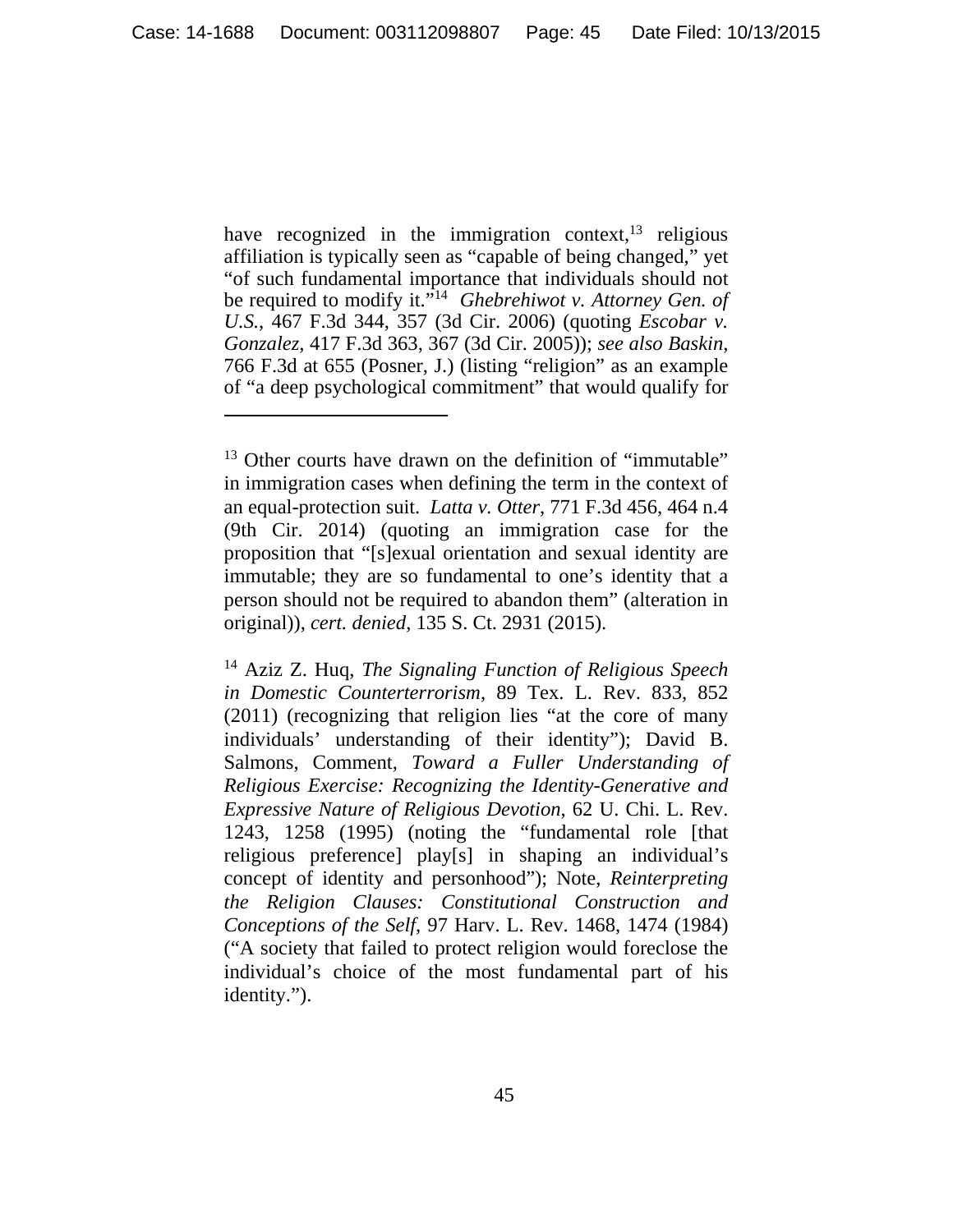heightened scrutiny). Moreover, while some immutable characteristics, such as intellectual disability, are so often correlated with "a person's ability to participate in society" that we frequently deem them to be constitutionally permissible bases for discrimination, *see Baskin*, 766 F.3d at 655, a person's religious affiliation is at the other end of that spectrum.

Religious discrimination, "by [its] very nature," has long been thought "odious to a free people whose institutions are founded upon the doctrine of equality." *Bell v. Maryland*, 378 U.S. 226, 288 (1964) (Goldberg, J., concurring) (quoting *Hirabayashi v. United States*, 320 U.S. 81, 100 (1943)); *W. Va. State Bd. of Educ. v. Barnette*, 319 U.S. 624, 653 (1943) ("[For] Jefferson and those who followed him[,]... [r]eligious minorities as well as religious majorities were to be equal in the eyes of the political state."); President James Madison, Religious Freedom: A Memorial and Remonstrance Against the General Assessment, in "A Bill Establishing Provision for the Teachers of the Christian Religion," Presented to the General Assembly of Virginia, at the Session of 1785 (1819) ("A just Government . . . will be best supported by protecting every citizen in the enjoyment of his Religion with the same equal hand which protects his person and his property; by neither invading the equal rights of any Sect, nor suffering any sect to invade those of another.").

Courts also are more likely to subject classifications that are "closely associated with inequality" to a more searching inquiry. *Windsor v. United States*, 699 F.3d 169, 1996 (2d Cir. 2012), *aff'd on other grounds*, 133 S. Ct. 2675 (2013). Thus, if the classification is accompanied by a history of "discrimination based on archaic and overbroad assumptions," *Roberts v. U.S. Jaycees*, 468 U.S. 609, 625 (1984), or if it has been traditionally used as a tool for the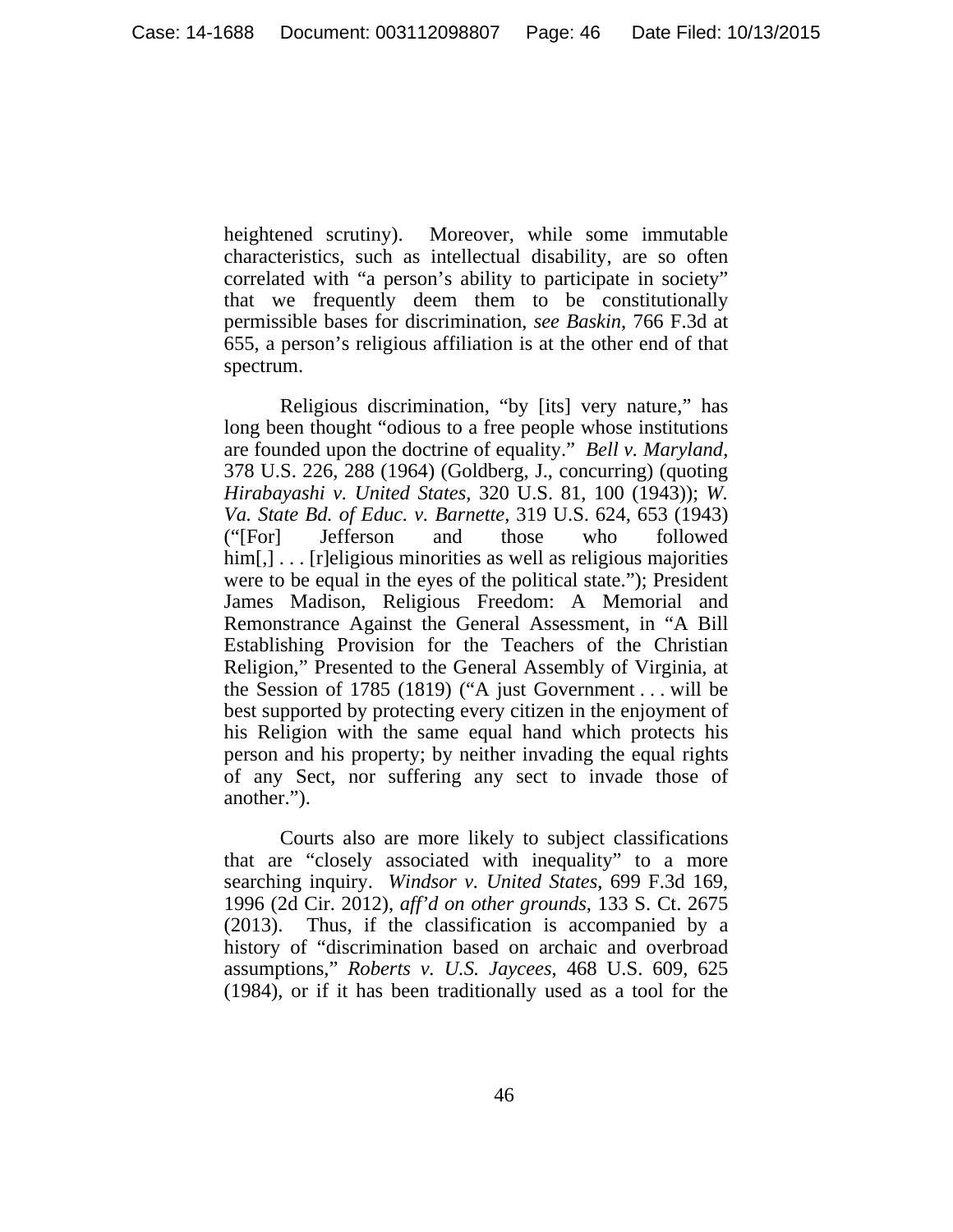oppression and subordination of minority groups, *see, e.g.*, *City of Richmond v. J.A. Croson Co.*, 488 U.S. 469, 495–96 (1989) (plurality opinion), heightened scrutiny often is more appropriately applied.

The history of religious discrimination in the United States is intertwined with that based on other protected characteristics, including national origin and race.15 *Saint Francis Coll. v. Al-Khazraji*, 481 U.S. 604, 611–12 (1987) (noting that "[t]he Ninth edition of the Encyclopedia Britannica . . . referred to Arabs, Jews, and other ethnic groups such as Germans, Hungarians, and Greeks, as separate races" (citations omitted)); *Fong Yue Ting v. United States*, 149 U.S. 698, 717 (1893) (referring to "Chinese laborers" as

 $\overline{a}$ 

<sup>&</sup>lt;sup>15</sup> Indeed, the close relationship among race, religion, ethnicity, and national origin is reflected by the allegations in Plaintiffs' Complaint. *See, e.g.*, Compl. ¶ 40 ("In addition to targeting Muslims by focusing on mosques, Muslim-owned businesses, and other Muslim-associated organizations as subjects of surveillance, the Program also intentionally targets Muslims by using ethnicity as a proxy for faith."); *id.* ¶ 41 ("As part of the Program, the Department has designated twenty-eight countries and 'American Black Muslim' as 'ancestries of interest.'"); *id.* ¶ 53 ("To facilitate future surveillance of entire American Muslim communities, the NYPD has created maps indicating the locations of mosques, restaurants, retail establishments, and schools owned by or serving Muslims, as well as ethnic populations from heavily Muslim countries."); *id.* ¶ 55 ("The NYPD also inspects records of name changes and compiles databases of new Muslim converts who take Arabic names, as well as Muslims who take names that are perceived to be 'Western.'").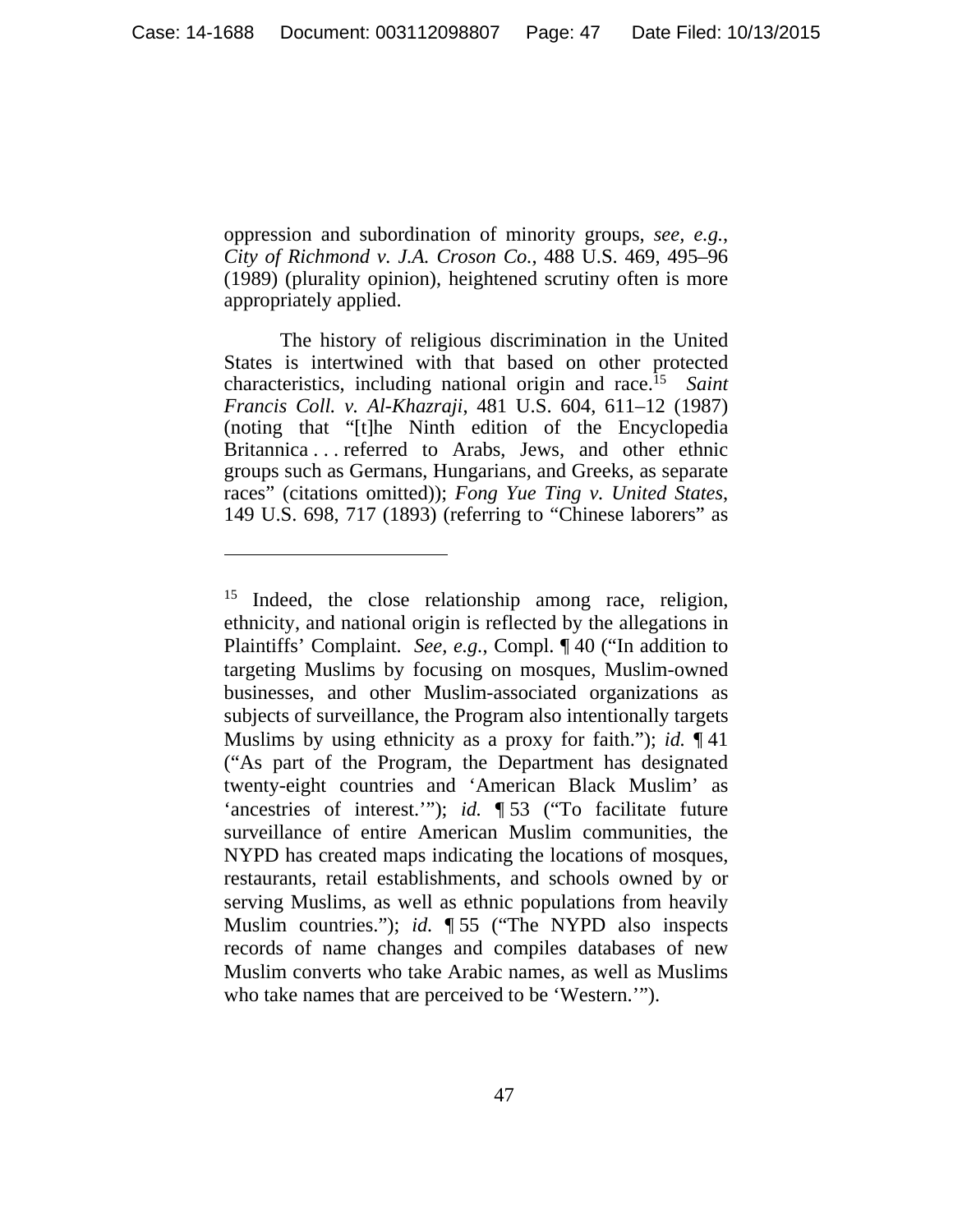"of a distinct race and religion"); *In re Halladjian*, 174 F. 834, 838 (C.C.D. Mass. 1909) ("A Hindoo . . . differs in color no less from a Chinaman than from an Anglo-Saxon . . . ."); Khaled A. Beydoun, *Between Muslim and White: The Legal Construction of Arab American Identity*, 69 N.Y.U. Ann. Surv. Am. L. 29, 33 (2013) (noting that "the conflation of Arab and Muslim identity was deeply entrenched within the courts during the Naturalization Era" and that "Islam was treated as an ethno-racial identity").

It is thus unsurprising that tampering with religious affiliation brings into play the same concerns of inequality. Though "[n]othing but the most telling of personal experiences in religious persecution suffered by our forebears could have planted our belief in liberty of religious opinion any more deeply in our heritage," *Schempp*, 374 U.S. at 214 (citation omitted), we have struggled to guarantee religious equality since our Nation's founding. *See generally Everson v. Bd. of Educ. of Ewing Twp.*, 330 U.S. 1, 9–10 (1947); *Shaare Tefila Congregation v. Cobb*, 481 U.S. 615, 616 (1987); *Schware v. Bd. of Bar Exam'rs of N.M.*, 353 U.S. 232, 236 (1957); *Murdock v. Pennsylvania*, 319 U.S. 105, 109 (1943). Different religious groups have borne the brunt of majority oppression during different times, and the battle against religious prejudice continues. *See, e.g.*, U.S. Patriot Act of 2001, Pub. L. 107-56, § 102(a)(3), 115 Stat. 274 ("The acts of violence that have been taken against Arab and Muslim Americans since the September 11, 2001, attacks against the United States should be and are condemned by all Americans who value freedom."); Brief in Support of Appellants by *Amici Curiae* the Asian American Legal Defense & Education Fund & 17 Other Non-Governmental Organizations Supporting Civil Rights for American Muslims 11–22.

In light of this history, distinctions between citizens on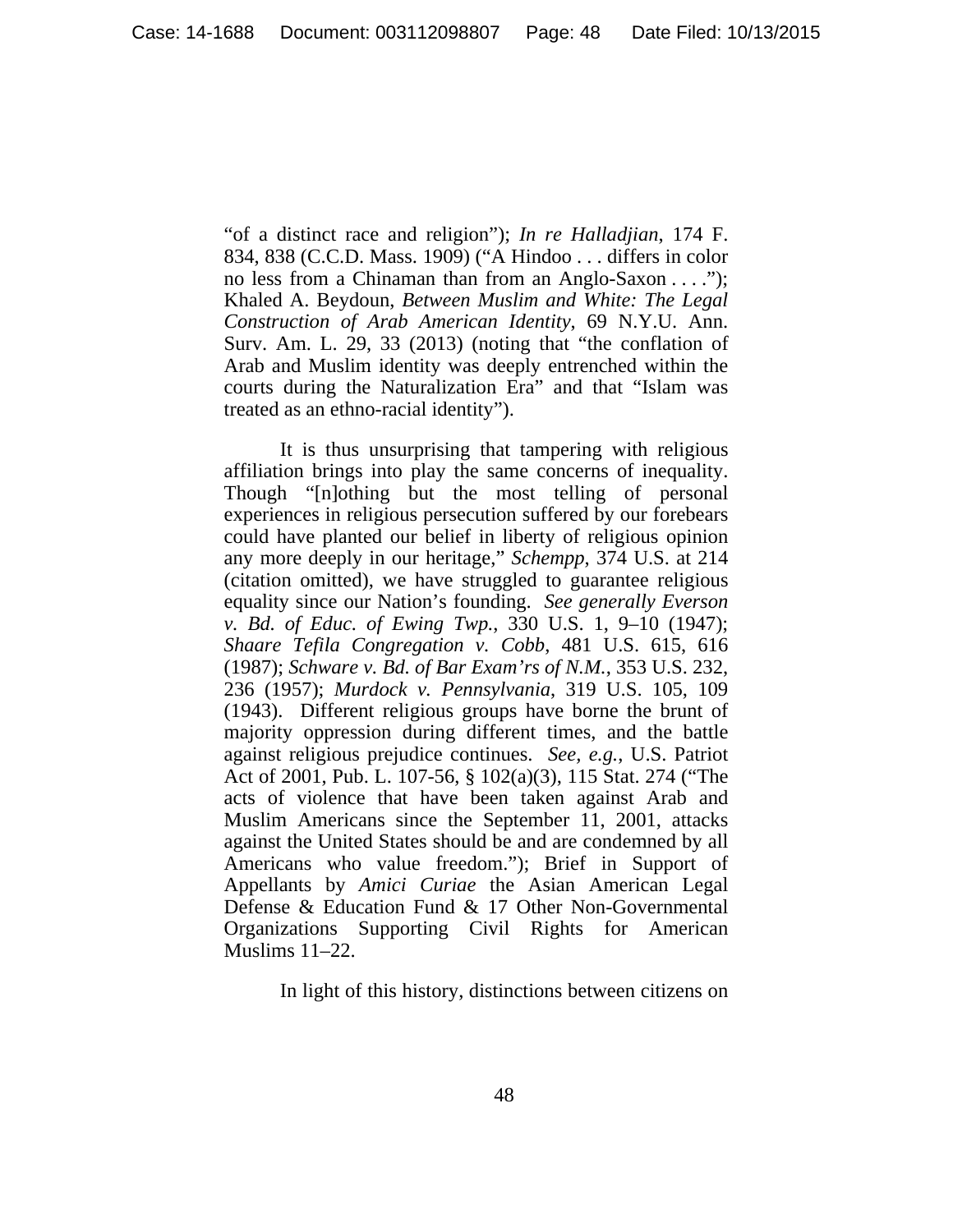religious grounds pose a particularly acute "danger of stigma and stirred animosities." *Bd. of Educ. of Kiryas Joel Vill. Sch. Dist. v. Grumet*, 512 U.S. 687, 728 (1994) (Kennedy, J., concurring in the judgment); *see also Wright v. Rockefeller*, 376 U.S. 52, 67 (1964) (Douglas, J., dissenting) ("When racial or religious lines are drawn by the State, the multiracial, multireligious communities that our Constitution seeks to weld together as one become separatist; antagonisms that relate to race or to religion . . . are generated . . . ."); *Kunz v. New York*, 340 U.S. 290, 313 (1951) (Jackson, J., dissenting) ("If any two subjects are intrinsically incendiary and divisive, they are race and religion."). That "[c]enturies of experience testify that laws aimed at one . . . religious group . . . generate hatreds and prejudices which rapidly spread beyond control," *Am. Commc'ns Ass'n, C.I.O. v. Douds*, 339 U.S. 382, 448 (1950) (Black, J., dissenting), also counsels in favor of heightened scrutiny.

A final relevant consideration is whether the Legislative and Executive Branches have concluded that a form of discrimination is inherently invidious. In holding gender to be a "quasi-suspect" classification deserving of intermediate scrutiny, the Supreme Court noted, for instance, in *Frontiero* that, because Congress is "a coequal branch of Government," its "conclu[sion] that classifications based upon sex are inherently invidious ... [was] not without significance to the question [then] under consideration." 411 U.S. at 687–88.

Many of the same statutes that foreclose sex-based discrimination, including Title VII of the Civil Rights Act of 1964 cited by the *Frontiero* Court, *see id.* at 687, also forbid religious discrimination. *See, e.g.*, 42 U.S.C. § 2000e-2 (making it an "unlawful employment practice" for an employer to discriminate based on "race, color, religion, sex, or national origin"). And from the passage of the Civil Rights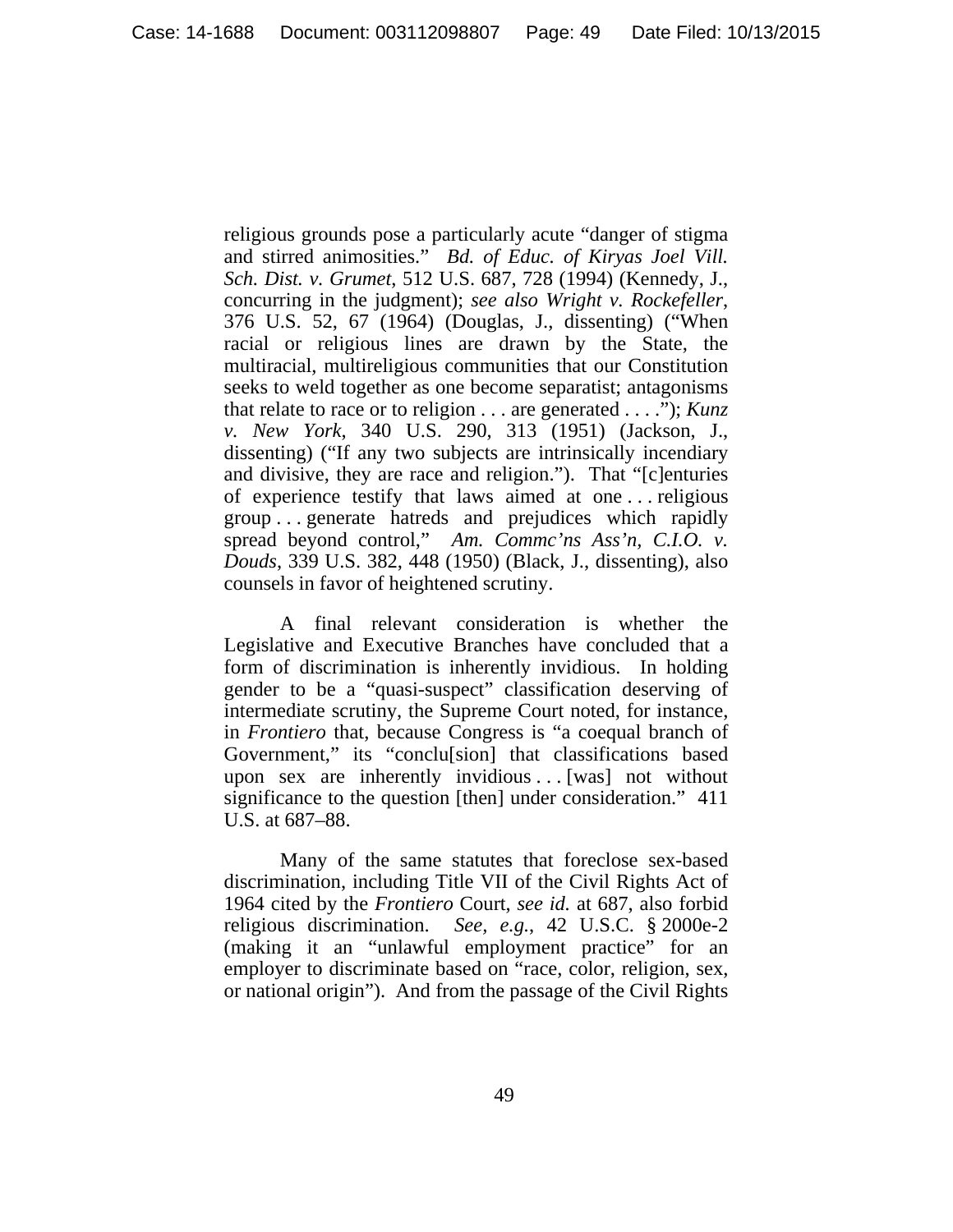Act of  $1875$ ,<sup>16</sup> to those designed to strengthen national security in our post-September 11 world, $17$  that commitment to the "sacrosanct . . . concept" of equality among "all religious . . . groups," *see* U.S. Patriot Act of 2001§ 102(a)(3), is embodied throughout the U.S. Code. *See, e.g.*, 2 U.S.C. § 1311(a) (employment); 12 U.S.C. § 3106a(1)(B), (2)(B) (banking); 12 U.S.C. § 4545 (fair housing); 22 U.S.C. § 2504(a) (Peace Corps service); 49 U.S.C. § 40127 (air transportation and use of private airports).

The same commitment to religious equality is seen in the pronouncements of the Executive Branch, from those of our first President, George Washington, to our current President, Barack Obama. *See, e.g.*, President George Washington, Address to the Members of the New Church in Baltimore (Jan. 1793), *in* 2 Jared Sparks, *Life of George Washington Commander-in-Chief of the American Armies: to Which Are Added, His Diaries and Speeches; and Various* 

 $\overline{a}$ 

<sup>16</sup> Act of Mar. 1, 1875, ch. 114, 18 Stat. 335 ("[I]t is essential to just government we recognize the equality of all men before the law, and hold that it is the duty of government in its dealings with the people to mete out equal and exact justice to all, of whatever nativity, race, color, or persuasion, religious or political . . . .").

<sup>17</sup> *See, e.g.*, U.S. Patriot Act of 2001, Pub. L. 107-56, § 102(a)(3), b(3), 115 Stat. 274 ("The concept of individual responsibility for wrongdoing is sacrosanct in American society, and applies equally to all religious, racial, and ethnic groups. . . . [T]he Nation is called upon to recognize the patriotism of fellow citizens from all ethnic, racial, and religious backgrounds.").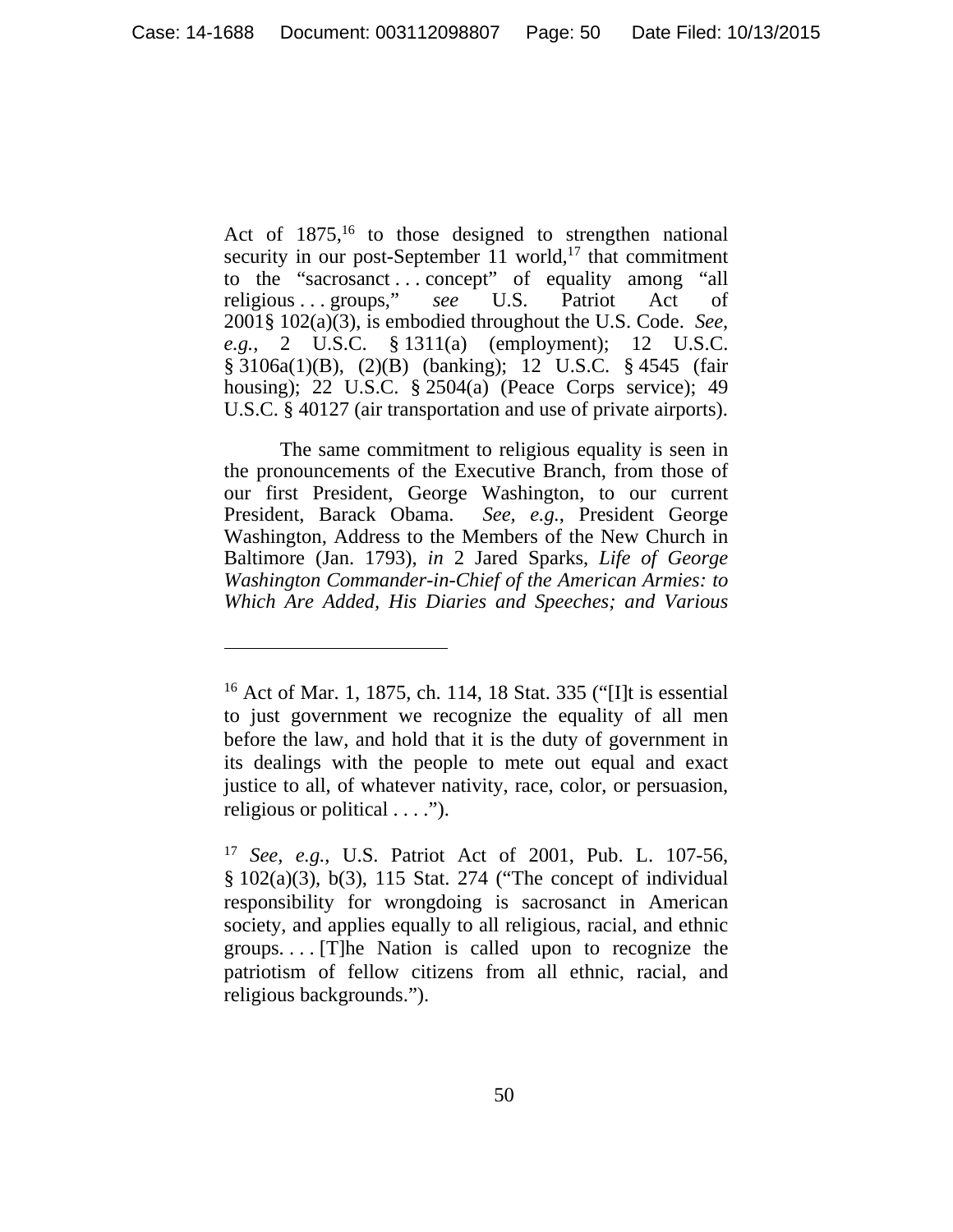*Miscellaneous Papers Relating to His Habits & Opinions* 314, 314–15 (1839) ("In this enlightened age, and in this land of equal liberty, it is our boast that a man's religious tenets will not forfeit the protection of the laws, nor deprive him of the right of attaining and holding the highest offices that are known in the United States."); President Harry Truman, Special Message to the Congress on Civil Rights (Feb. 2, 1948) ("Racial, religious and other invidious forms of discrimination deprive the individual of an equal chance to develop and utilize his talents and to enjoy the rewards of his efforts."); President Theodore Roosevelt, Sixth Annual Message to Congress (Dec. 3, 1906) ("[W]e must treat with justice and good will all immigrants who come here under the law[,] . . . [w]hether they are Catholic or Protestant, Jew or Gentile . . . ."); President Barack Obama, State of the Union Address (Jan. 28, 2014) ("[W]e believe in the inherent dignity and equality of every human being, regardless of race or religion, creed or sexual orientation.").

For these reasons, we conclude that classifications on the basis of religious affiliation are subject to heightened scrutiny under the Equal Protection Clause.

#### ii. Evaluation of Means and Ends

The final step in evaluating an equal-protection claim is to examine the challenged action's "means" and "ends" and the "fit" between the two. The specific analysis differs depending on the level of scrutiny that applies. The higher the scrutiny required, the more persuasive must be the governmental objective and the snugger the means-ends fit. Thus, while it usually matters little for purposes of rationalbasis review that a governmental interest is not exceedingly important or that "other means are better suited to the achievement of governmental ends," heightened scrutiny demands a much stronger justification and a much tighter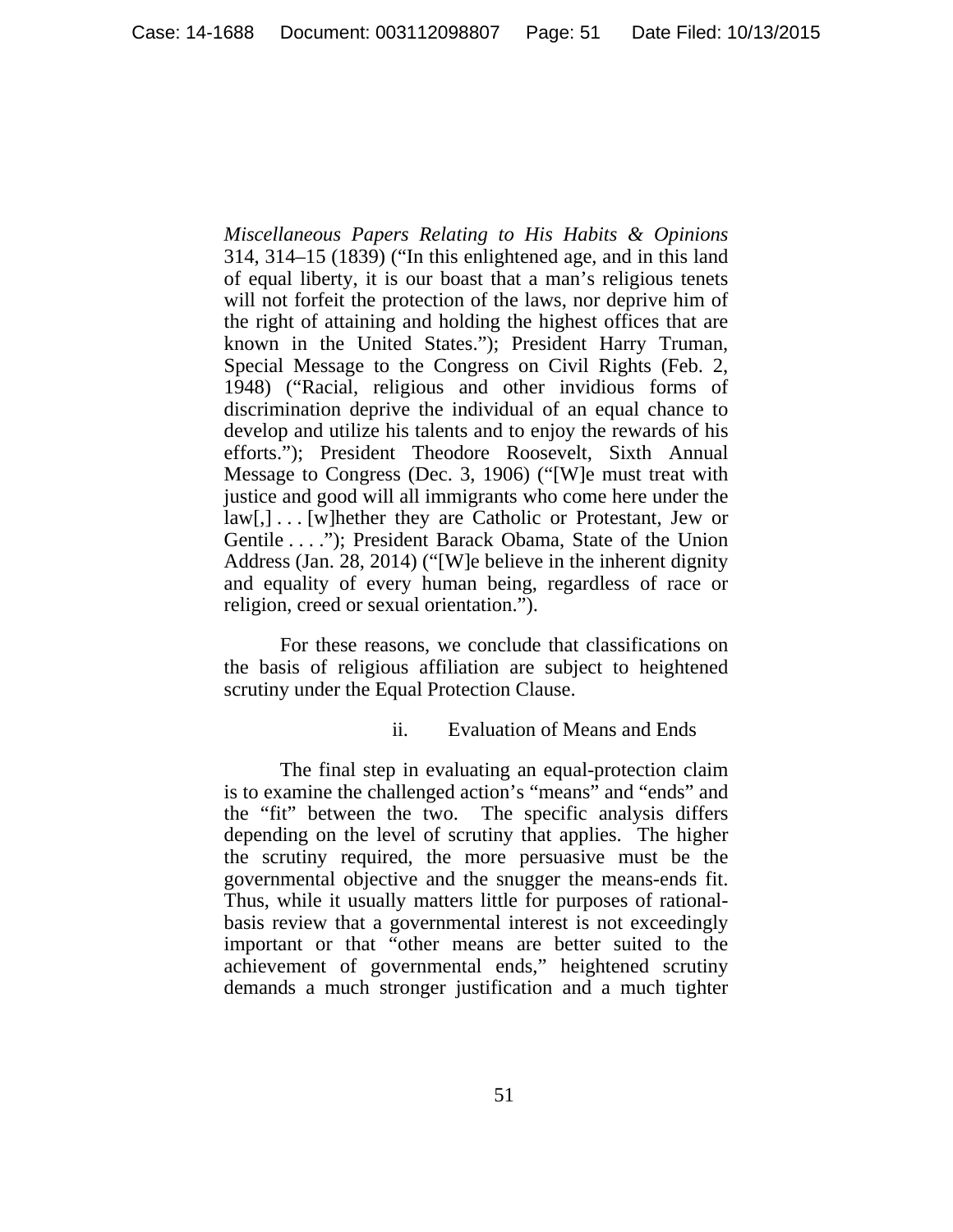relationship "between the means employed and the ends served." *Tuan Anh Nguyen v. INS*, 533 U.S. 53, 77–78 (2001) (O'Connor, J., dissenting).

Also increasingly demanding is the standard of proof. While the rational-basis standard usually puts the burden of proof on the classification's *opponent* and "permits a court to hypothesize interests that *might* support [the governmental] distinctions," *id.* at 77 (emphasis added) (citing *Heller v. Doe*, 509 U.S. 312, 320 (1993); *R.R. Ret. Bd. v. Fritz*, 449 U.S. 155 (1980)), the burden of justification under both intermediate and strict scrutiny "is demanding and . . . rests entirely on the State," *United States v. Virginia*, 518 U.S. 515, 533 (1996). *See also Hogan*, 458 U.S. at 724 (discussing the standard and burden for intermediate scrutiny); *Fisher v. Univ. of Tex. at Austin*, 133 S. Ct. 2411, 2419 (2013) (strict scrutiny).

Here, the City argues that "[a] comprehensive understanding of the makeup of the community would help the NYPD figure out where to look—and where not to look in the event it received information that an Islamist radicalized to violence may be secreting himself in New Jersey." City Br. 50. It even goes so far as to assert that "it would be *irresponsible* for the NYPD not to have an understanding of the varied mosaic that is the Muslim community to respond to such threats." *Id.* (emphasis added). But because heightened scrutiny applies in this case, we cannot accept the City's invitation to dismiss Plaintiffs' Complaint based on its assurance that the Program is justified by national-security and public-safety concerns. Rather, the burden of producing evidence to overcome heightened scrutiny's presumption of unconstitutionality is that of the City, *cf. Aiken v. City of Memphi*s, 37 F.3d 1155, 1163 (6th Cir. 1994) (*en banc*) ("When, as here, a race-based affirmative action plan is subjected to strict scrutiny, the party defending the plan bears the burden of producing evidence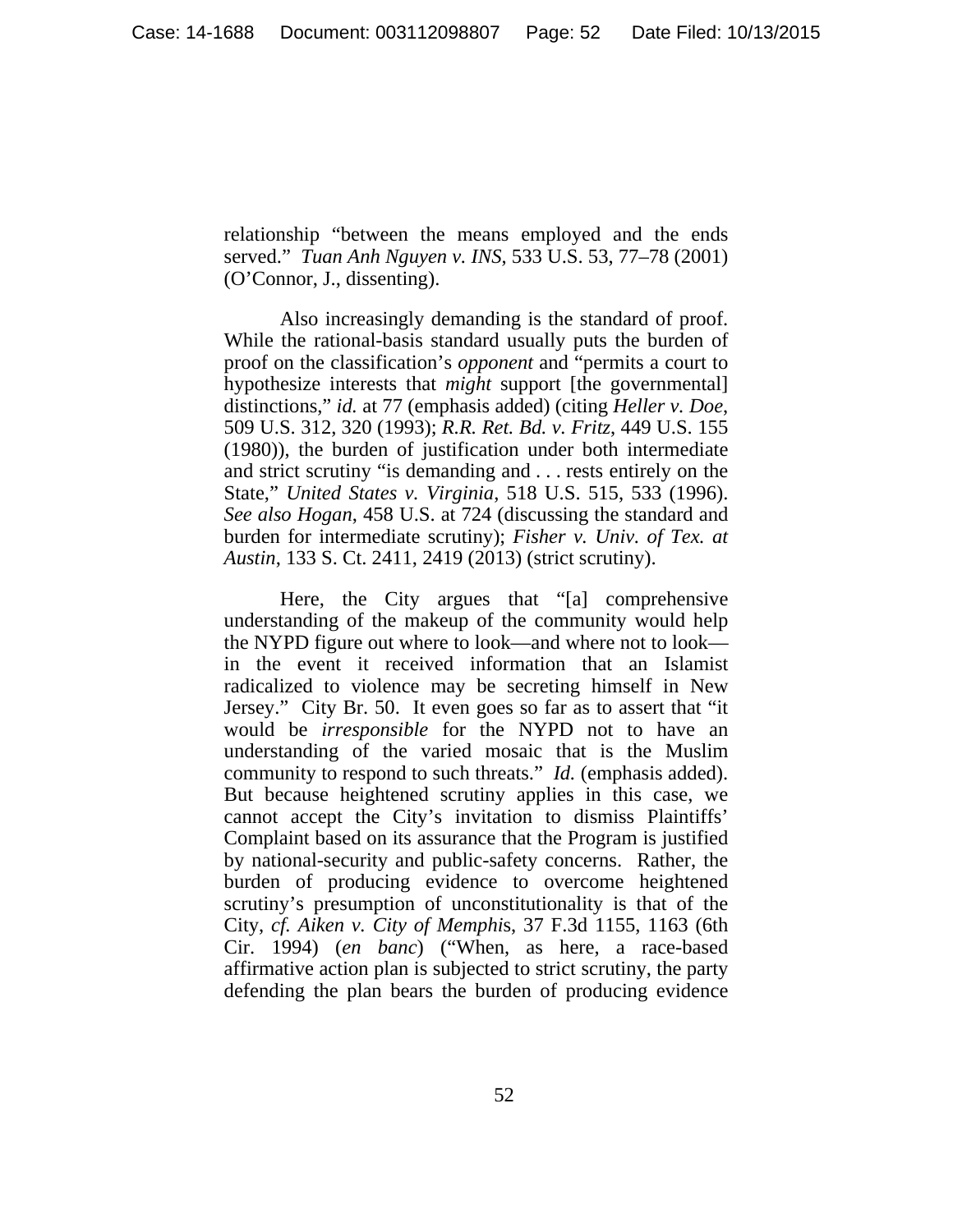that the plan is constitutional."), and must be met *after* its Motion to Dismiss.

To be clear, we acknowledge that a principal reason for a government's existence is to provide security. But while we do not question the legitimacy of the City's interest, "[t]he gravity of the threat alone cannot be dispositive of questions concerning what means law enforcement officers may employ to pursue a given purpose." *City of Indianapolis v. Edmond*, 531 U.S. 32, 42 (2000). Rather, heightened scrutiny requires that the relationship between the asserted justification and discriminatory means employed "be substantiated by objective evidence." *Patrolmen's Benevolent Ass'n of New York v. City of New York*, 310 F.3d 43, 53 (2d Cir. 2002). "[M]ere speculation or conjecture is insufficient," *id.*, as are appeals to "'common sense' which might be inflected by stereotypes," *Reynolds v. City of Chicago*, 296 F.3d 524, 526 (7th Cir. 2002) (Posner, J.). *See also Lomack v. City of Newark*, 463 F.3d 303, 310 (3d Cir. 2006) (citing with approval *Patrolmen's Benevolent Ass'n*, 310 F.3d at 52–53).

And "[e]ven in the limited circumstance" where a suspect or quasi-suspect classification "is permissible to further [an important or] compelling state interest, the government is still 'constrained in how it may pursue that end.'" *Grutter v. Bollinger*, 539 U.S. 306, 333 (2003) (second alteration in original) (quoting *Shaw v. Hunt*, 517 U.S. 899, 908 (1996) (internal quotation marks and citation omitted)). While "[a] classification does not fail rationalbasis review because it is not made with mathematical nicety or because in practice it results in some inequality," *Heller*, 509 U.S. at 321 (internal quotation marks omitted), strict scrutiny requires that "the classification at issue . . . 'fit' with greater precision than any alternative means," *Wygant v. Jackson Bd. of Educ.*, 476 U.S. 267, 280 n.6 (1986) (plurality opinion) (citing John Hart Ely, *The Constitutionality of*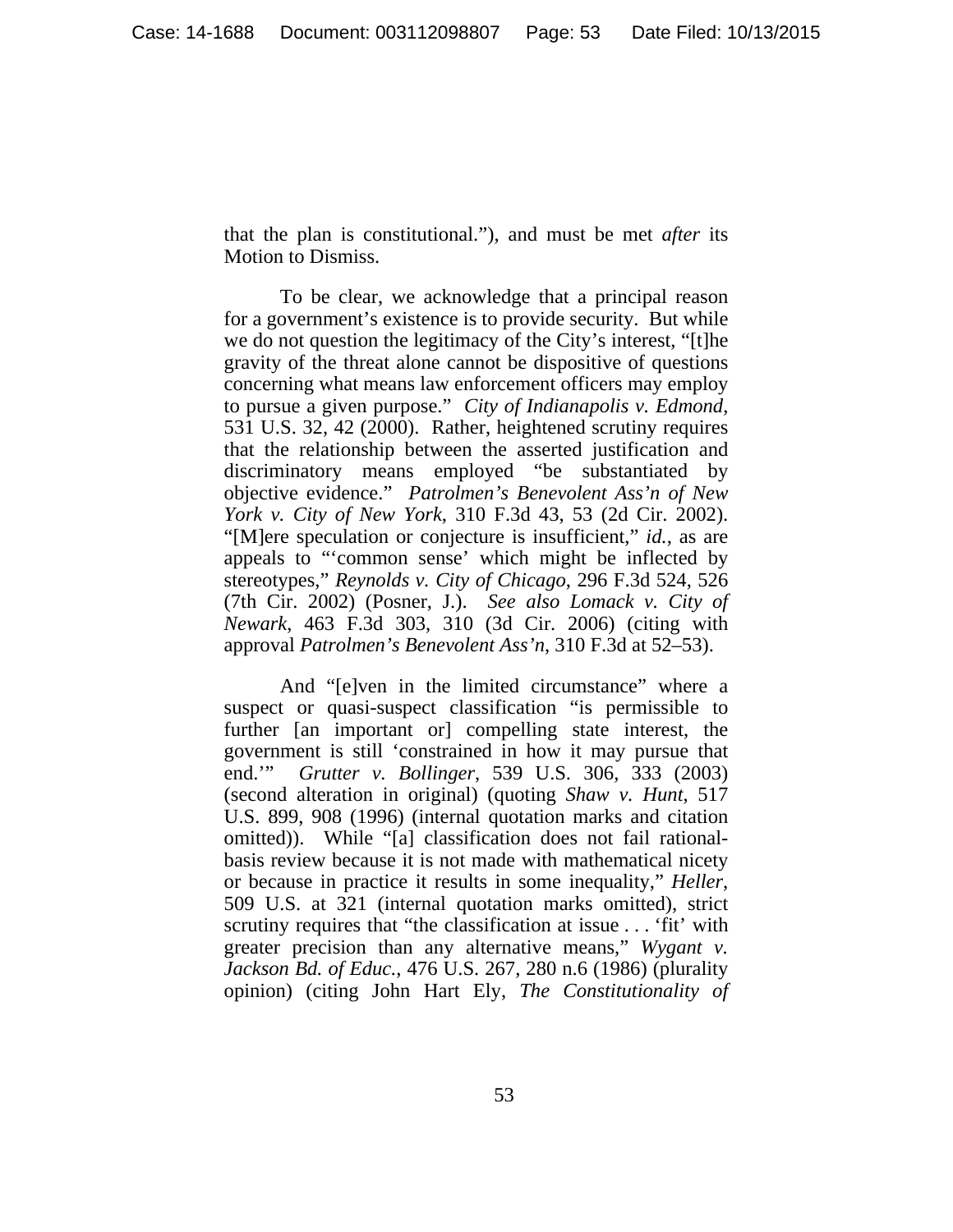*Reverse Racial Discrimination*, 41 U. Chi. L. Rev. 723, 727 n.26 (1974)). Intermediate scrutiny falls somewhere in between the two, asking if there is a "direct, substantial relationship between objective and means." *Hogan*, 458 U.S. at 725.

No matter how tempting it might be to do otherwise, we must apply the same rigorous standards even where national security is at stake. We have learned from experience that it is often where the asserted interest appears most compelling that we must be most vigilant in protecting constitutional rights. "[H]istory teaches that grave threats to liberty often come in times of urgency, when constitutional rights seem too extravagant to endure." *Skinner v. Ry. Labor Execs.' Ass'n*, 489 U.S. 602, 635 (1989) (Marshall, J., dissenting); *see also Grutter*, 539 U.S. at 351 (Scalia, J., concurring in part and dissenting in part) ("The lesson of *Korematsu* [*v. United States*, 323 U.S. 214, 223 (1944)] is that national security constitutes a 'pressing public necessity,' though the government's use of [a suspect classification] to advance that objective must be [appropriately] tailored."); *Skinner*, 489 U.S. at 635 (Marshall, J. dissenting) ("The World War II relocation-camp cases and the Red scare and McCarthy-era internal subversion cases are only the most extreme reminders that when we allow fundamental freedoms to be sacrificed in the name of real or perceived exigency, we invariably come to regret it." (citations omitted)).

Today it is acknowledged, for instance, that the F.D.R. Administration and military authorities infringed the constitutional rights of Japanese-Americans during World War II by placing them under curfew and removing them from their West Coast homes and into internment camps. Yet when these citizens pleaded with the courts to uphold their constitutional rights, we passively accepted the Government's representations that the use of such classifications was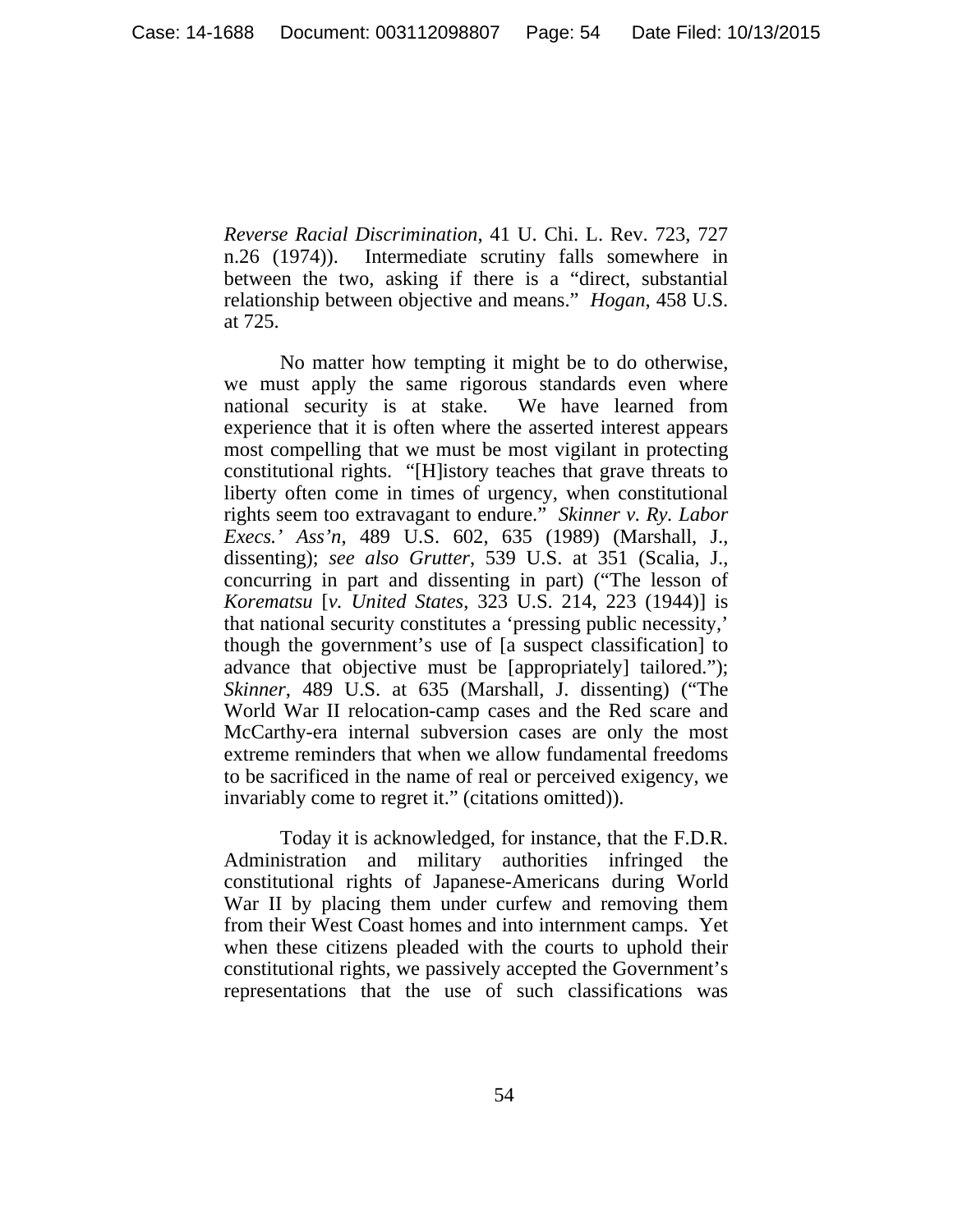necessary to the national interest. *Hirabayashi*, 320 U.S. 81; *Korematsu*, 323 U.S. 214. In doing so, we failed to recognize that the discriminatory treatment of approximately 120,000 persons of Japanese ancestry was fueled not by military necessity but unfounded fears. *See United States v. Hohri*, 482 U.S. 64, 66 (1987); *see also* Act to Implement Recommendations on the Commission of Wartime Relocation and Internment of Civilians, Pub. L. 100-383, § 2(a), 102 Stat. 903-04 (1988). Given that "unconditional deference to [the] government['s] . . . invocation of 'emergency' . . . has a lamentable place in our history," *Patrolmen's Benevolent Ass'n*, 310 F.3d at 53–54 (citing *Korematsu*, 323 U.S. at 223), the past should not preface yet again bending our constitutional principles merely because an interest in national security is invoked.

In sum, because Plaintiffs have plausibly alleged that the City engaged in intentional discrimination against a protected class, and because that classification creates a presumption of unconstitutionality that remains the City's obligation to rebut, Plaintiffs have stated a claim under the Equal Protection Clause of the Fourteenth Amendment.

#### **B. First-Amendment Claims**

We finally reach Plaintiffs' claims under the Religion Clauses of the First Amendment. They allege violations of both the Establishment Clause and the Free Exercise Clause, which respectively prohibit the making of any "law respecting an establishment of religion" or "prohibiting the free exercise thereof." U.S. Const. Amend. I.

Plaintiffs bring both claims under the theory that the First Amendment demands strict governmental neutrality among religious sects. While it is intuitive that discriminatory conduct that inhibits a person's full religious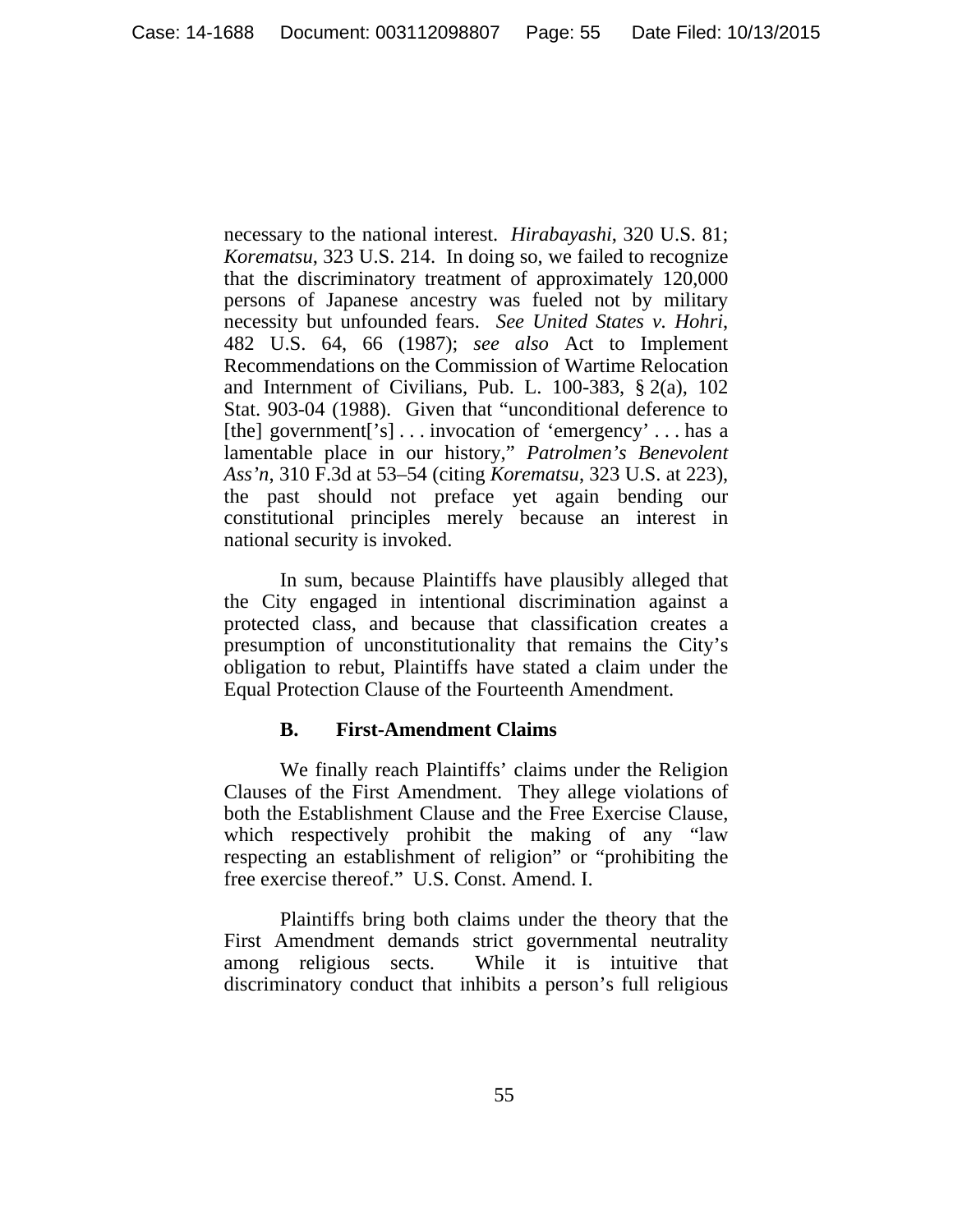expression may run afoul of the Free Exercise Clause of the First Amendment, under the facts here the same is counterintuitive for the Establishment Clause, as the latter "tend[s] to [involve] challenge[s] to governmental *endorsement*." *Catholic League for Religious & Civil Rights v. City of San Francisco*, 624 F.3d 1043, 1050 n.20 (9th Cir. 2010) (*en banc*) (emphasis added). *But see Colo. Christian Univ. v. Weaver*, 534 F.3d 1245, 1266 (10th Cir. 2008) (McConnell, J.) ("[S]tatutes involving discrimination on the basis of religion, including interdenominational discrimination, are subject to heightened scrutiny whether they arise under the Free Exercise Clause, the Establishment Clause, or the Equal Protection Clause . . . ." (citations omitted)). However, a full discussion of either Religion Clause and its application to our case is unnecessary, as we confine ourselves to the City's arguments raised in its Motion to Dismiss. Those arguments are unpersuasive.

The City first argues that, "according to a three month fact finding investigation by the New Jersey Attorney General, the surveillance Program did not violate New Jersey civil or criminal law." City Br. 44. That this argument could defeat a federal constitutional claim, let alone on a motion to dismiss, borders on the frivolous. Aside from a court's inability to consider such matters extraneous to the pleadings under Federal Rule of Civil Procedure 12(b)(6), it is the United States Constitution—not the "civil or criminal law" of New Jersey—that Plaintiffs seek to enforce. But even more fundamentally, the New Jersey Attorney General's legal conclusion is not helpful in determining whether the City violated Plaintiffs' constitutional rights. "It is emphatically the province and duty of the judicial department"—not the New Jersey executive—"to say what the law is." *Marbury v. Madison*, 5 U.S. (1 Cranch) 137, 177 (1803).

The City's only other argument (aside from a few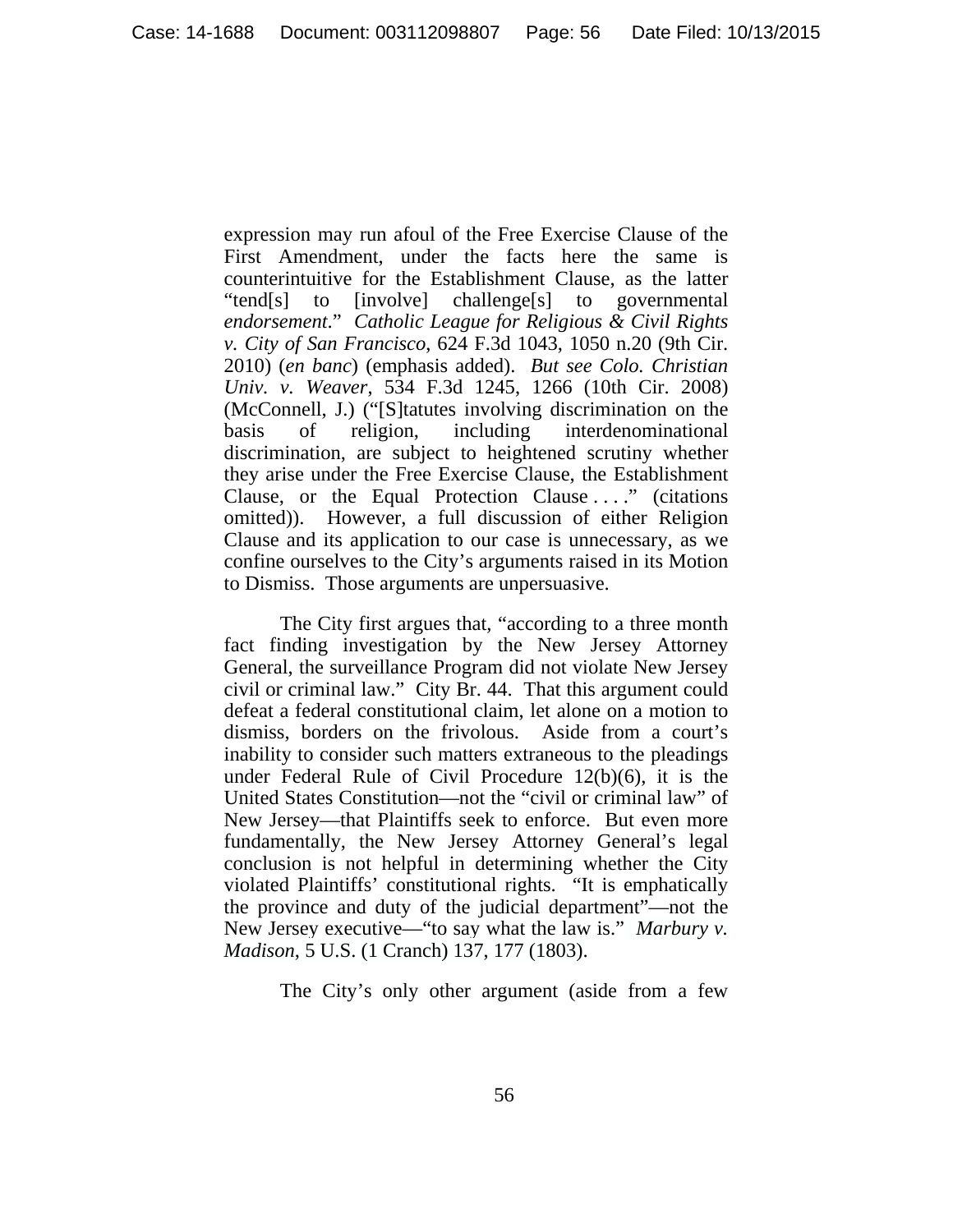scattered citations to free-speech and privacy cases that have little application to Plaintiffs' religion claims) is buried in a footnote in its brief amidst a discussion of the Equal Protection Clause:

> [Plaintiffs have also failed to] allege[] a classification that violates the Free Exercise and Establishment Clauses of the First Amendment because such claims [similarly] require a showing of *discriminatory purpose*. *See Church of Lukumi Babalu Aye, Inc. v. City of Hialeah*, 508 U.S. 520, 540 (1993) ("Here, as in equal protection cases, we may determine the city council's object from both direct and circumstantial evidence.")) [sic]; *Lemon v. Kurtzman*, 403 U.S. 602, 612–13 (1971) (in order to survive an Establishment Clause challenge, the government practice must (1) have a secular purpose, (2) have a primary effect that neither advances nor inhibits religion, and (3) not foster excessive state entanglement with religion).

City Br. 58 n.20 (emphasis added). A sentence-long argument buried in a footnote is hardly a satisfactory way to tackle two of the most jurisprudentially challenging and nuanced areas of our law. *Schempp*, 374 U.S. at 246 (Brennan, J., concurring) (noting "the difficulty . . . endemic to issues implicating the religious guarantees of the First Amendment"); *Robinson v. City of Edmond*, 160 F.3d 1275, 1282 (10th Cir. 1998) (recognizing that the Establishment Clause is "an area notorious for its difficult case law"); *Harris v. City of Zion*, 927 F.2d 1401, 1410–11 (7th Cir. 1991) ("[C]ases arising under the Religion Clauses of the [F]irst [A]mendment have presented some of the most perplexing questions in constitutional law."). We therefore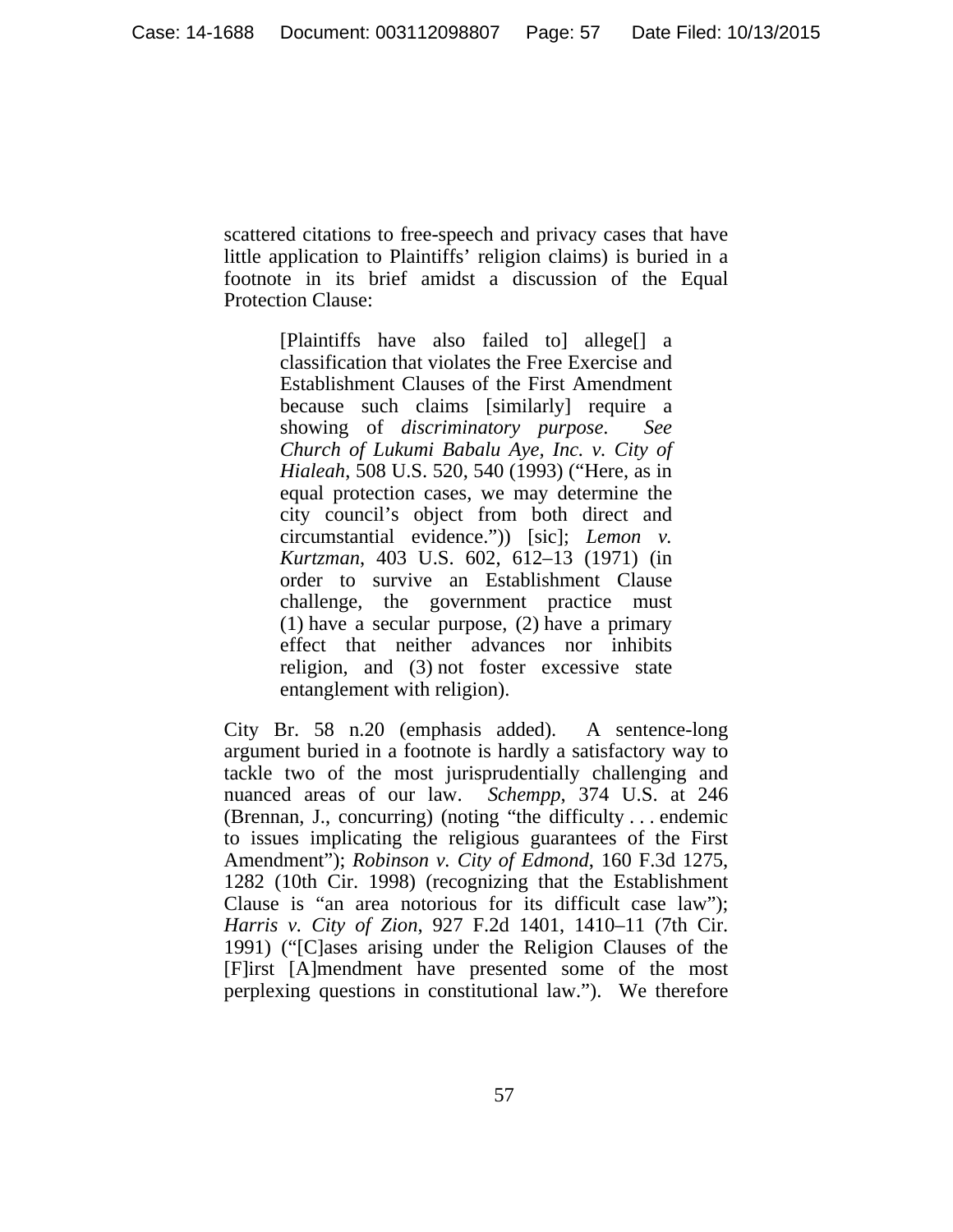consider this argument waived. *John Wyeth & Brother Ltd. v. CIGNA Int'l Corp.*, 119 F.3d 1070, 1076 n.6 (3d Cir. 1997) (Alito, J.) ("[A]rguments raised in passing (such as in a footnote), but not squarely argued, are considered waived.").

 But even if we were to consider the City's halfhearted assertion that allegations of overt hostility and prejudice are required to make out claims under the First Amendment, this argument would easily fail, just as did the identical argument with respect to the Equal Protection Clause. While the contours of neither the Free Exercise nor the Establishment Clause are static and well defined, courts have repeatedly rejected the notion that either Clause "is . . . confined to actions based on animus." Laurence H. Tribe, *American Constitutional Law* §§ 5–16, at 956 (3d ed. 2000) ("[A] law that is not neutral or that is not generally applicable can violate the Free Exercise Clause without regard to the motives of those who enacted the measure."); *see also Shrum v. City of Coweta*, 449 F.3d 1132, 1144–45 (10th Cir. 2006) (McConnell, J.) ("Proof of hostility or discriminatory motivation may be sufficient to prove that a challenged governmental action is not neutral, but the Free Exercise Clause is not confined to actions based on animus." (citations omitted)); *Allen v. Morton*, 495 F.2d 65, 72 (D.C. Cir. 1973) (Tamm, J., concurring) (noting that, under the Establishment Clause, "good motives cannot save impermissible actions"). At bottom, the City needs something other than this threadbare argument based on the absence of subjective hostility to avoid a non-swinging strikeout.

# **V. CONCLUSION**

The allegations in Plaintiffs' Complaint tell a story in which there is standing to complain and which present constitutional concerns that must be addressed and, if true, redressed. Our job is judicial. We "can apply only law, and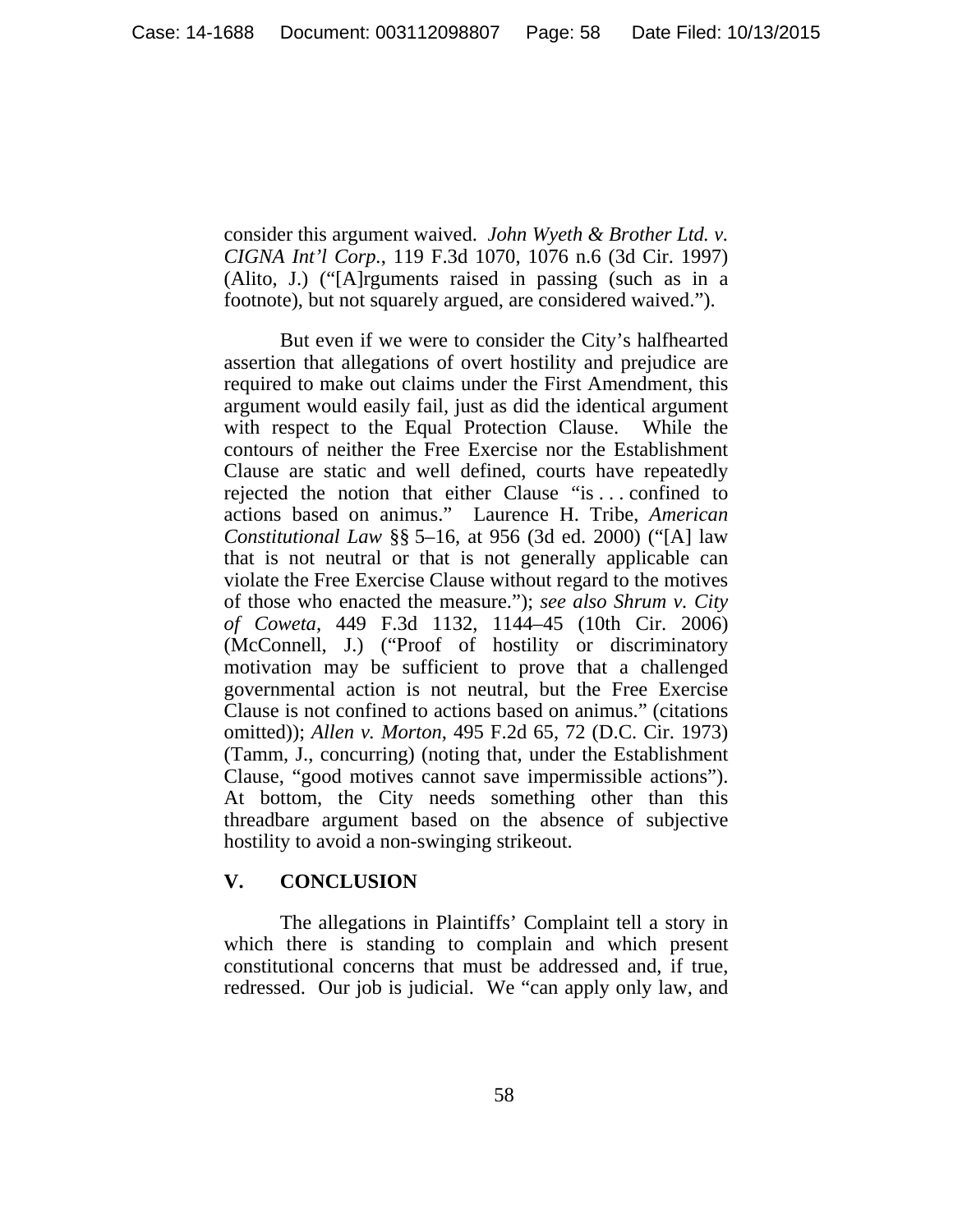must abide by the Constitution, or [we] cease to be civil courts and become instruments of [police] policy." *Korematsu*, 323 U.S. at 247 (Jackson, J., dissenting).

We believe that statement of Justice Jackson to be on the right side of history, and for a majority of us in quiet times it remains so . . . until the next time there is the fear of a few who cannot be sorted out easily from the many. Even when we narrow the many to a class or group, that narrowing—here to those affiliated with a major worldwide religion—is not near enough under our Constitution. "[T]o infer that examples of individual disloyalty prove group disloyalty and justify discriminatory action against the entire group is to deny that under our system of law individual guilt is the sole basis for deprivation of rights." *Id.* at 240 (Murphy, J., dissenting).

 What occurs here in one guise is not new. We have been down similar roads before. Jewish-Americans during the Red Scare, African-Americans during the Civil Rights Movement, and Japanese-Americans during World War II are examples that readily spring to mind. We are left to wonder why we cannot see with foresight what we see so clearly with hindsight—that "[l]oyalty is a matter of the heart and mind[,] not race, creed, or color." *Ex parte Mitsuye Endo*, 323 U.S. 283, 302 (1944).

We reverse and remand for further proceedings consistent with this opinion.